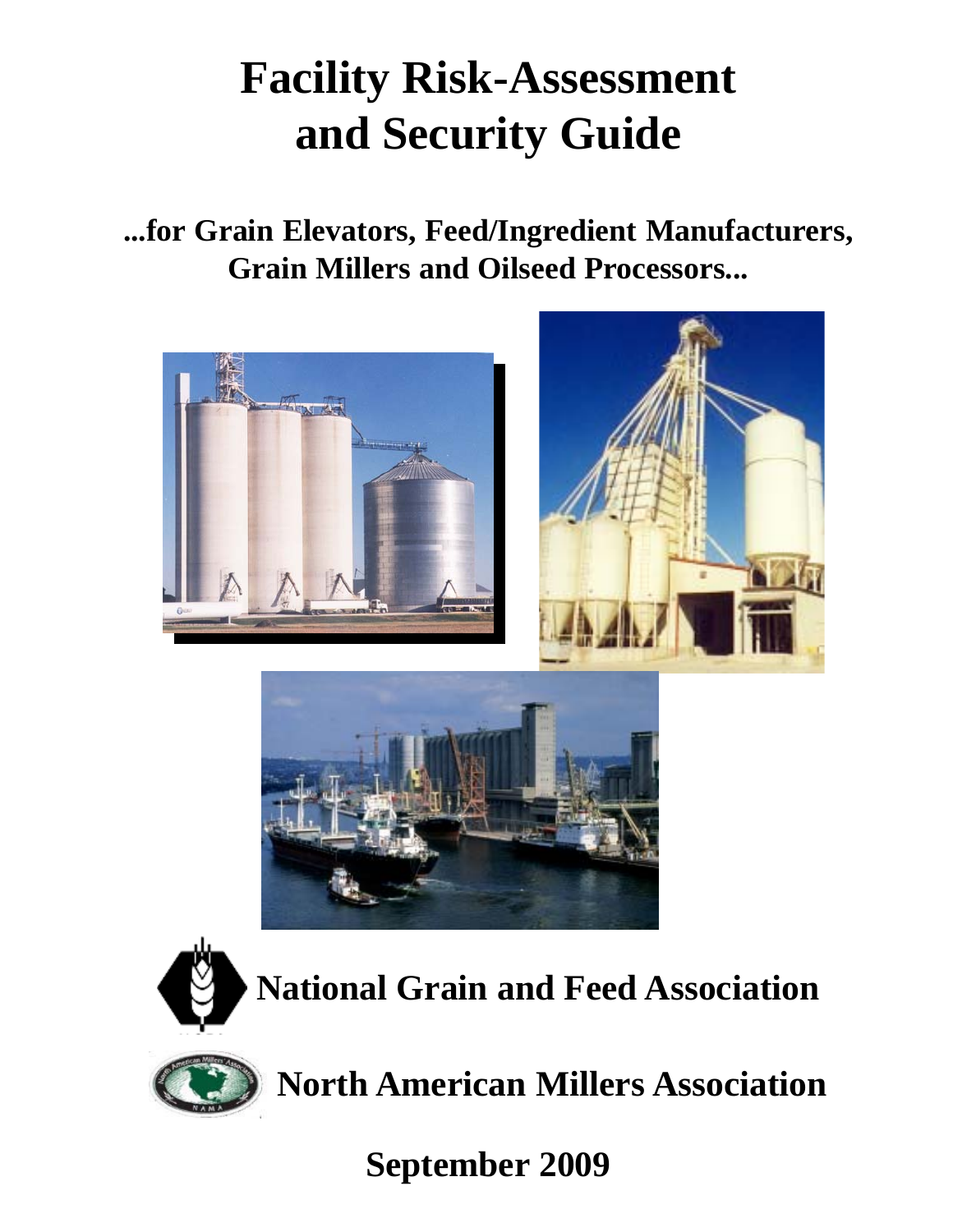Copyright© 2001, 2004, 2009 By the National Grain and Feed Association 1250 I St., N.W., Suite 1003 Washington, D.C., 20005-3922 E-Mail: ngfa@ngfa.org Web Site: www.ngfa.org

Copyright© 2009 By the North American Millers Association 600 Maryland Ave., S.W. Suite 825 West Washington, D.C., 20024 E-Mail: nama@namamillers.org Web Site: www.nama.org

All Rights Reserved. No portion of this publication may be reproduced or transmitted in any form or by any means, electronic or mechanical, without prior permission in writing from the publisher.

**Disclaimer:** The National Grain and Feed Association and North American Millers Association make no warranties, expressed or implied, concerning the accuracy, application or use of the information contained in this publication. Further, nothing contained herein is intended as legal notice. Competent legal counsel should be consulted on legal issues.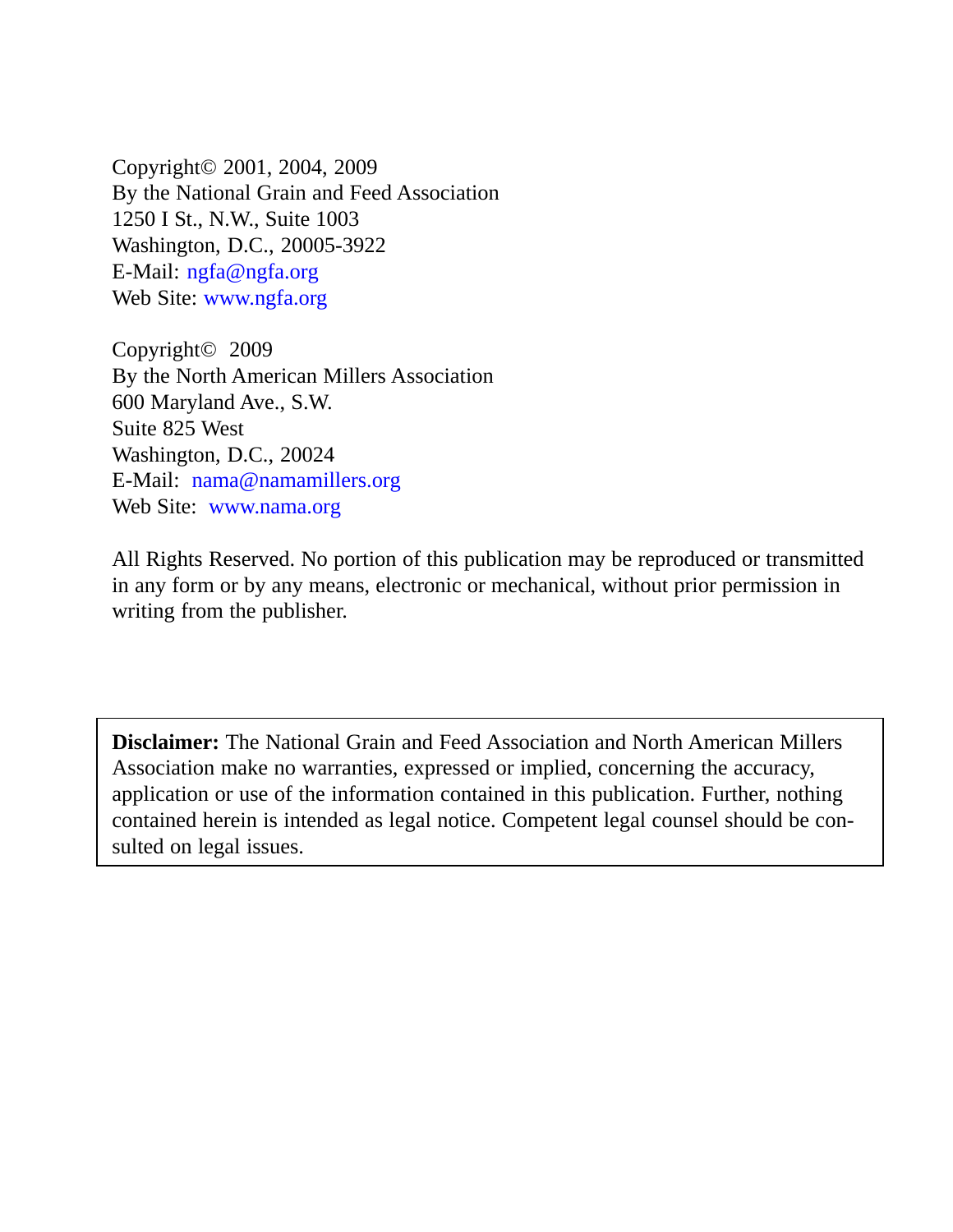# **Contents**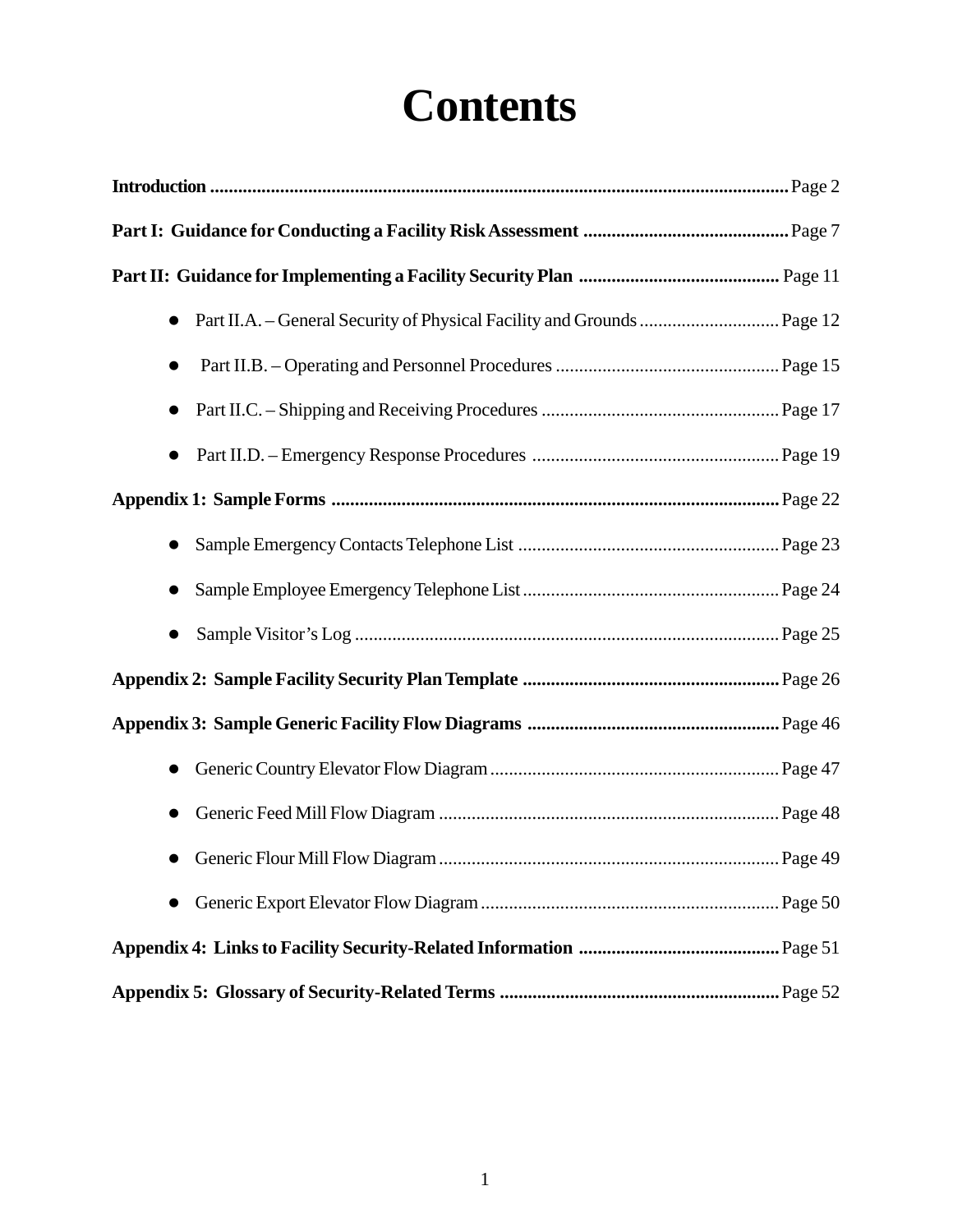# **Introduction**

This guide assists grain elevators, feed and feed ingredient manufacturers, flour mills, and other grain and oilseed processors in conducting facility risk assessments, as well as in developing and implementing facility security plans.

This guide was developed initially by the National Grain and Feed Association (NGFA) in 2001. It subsequently was updated and expanded by the NGFA in 2004. In 2008, it was reviewed and further revised by the Joint Agroterrorism/Facility Security Committee comprised of members of the NGFA, North American Export Grain Association (NAEGA), and Grain Elevator and Processing Society (GEAPS) to reflect lessons learned from a series of facility vulnerability assessments in which these organizations participated in partnership with federal and state agencies. In addition, the North American Millers Association

(NAMA) participated in reviewing and modifying the draft.

**Importantly, this guide provides basic concepts that can be used as a starting point upon which to build facility-specific risk-assessment and security plans. As such, it should be viewed as a foundation – or the base of a pyramid – upon which individual companies can build their own tailored plans specific to their facility operations and personnel; agricultural commodities handled; geographic surroundings; potential threats; and other conditions.**

**Appendix 2 may be particularly useful. It provides a sample template for developing a facility security plan.**

# **How this Guide is Organized**

This document is organized in the following manner:

- **Part I** provides guidance for conducting a facility risk assessment.
- **Part II** provides guidance for developing and implementing a facility security plan.
	- **Part II.A** Presents a menu of options for addressing the general security of the physical facility and grounds.
	- **Part II.B** Presents options for addressing operating and personnel procedures.
	- **Part II.C** Presents options for addressing shipping and receiving procedures.
	- **Part II.D** Presents options for addressing incident-response procedures.
- **Appendix 1** contains sample forms that can be used for developing: 1) an emergency telephone list; 2) an employee emergency telephone list; and 3) a visitor's log.
- **Appendix 2** contains a Sample Facility Security Plan Template that can be used in conjunction with Part II of this guide to develop a new – or modify an existing – security plan for your facility. Be sure to include other or different facility-security procedures already used at your facility and its operations. This template also is available electronically in a "fill-in-the-blank" format by clicking here. Importantly, this document is designated as "Sensitive Security Information" (SSI) under federal law, and is **not** to be distributed or released to persons not in a "need-to-know" status within your company.
- **Appendix 3** contains generic flow diagrams of various types of facilities to assist in conducting a risk-assessment.
- **Appendix 4** contains links to useful facility security-related information available from various public and private-sector websites.
- **Appendix 5** contains a glossary of commonly used security-related terms.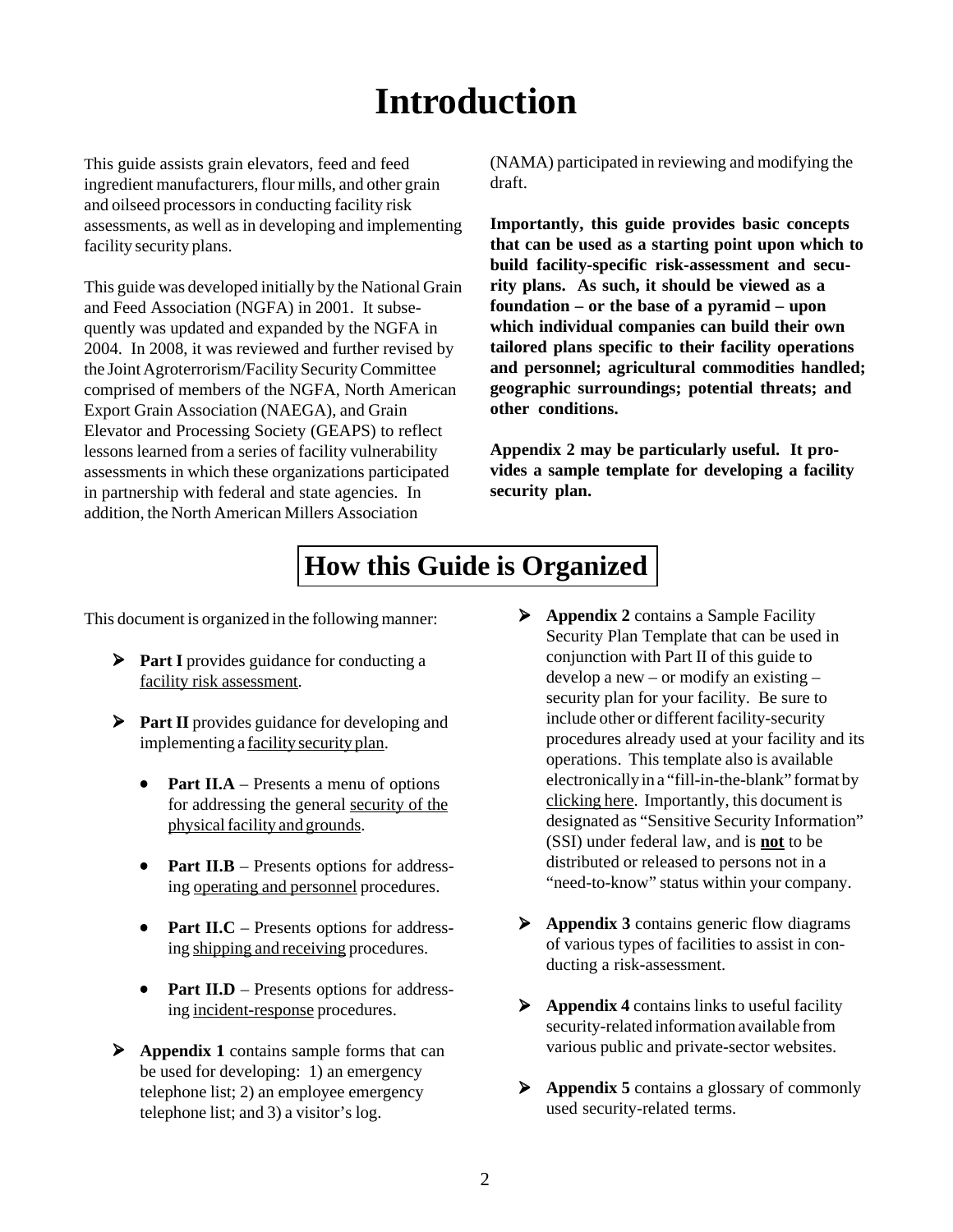The topics discussed and guidance provided in this document are **not** formal recommendations. Nor are they a comprehensive compilation of all security issues confronting the grain, feed, milling and processing industry or other agribusinesses. Rather, this document provides a **"menu" of ideas and concepts** that managers can consider when conducting a facility risk assessment and developing a facility security plan.

**It is extremely important when conducting a risk assessment and developing or modifying a facility security plan to select those procedures that are**

**effective, practical and realistic for the type, characteristics and operation of the facility for which they are intended, as well as the physical environment in which the plant exists.** There is no "one-size-fits-all" approach. Further, different plans may be appropriate for different facilities operated by the same company, based upon the types of processes, circumstances and conditions present. **In addition, it is extremely important that you select facility-security measures that address real, rather than perceived, risks, are achievable and will be implemented.**

# **Benefits**

In addition to the obvious benefit of reducing the risk of an attack from an insider or outsider, there are several major business-related benefits to conduct a facility risk assessment and develop a sound facility security plan:

- $\triangleright$  It helps facilities comply with government-mandated food/feed-defense requirements.
- $\triangleright$  It reinforces a facility's standard operating procedures, internal controls, quality-assurance plans and other programs that foster the production of safe food and feed, thereby providing additional assurances to customers.
- $\triangleright$  It makes management and employees alike more aware of potential "risks" to their operations, as well as mitigation strategies that can help prevent theft and other non-terrorist-related incidents.
- $\triangleright$  It encourages the development/refinement of

human resource policies that increase the awareness of – and address – disgruntled employees or behavioral issues in the workplace.

- $\triangleright$  It encourages building ongoing relationships with local law enforcement, emergency responders and other key local, state and federal officials who are critical resources in the event of a natural disaster, terrorism event or other emergency.
- $\triangleright$  It may make facility and product liability insurance more available and affordable.
- $\triangleright$  It makes management more aware of the other systems upon which their facilities rely, such as suppliers, transporters and other infrastructure.
- $\triangleright$  It ultimately protects the company's shareholder and brand value, which can be undermined by a food/feed safety incident.

# **Federal Government Requirements**

Several federal government standards and directives pertain to facility security. Some of those that may apply to your facility are explained in this section, and are provided for your awareness. Not all apply to all facilities; for instance, the maritime security requirements apply to grain and other facilities regulated under the Maritime Transportation Security Act (MTSA). This section also may not encompass all requirements that apply to all facilities.

 **Presidential Security Directives:** In the aftermath of Sept. 11, 2001, President Bush issued a host of "Homeland Security Presidential Directives" ordering federal departments and agencies to take specific actions to protect the nation from terrorist acts. For agriculture, the most important of these is Homeland Security Presidential Directive Number 9 (HSPD-9), designed to "harden" the agricultural sector and make it less vulnerable to a terrorism incident or other security-related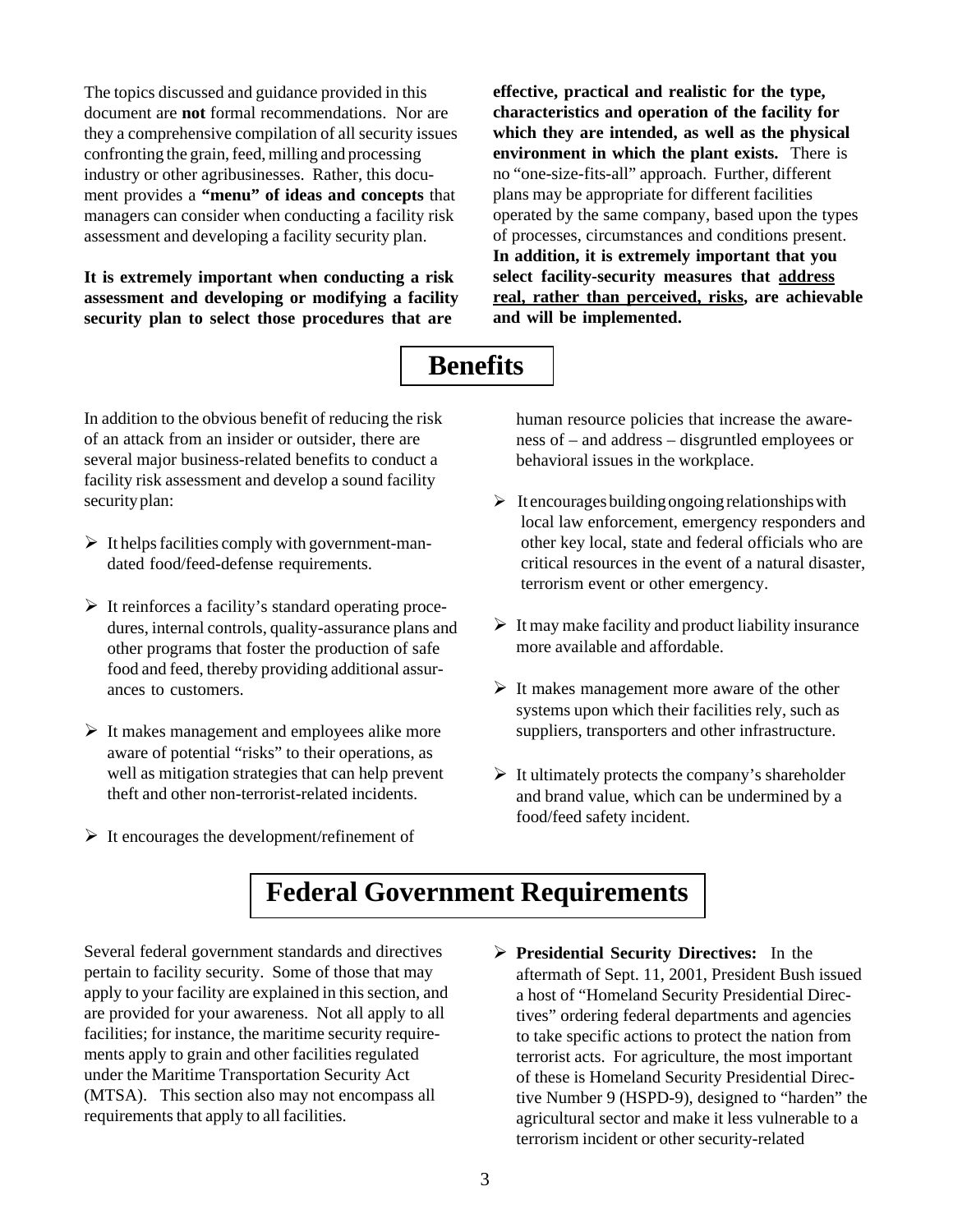breaches that could compromise the safety of the U.S. food supply. HSPD-9 is a sweeping executive order that directs several federal agencies to work cooperatively to develop plans to protect the safety and security of the nation's plant and animal-based food supply.

Among other things, HSPD-9 directs the secretaries of agriculture; health and human services (which includes the Food and Drug Administration), and homeland security to "expand and continue vulnerability assessments of the agriculture and food sectors," and to update those assessments every two years. It also requires USDA and the Departments of Homeland Security, Health and Human Services, and Justice (including the FBI), as well as the Environmental Protection Agency, CIA and other federal agencies, to "prioritize, develop and implement…mitigation strategies to protect vulnerable critical nodes of production or processing from the introduction of diseases, pests or poisonous agents." And it calls on federal agencies to expand on the development of "common screening and inspection procedures" for agriculture and food products imported into the United States, and to "maximize effective domestic inspection activities" for domestic shipments of food products.

 **USDA's Uniform Grain and Rice Storage Agreement (UGRSA) Contract:** The U.S. Department of Agriculture (USDA) since Sept. 1, 2004 has required that grain elevators entering into a Uniform Grain and Rice Storage Agreement (UGRSA) contract with the Commodity Credit Corp. (CCC) conduct a facility vulnerability assessment and implement a facility security plan. UGRSA contracts are required for grain elevators that store or handle CCC-owned grain, or that offer marketing assistance loans to producers under the U.S. farm programs. Among other things, Part III of the UGRSA contract – which addresses the warehouse operator's contractual responsibilities – specifically requires facilities to implement a security plan that "includes measures to protect grain handled and stored" under the contract. The facility vulnerability assessment most warehouse operators are required to conduct addresses four major components: 1) The general security of the physical structures and grounds of the grain storage facility; 2) the warehouse's shipping and receiving procedures to ensure grain is "not subject to

tampering"; 3) actions to be taken in the event of a "national emergency"; and 4) emergency contact information for local security authorities. For more information from the NGFA, [click here.](http://www.ngfa.org/files//misc/NGFAGuidanceforComplyingwithUGRSAFacilitySecurityPlanJly2004.pdf)

- **USDA's Requirements for Suppliers of Domestic and International Food Assistance:** Similarly, USDA has indicated its intent to soon require contractually that companies supplying raw or processed agricultural commodities for its domestic or foreign food aid programs (such as the School Lunch Program and P.L. 480 food aid shipments) conduct facility vulnerability assessments and implement facility security plans.
- **Bioterrorism Act Facility Registration:** Under the Bioterrorism Act of 2002, the U.S. Food and Drug Administration (FDA) requires domestic and foreign facilities (and their U.S. agents) that "manufacture, process, pack or hold *(i.e., store)* food" for human or animal consumption in the United States to register with the agency. Among the types of facilities covered by this regulation are grain elevators, commercial feed mills, flour mills, corn and oilseed processing plants, pet food manufacturers, renderers and others. The facility registration requirement took effect on Dec. 12, 2003. [Click here](http://www.ngfa.org/files//misc/FDAInterimFinalRuleonFacilityRegistration.pdf) for more information.
- **Bioterrorism Act Recordkeeping Regulations:** Under the Bioterrorism Act of 2002, FDA requires those who "manufacture, process, pack, transport, distribute, receive, hold *(i.e., store)* or import food into the United States establish and maintain records sufficient to identify the immediate previous source(s) and immediate subsequent recipient(s) of such food, as well as transporters used to receive and ship such products. Put simply, this regulation requires "one-step-forward, one-step-back" product-tracing recordkeeping. The requirement to maintain such records was phased in based upon the size of the company, with larger firms required to do so starting Dec. 31, 2005, medium-sized companies on June 9, 2006 and small companies on Dec. 11, 2006. Among others, these recordkeeping requirements apply to domestic and export grain elevators, feed and flour mills, dry and wet corn mills, and oilseed processing plants. [Click here](http://www.ngfa.org/files//misc/NGFAComprehensiveGuidanceDocumentonFDAsBioterrorismRecordkeepingRegulations.pdf) for a comprehensive NGFA compliance guide on this standard; [click here](http://www.ngfa.org/files//misc/NAMABioterrorismRecordkeepingGuidanceDocument.pdf) for a comprehensive guide for millers authored by NAMA.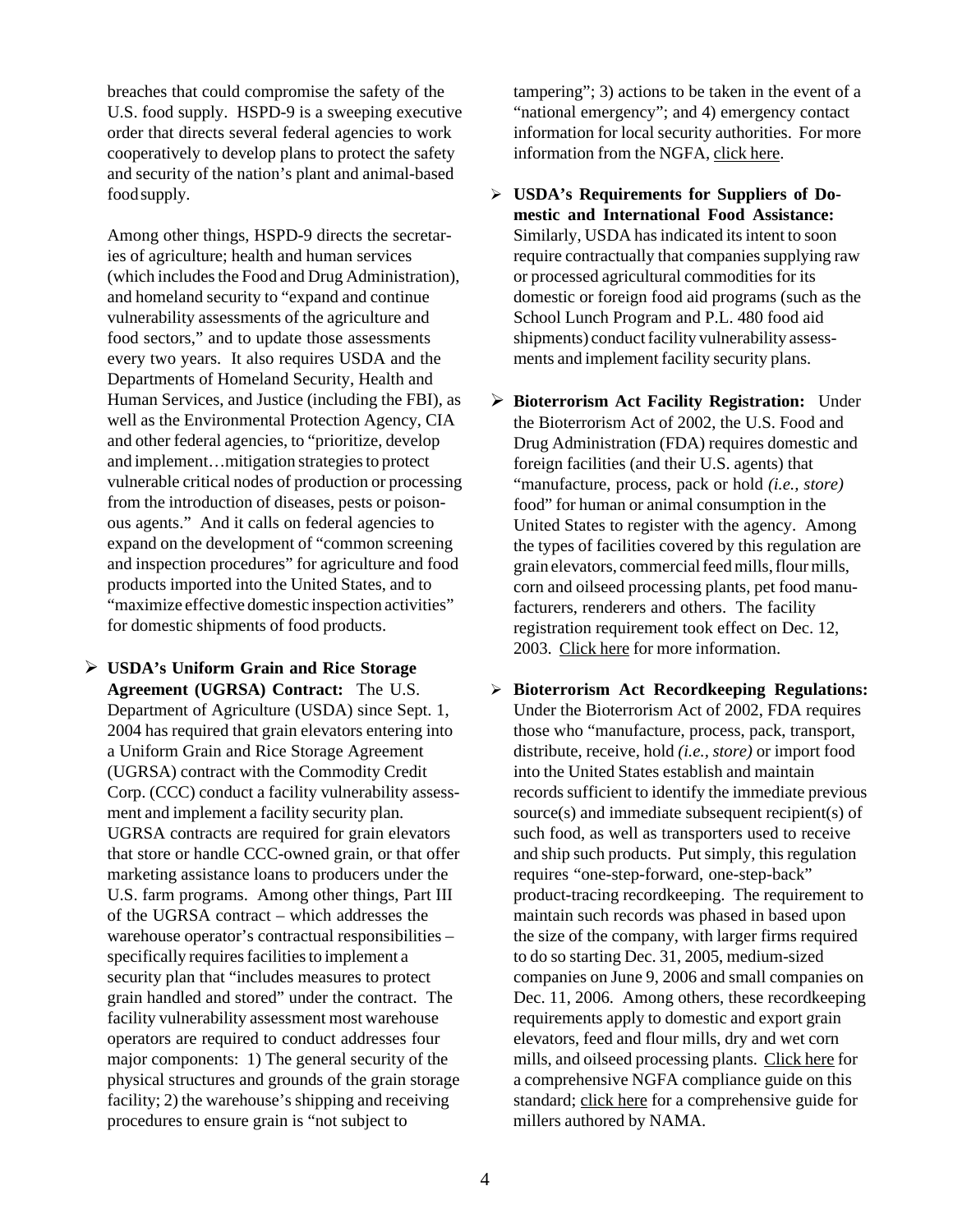- **Chemical Facility Antiterrorism Standard:** The U.S. Department of Homeland Security (DHS) in April 2007 issued a chemical facility antiterrorism standard (CFATS) regulation, which may apply to grain elevators, commercial feed and feed ingredient manufacturers, flour mills, grain and oilseed processors, farm supply retailers and other food, agricultural and chemical facilities depending upon whether they "possess or plan to possess" any of more than 300 "chemicals of interest" at threshold quantities designated by DHS as potential threats of theft, release or sabotage/contamination. Affected facilities are required to provide information about such chemicals and their operations to DHS using a web-based tool known as "Top Screen," and may be required to implement more stringent facility security plans based upon the result of DHS's analysis. DHS has said it will audit implementation of such security plans. [Click here](http://www.ngfa.org/files//misc/NGFAGuidanceonDHSChemicalFacilityAnti-TerrorismStandard.pdf) for guidance documents on this standard prepared by the NGFA and NAMA.
- **Hazardous Materials Transportation Law:** Agricultural facilities transporting specific chemicals, such as farm supply businesses, may be covered under the federal hazardous materials transportation law and regulations implemented by the U.S. Department of Transportation (DOT). Importantly, this law and regulations are distinct from the chemical facility antiterrorism standard and regulations cited previously. The hazardous materials transportation law authorizes the secretary of transportation to designate specific materials or groups/classes of materials, such as fertilizers and pesticides, as hazardous when he/she determines that transporting the material in commerce in a particular amount and form may pose unreasonable risk to health, safety or property.

Regulations issued by DOT's Pipeline and Hazardous Materials Safety Administration require those covered to develop and implement plans to address security risks associated with the transport of such materials in commerce. Substances covered are those, including fertilizers and pesticides, transported in a quantity that require the shipment to be placarded. The security plan is required to be in writing and include an assessment of possible transportation security risks associated with the shipment, as well as appropriate measures to address those risks. At a minimum, the security plan is to contain:

- **Personnel Security:** Measures to confirm information provided by job applicants hired for positions that involve access to and handling of hazardous materials covered by the security plan. Employers are required to include the measures they have implemented to confirm information provided by applicants in the written security plan, but are not required to document the results of their efforts to confirm information on specific applicants.
- **Unauthorized Access:** Measures to address the possibility that unauthorized persons may gain access to the hazardous materials covered by the security plan or to transport conveyances being prepared for transport of such materials.
- **En Route Security:** Measures to address the security risks of shipments of hazardous materials covered by the security plan en route from origin to destination, including shipments stored prior to shipment.

DOT inspectors are authorized to review these security plans if they conduct a compliance review at the facility. [Click here](http://www.phmsa.dot.gov/hazmat/regs) for more information on DOT's hazardous materials regulations.

 **Voluntary Private Sector Preparedness Standards:** A law (P.L. 110-53), enacted in August 2007 to implement recommendations of the Congressional 9/11 Commission, contains a section (Title IX) creating a voluntary private sector preparedness standards program. The law authorizes the U.S. Department of Homeland Security (DHS), in consultation with the private sector, to develop guidance or recommendations, as well as to identify best practices, that assist or foster action by the private sector to: 1) identify potential hazards and assess risks and impacts; 2) mitigate the impact of a "wide variety of hazards, including weapons of mass destruction; 3) manage necessary emergency preparedness and response resources; 4) develop mutual aid agreements; 5) develop and maintain emergency preparedness and response plans, and associated operational procedures; 6) develop and conduct training and exercises to support and evaluate emergency preparedness and response plans, as well as, operations procedures; 7) develop and conduct training programs for security guards to implement emergency preparedness and re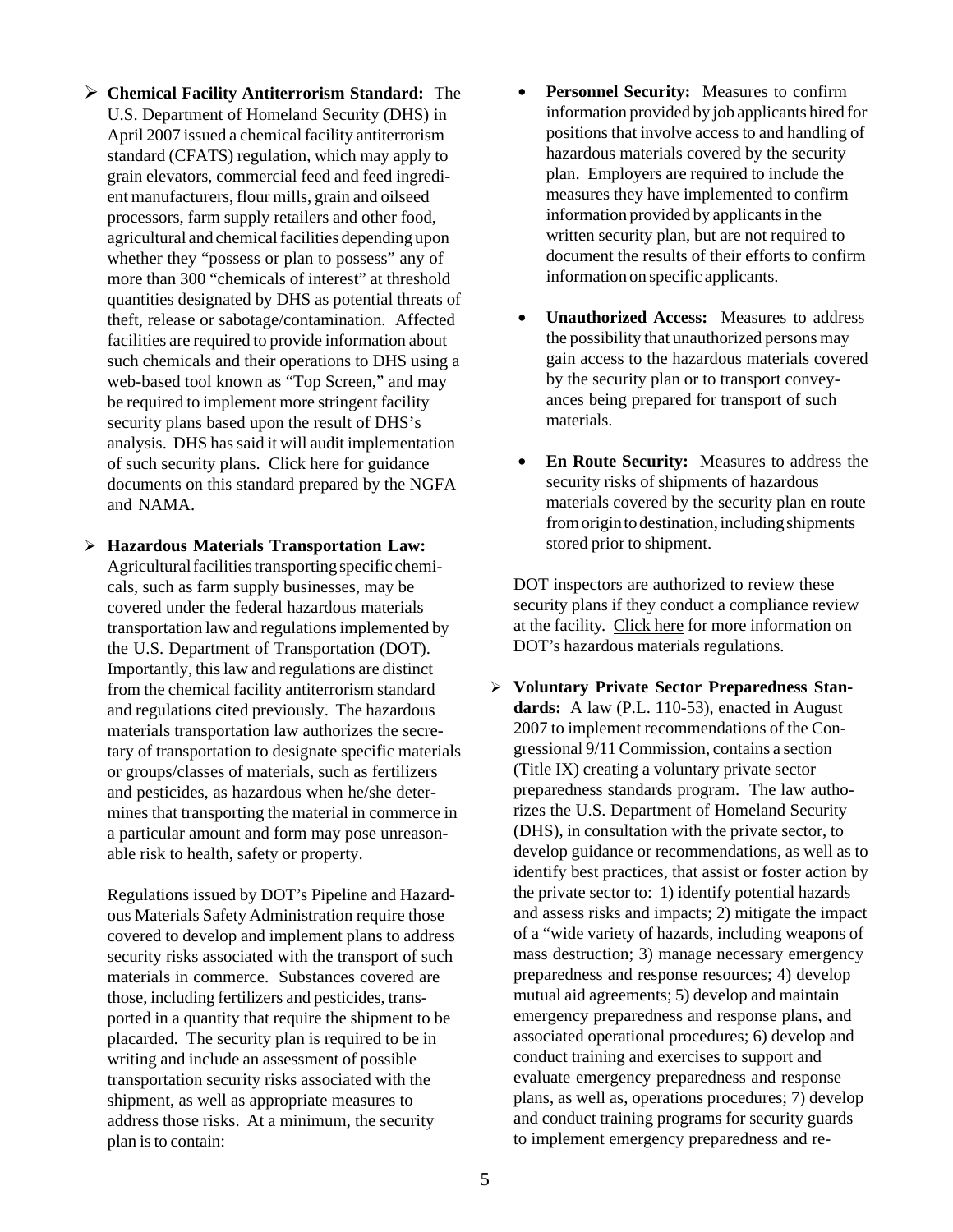sponse plans and operations procedures; and 8) develop procedures to respond to requests for information from the media and public. The law also requires DHS to enter into agreement with one or more nongovernmental entities to create an accreditation and certification program for facilities adopting consensus preparedness standards or best practices.

 **Maritime Facility Security:** Under the 2002 Marine Transportation Security Act (MTSA), the U.S. Coast Guard on Oct. 22, 2003 issued final regulations that require facilities that receive commercial vessels greater than 100 gross register tons on international voyages – such as grain export facilities – to develop and implement a facility security plan approved by the Captain of the Port, or a Coast Guard-approved alternative security program meeting specific requirements. Other types of facilities required to develop facility security plans under the Coast Guard regulations are those handling certain explosive or hazardous cargoes (including ammonium nitrate fertilizer or fertilizer mixtures), as well as facilities that load or unload barges with animal fats or vegetable oils. More information is available by [clicking here.](https://homeport.uscg.mil/cgi-bin/st/portal/uscg_docs/MyCG/Editorial/20061005/guide_for_facilities.pdf?id=d47e065ee7b9b72504a9f70d14c693b8e8f43a60)

Among the requirements for MTSA-regulated facilities is to comply with the Transportation Worker Identification Credential (TWIC) program, operated jointly by the Coast Guard and Transportation Security Administration. TWICs are tamperresistant biometric credentials issued following a security background check to persons who require unescorted access to designated secure areas of MTSA-regulated ports, vessels and outer continen-

tal shelf facilities, as well as all credentialed merchant mariners. Mandated by Congress under MTSA, all of the nation's ports were required to be in compliance with the TWIC program by April 14, 2009. TWIC requirements and information are available on the U.S. Coast Guard's Homeport web site at: [http://homeport.uscg.mil/.](http://homeport.uscg.mil/)

 **Customs-Trade Partnership Against Terrorism (C-TPAT):** Implemented by the U.S. Department of Homeland Security Customs and Border Protection (CBP) division, this voluntary program is designed to provide tiered benefits to importers of cargo, including expedited entry, depending upon the degree to which such importers have implemented security measures within their international supply chain. Program benefits are minimal until after CBP conducts an on-site validation of the user's security measures. C-TPAT participants receiving CBP certification are given access to several potential benefits, including a reduced number of inspections and priority processing when inspections do occur. In addition, C-TPAT-certified importers have access to "free and secure trade" (FAST) designated lanes at border-crossing points for C-TPATcompliant imports into the United States from either Canada or Mexico. C-TPAT also offers a "stratified exam" for import line items that are subjected to inspection that allows the importer to move all but the container that has the actual line item in question to their premises, thereby avoiding storage costs at the border. Containers that are moved are required to remain sealed and available for inspection in the event CBP decides to examine them. [Click here](http://www.cbp.gov/xp/cgov/trade/cargo_security/ctpat/) for more information on C-TPAT.

# **Conclusion**

We trust you find this guidance useful, and welcome your ideas and comments on additional information that would be helpful in further protecting facility security and the safety of the U.S. food and feed supply. Comments may be directed to:

#### **Randy Gordon**

Vice President, Communications and Government Relations National Grain and Feed Association 1250 I St., N.W., Suite 1003 Washington, D.C., 20005 Phone: 202-289-0873 Email: [rgordon@ngfa.org](mailto:rgordon@ngfa.org)

### **Jess McCluer**

Director of Regulatory Affairs National Grain and Feed Association 1250 I St., N.W., Suite 1003 Washington, D.C., 20005 Phone: 202-289-0873 Email[: jmccluer@ngfa.org](mailto:jmccluer@ngfa.org)

#### **Jane DeMarchi**

Director of Government Relations North American Millers Association 600 Maryland Ave., S.W. Suite 825 West Washington, D.C., 20024 Phone: 202-484-2200 Email[: jdemarchi@namamillers.org](mailto:jdemarchi@namamillers.org)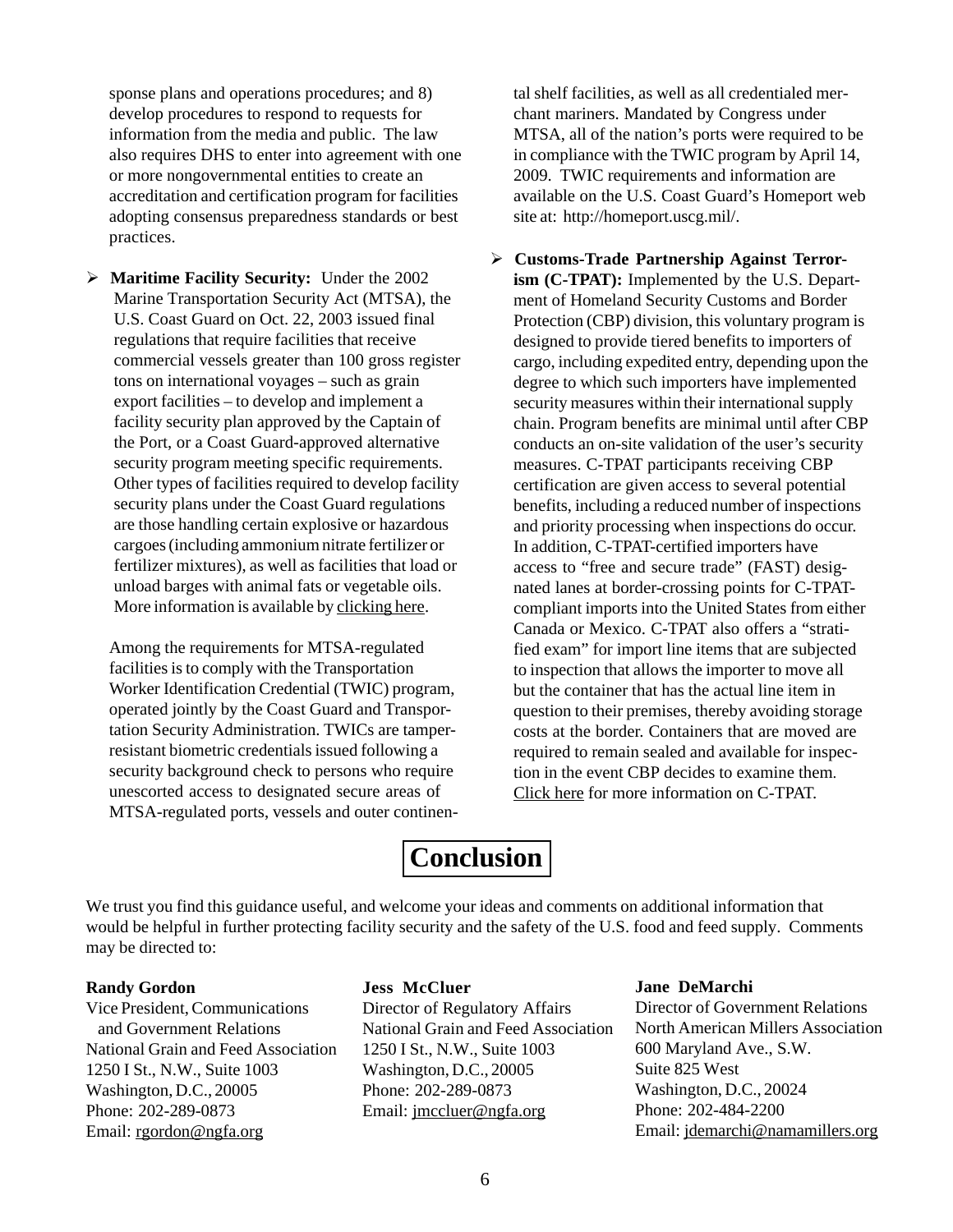# **Part I**

# **Guidance for Conducting a Facility Risk Assessment**

The starting point in developing a rational and prudent security plan is to conduct a risk assessment of the facility and its surroundings.

The risk-assessment process involves "out-of-the-box" thinking using an "all-hazards, total-risk approach." Identify the assets, products and operations that constitute the most realistic source of risk at the facility, such as natural disasters (e.g., hurricanes, tornadoes, etc.), unintentional human or mechanical events or errors, and intentional human actions. All aspects of the facility's operation need to be considered, including receiving of inbound commodities, ingredients, products and materials; storage, handling and processing; shipping and distribution; and other areas. Further, it requires making these determinations subjectively from the perspective of an attacker (whether an outsider or insider), since risk is present whenever an attacker has the ability, opportunity and desire to do harm.

It involves thinking about:

- $\triangleright$  How likely is an attack on the facility or one of its key assets?
- $\triangleright$  How harmful will such an attack be if it does occur and succeeds?
- $\triangleright$  What impact will an attack on other key assets (e.g., transportation, power sources) have on the facility's ability to recover and resume operations?

Think about this from a triad approach: Is there a desire or motive of an individual to do harm to the facility? Does the individual have the physical or mental capability to carry out an incident? And does the individual have an opportunity to carry out an incident?



Importantly, one of the major goals of the risk-assessment process is to **differentiate between real, versus perceived, risks**, so that scarce human and financial resources can be put to the best use. It is this risk-assessment process that provides the basis from which all other security issues can be addressed, including how many resources and what type of security infrastructure or procedures will be committed to mitigate the potential for such an incident to occur.

The following is a step-by-step approach for conducting a facility risk assessment.

#### Step 1: Plan for Conducting a Risk Assessment

While many grain-handling, feed-manufacturing, flour and grain-processing facilities have certain similarities, there frequently are unique characteristics or considerations that deserve individual attention and thought when conducting a facility risk assessment.

Generally, grain, feed, feed ingredients, flour and other grain-based products may be contaminated by:

- biological agents *(such as toxins, bacteria, viruses, parasites, etc.)*;
- chemical agents *(such as nerve gas and toxic industrial chemicals – pesticides, rodenticides and heavy metals)*;
- radiological agents *(such as those that can be delivered in liquid or solid form)*; and/or
- physical agents *(such as ferrous and non-ferrous metal, glass and plastic)*.
- **Consider Who to Designate to Conduct the Risk Assessment:** Consider designating an experienced company individual to be the "security coordinator" at the facility. In many cases, this may be the person already responsible for safety, health and environmental compliance. In other cases, it may be the manager. For facilities engaged in multiple operations, such as grain handling, feed manufacturing, grain milling and farm supplies, consider a "team" approach consisting of cross-functional representation from the different types of operations in which the facility is engaged.

The person(s) designated with this responsibility should be objective and empowered to make a thor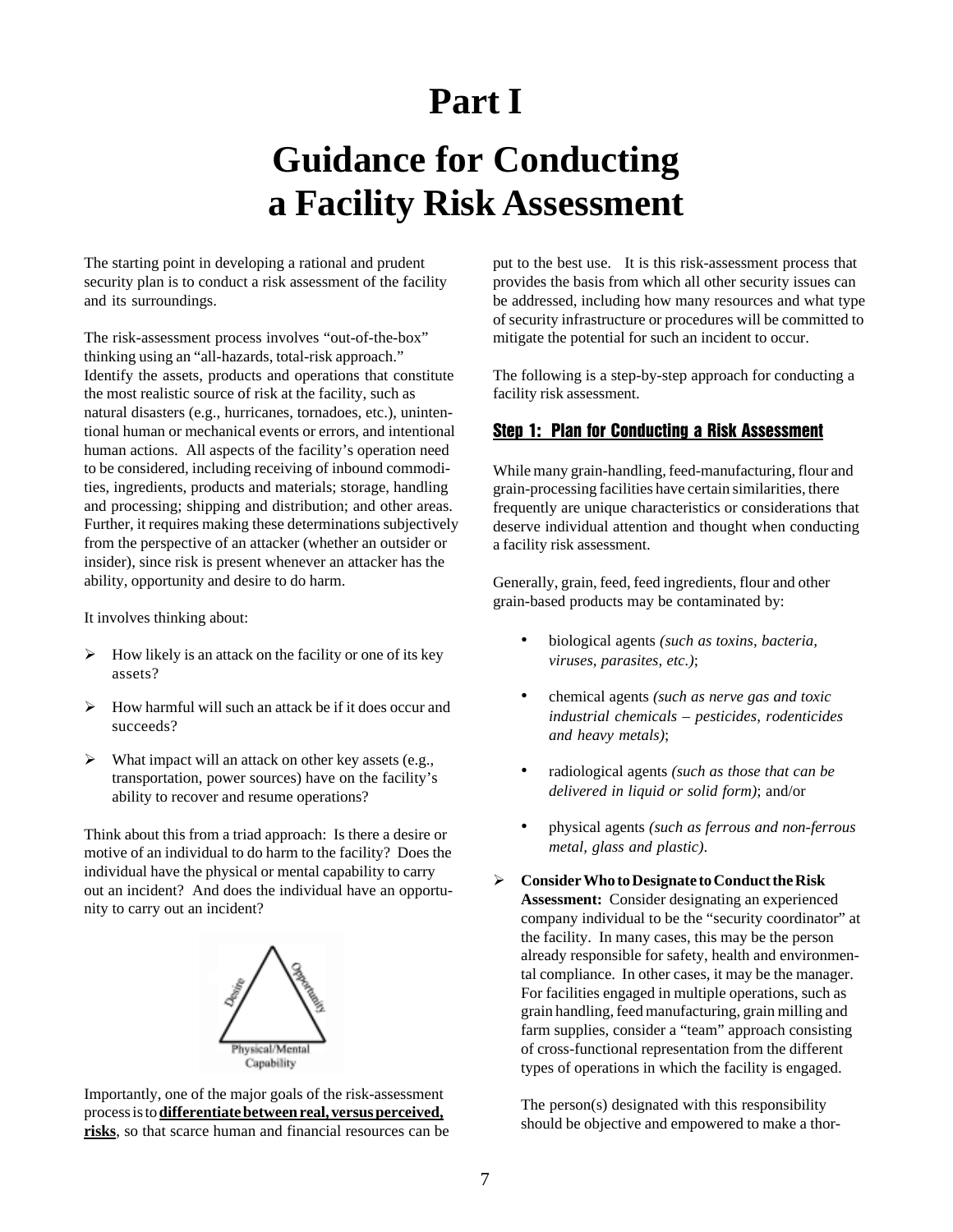ough, honest and realistic assessment of the facility's security given the type of commodities handled, type of operation(s), location and surroundings (neighborhood).

- **Identify Critical Physical Assets:** Knowing and identifying the facility's most valuable physical assets are essential to any security plan. This allows limited security resources to be used most efficiently. Examples of potential critical assets include:
	- Receiving areas (rail/truck; liquid and dry) potential contamination points.
	- Energy sources (transformers, gas service, fuel tanks, boilers, air compressor equipment) – potential critical infrastructure targets.
	- Control rooms and motor control rooms potential critical infrastructure targets.
	- Information technology *(e.g., computer)* system – potential critical infrastructure target.
	- Production processes *(e.g., mixers)* potential contamination point.
	- Bulk trucks/delivery potential contamination points.
	- Access to product storage to finished and product materials – potential contamination points.
	- Hazardous chemicals potential threat agent.
- **Consider Most Likely Types of Risk and Who May Pose Them:** Before conducting a facility risk assessment, consider the type(s) of risk (sabotage, threat or attack) and whether it most likely could originate from an internal source (such as from a disgruntled employee) or external entity (such as an activist, terrorist or disgruntled neighbor). Your facility's location – urban or rural – and the type of operations in which it's engaged (such as strictly grain handling, or also feed manufacturing, flour milling and/or farm supply enterprise) may have a bearing on the types of vulnerabilities to which attention should be paid.
- **Consider the Degree to which Risks May Exist:** For instance, consider the:
	- types and capacity of storage at the facility;
	- effectiveness of controls on access to the facility and grounds;
	- history of previous incidents or "close calls";
- number of employees;
- satisfaction level of employees and the degree to which some of them bring personal problems into the workplace; and
- surroundings and characteristics of the neighborhood in which the facility is located.

Other factors to consider include:

- Potential threat intentions *[for instance, are there or have there been any threat(s) to the company or facility, or a history of troublesome activity in the area]*.
- Specific targeting *[does the company name, its notoriety or the nature of the facility's activity make it a likely target?]*.
- Visibility and recognizability of the facility and its operations within the community.
- Potential on-site hazards *[such as the presence of hazardous materials, biologics or chemicals that potentially could be used as a threat or weapon]*.
- The security environment and overall vulnerability of the facility to attack *[e.g., the effectiveness of security procedures used at the facility; public accessibility to facility; nature of facility assets; degree of law enforcement presence in area; etc.]*.
- Critical nature of the facility's products and services *[e.g., nature of the facility's assets (hazardous materials, uniqueness and potential danger); importance of the facility to the infrastructure and continuity of basic services to the community, state or nation; etc.]*.
- The "cascading" impact an attack could have on the facility or on the supply chain/infrastructure upon which the facility depends.
- The presence of large numbers of people at the facility who could be harmed.
- The potential for mass casualties within a onemile radius based upon the types of materials stored or used at the facility.

The degree to which risks exist may be affected or mitigated by the existence and effectiveness of potential countermeasures, such as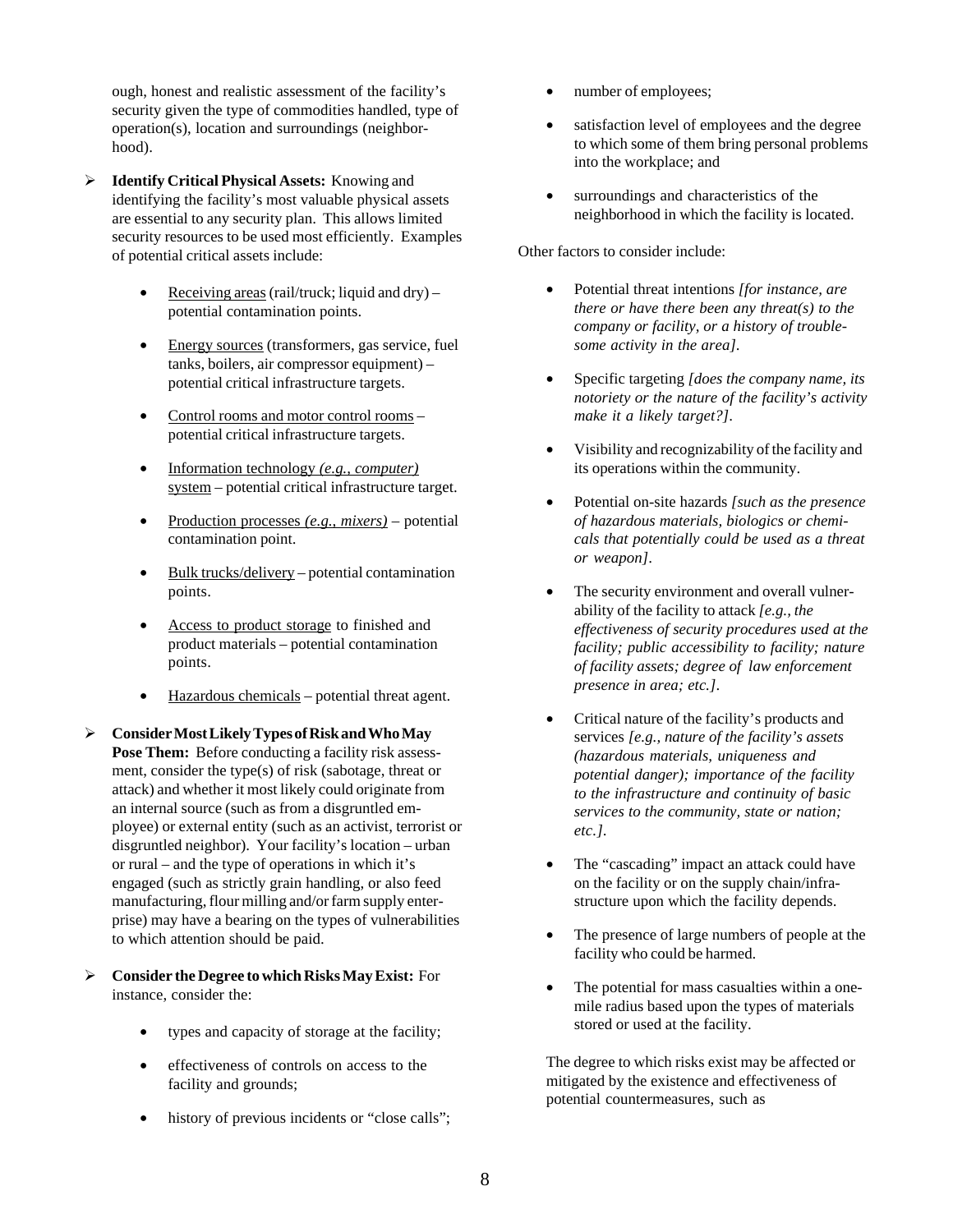- Organizational communications *[e.g., mass notification systems are in place in the event of emergency; crisis response team; awareness of local/regional emergency responders about the facility and its operations; linkage of alarm systems to local law enforcement authorities]*.
- Security and response *[e.g., disaster-response teams trained and available; hazard-monitoring devices on-hand and operational; etc.]*.
- Policy, procedures and plans *[crisis response/ disaster plans in effect that address the most likely threats (e.g., fires, explosions, chemical release, etc.)]*.
- Security equipment *[e.g., existence of a security/alarm monitoring and maintenance system; availability of functioning personnel protective equipment appropriate for hazardous materials that may exist at facility; etc.]*.
- Security of information systems, networks and hardware *(e.g., computer system)*, as well as mail and telecommunications.
- Workplace violence policy in effect and functioning well.
- Programs implemented to train employees on how to recognize risks and threats, and how to report them.
- Implementation of employee health and awareness programs *[e.g., list of employee contact information; employees aware of duties in event of an emergency; etc.]*.

#### Step 2: Assemble Risk-Assessment Team

Identify those persons within your facility who are responsible for facility security and operations, as well as any outside subject matter experts you may wish to utilize, for conducting the vulnerability assessment. At a minimum, the team should consist of trusted individuals knowledgeable about the facility's physical operation, type(s) of products being handled or manufactured, and product flow – from receiving to outbound shipment.

### **Step 3: Conduct a Facility Risk Assessment**

Next, conduct a risk assessment of the facility and its surroundings, assessing different points of vulnerability. This will enable management to make prudent security decisions that distinguish between "real" versus "perceived" risks.

In addition, developing a schematic diagram of the facility that traces the flow of commodities and ingredients from receiving to loadout allows the risk-assessment team to focus on specific nodes at the facility or in the commodity/ product stream where the product could be contaminated. *[See Appendix 3 for sample generic flow diagrams of various types of facilities.]*

This risk-assessment process also assists in identifying potential mitigation methods and strategies that may be appropriate for the facility.

These are some of the questions that should be considered during the risk assessment:

- **1.** If you wanted to intentionally introduce an agent that would contaminate the safety of commodities or products handled or manufactured at this facility, how and where would you do it?
	- $\triangleright$  Identify and develop a list of the type(s) of threat or attack *(e.g., intentional contamination incident)* most likely to occur at this facility that would pose a danger to product safety or damage ongoing facility operations.
	- How likely is an attack of that manner to occur at this facility?
	- What plan of attack would an "outsider" use? What plan of attack would be used if it was done by an "insider?"
	- $\triangleright$  Are there measures currently in place at this facility that would mitigate or help reduce the impact of such an attack? What are those measures? And why would they be effective?
	- $\triangleright$  Identify the most serious risks that should receive priority attention based upon: 1) your evaluation of which type of attack(s) would be most likely to occur at this facility; and 2) the measures in place to mitigate against such risks.
- **2.** What would the impact be to this facility and to the company as a whole if these type(s) of attack were to occur?
- **3.** An adversary may seek to harm something or someone other than the facility itself. If you wanted to use the assets of this facility to intentionally harm someone or something else, what would you choose to perpetuate an attack *(e.g., fumigants, release of chemicals, trucks containing hazardous materials, etc.)*? How would you accomplish such an attack?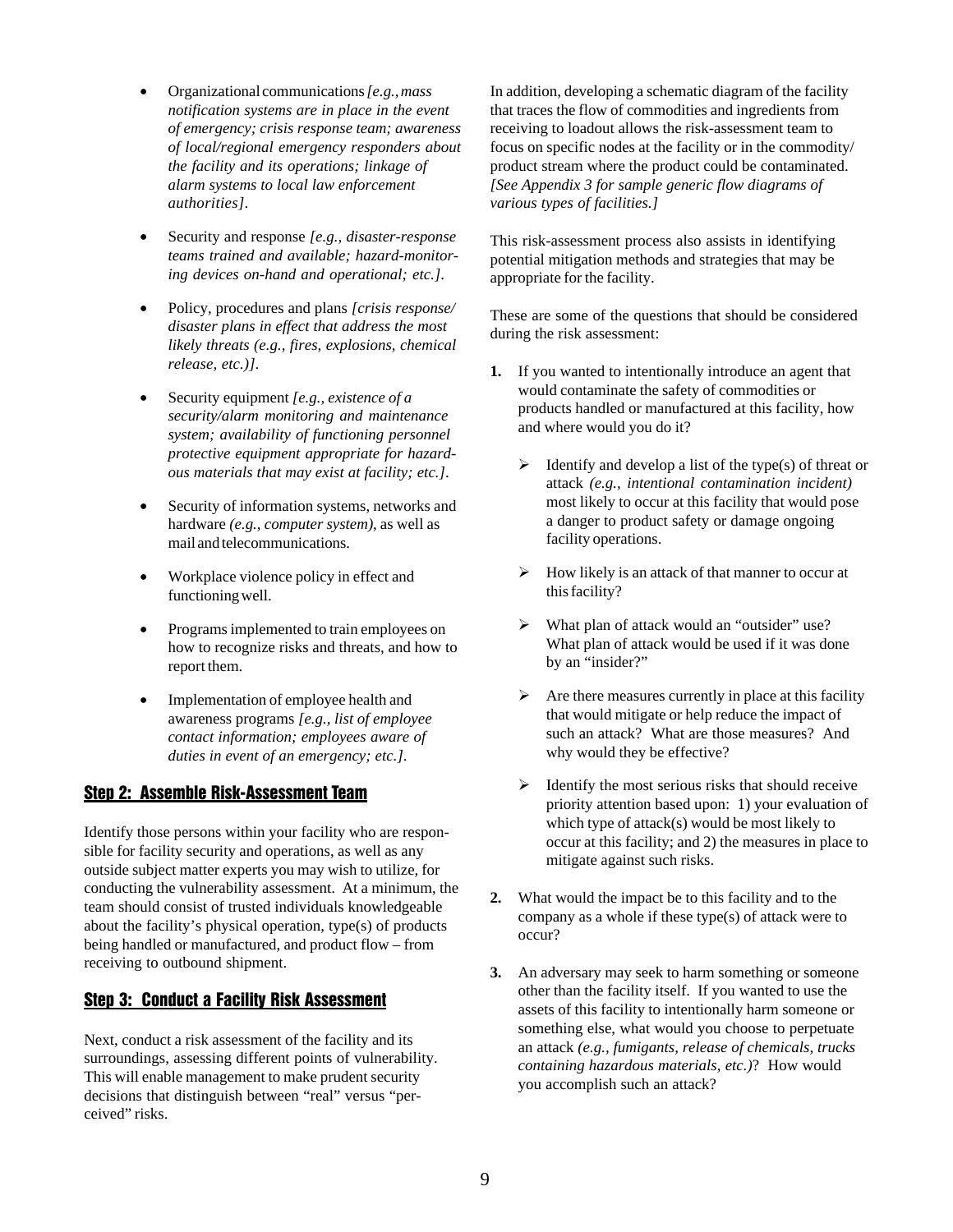- $\triangleright$  How likely is it that an attacker (insider or outsider) could gain access or control of the assets you identified above to perpetrate this kind of attack?
- $\triangleright$  What attack plan would the person use to intentionally harm someone using these assets?
- $\triangleright$  Are there measures currently in place at this facility that would prevent an assailant from gaining access to the assets you identified to perpetrate each of these kinds of attacks? What are those measures? And why would they be effective?
- Βased upon your evaluation of the preceding questions, list the most significant assets that, if used improperly, would cause the most negative impact on the facility, the community in which the facility operates and the company as a whole.
- **4.** What infrastructure interdependencies or systems such as access to electrical power, raw materials, roads/ bridges, transportation conveyances (rail/barge/truck), etc. – does this facility have? Specifically identify what they are.
	- $\triangleright$  How likely is it that there could be an intentional or unintentional disruption of the supply chain/ infrastructure system that is critical to this facility's continuing operations? Examples include roads, bridges, locks and dams, power stations, critical suppliers, etc. Rank each in terms of criticality and likelihood of disruption.
	- $\triangleright$  Are there alternatives or options in the supply chain/infrastructure that could be used to allow this facility to continue operating at full capacity if any of the systems identified above were disrupted?
	- $\triangleright$  What impact would a disruption either intentional or unintentional – cause, both to this facility and to the company as a whole, if it were to occur to the critical supply chain/infrastructure systems on which this facility depends upon to operate? Rank the impact to the various entities, both internal and external, if a disruption were to occur.

Conclude by evaluating and prioritizing the overall risks and vulnerabilities that would have the greatest impact upon the facility, the surrounding community and the company as a whole.

#### **Note: A Word About CARVER+Shock Vulnerability**

Assessment Tool: One risk-assessment tool that the reader may hear about is "CARVER+Shock," which originally was developed by the U.S. military and later adapted by FDA for tabletop exercises involving a wide range of food and agricultural products and facilities. CARVER is an acronym for the terms "criticality," "accessibility," "recuperability," "vulnerability," "effect" and "recognizability." "Shock" refers to the combined physical, public health, psychological and economic effects of an attack. While certain concepts of this tool are of value, it also has inherent limitations for practical use by facilities within the grain, feed, milling, grainprocessing and export sectors. You may learn more about this vulnerability-assessment tool from the NGFA/GEAPS Facility Security Website at: http://www.ngfa.org/security/ home.html.

### Step 4: Identify and Implement Mitigation Strategies to Address Results of Risk Assessment

Once the risk assessment has been completed, a plan should be developed to identify and implement specific mitigation methods and strategies *(i.e., countermeasures)* to minimize the vulnerability of those aspects that may pose a "high risk."

Such mitigation may include enhancements to physical, as well as personnel and operational security, training and education, to reduce the potential access of an outside or inside attacker to the facility, product or manufacturing process. Many of those potential risk-mitigation concepts are presented in Part II of this guide.

Recognize, though, that not all risks can be mitigated because of feasibility, costs and other constraints.

#### Step 5: Document Completion of the Facility Risk Assessment

Document that the facility risk assessment has been conducted and a facility security plan implemented. File the document in an appropriate, secure location at the facility.

Classify the security plan and any accompanying riskassessment documents as "Sensitive Security Information." Include that statement ("Sensitive Security Information") and the following warning statement on each page of the document: *"Warning: This document contains Sensitive Security Information protected from unauthorized disclosure or distribution under Federal Law. No part of this document may be disclosed or distributed to persons without a "need-to-know," unless specific written permission is granted in advance by management." See Appendix 2 for an example.*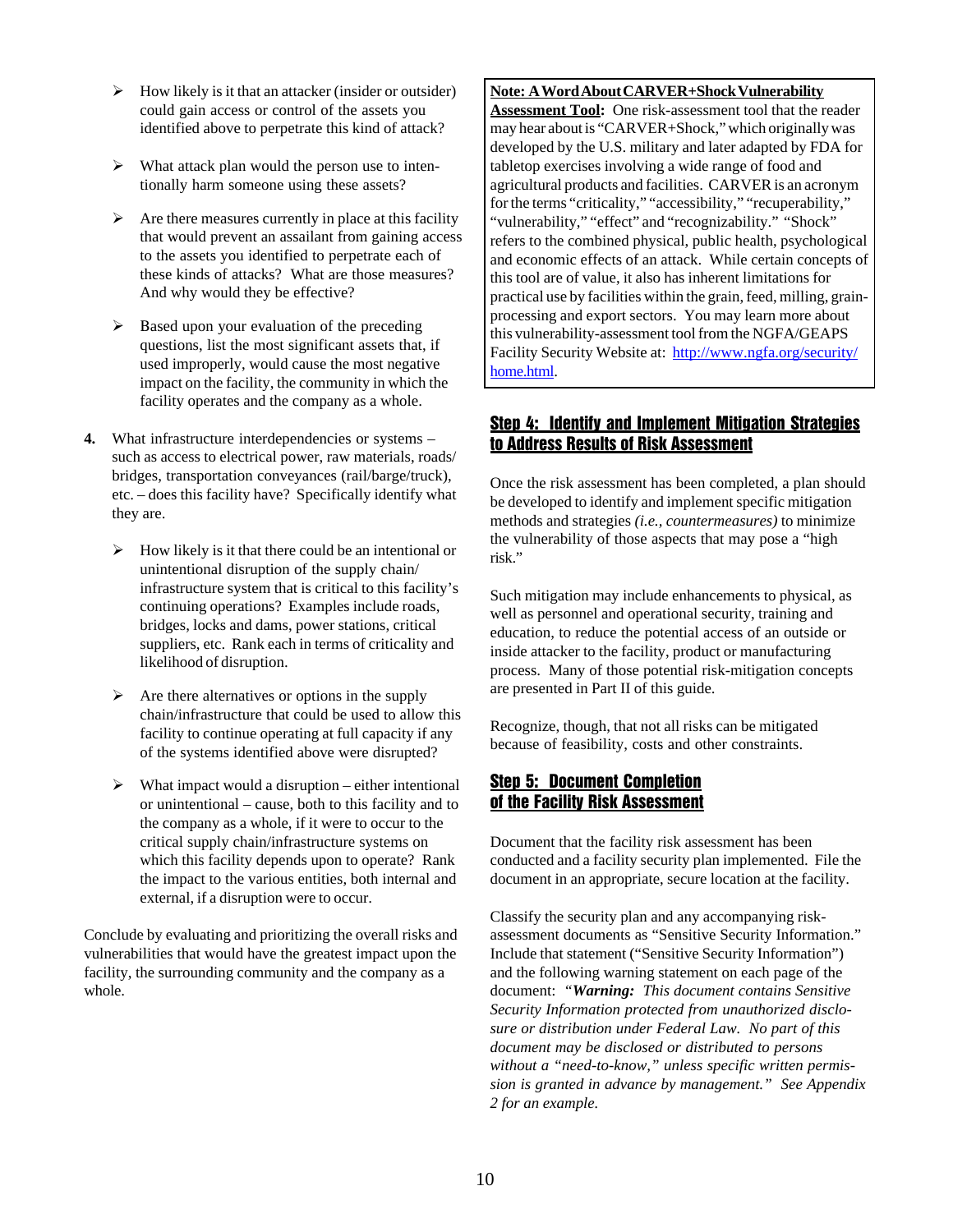# **Part II**

# **Guidance for Developing and Implementing a Facility Security Plan**

# **Introduction**

As noted in Part 1 (Step 4 on page 10), which addressed mitigation strategies *(countermeasures)*, this section contains a **"menu" of ideas and concepts** that managers can consider incorporating into a new or existing facility security plan.

Utilize the "learnings" that come from the risk assessment (Part 1) when devising the security plan.

**It is extremely important when developing or modifying a facility security plan to select those procedures that are effective, cost-effective, practical and realistic for the type and characteristics of the facility for which they are intended, as well as the physical surroundings in which the plant operates.** There is no "one-size-fits-all" approach when it comes to facility security, and the facility vulnerability assessment is useful in identifying facility-security steps and other mitigation strategies that may be warranted for individual situations. Address real versus perceived risks.

Also consider other measures that may be appropriate for your specific facility and its surroundings. Be sure to

include other or different facility-security procedures already being utilized effectively at your facility and its operations.

#### **In addition, it is extremely important that you select facilitysecurity measures that are achievable and that will be implemented.**

This section is organized in the following manner**:**

- **Part II.A** Presents a menu of options for addressing the general security of the physical facility and grounds.
- **Part II.B** Presents options for addressing operating and personnel procedures.
- **Part II.C** Presents options for addressing shipping and receiving procedures.
- **Part II.D** Presents options for addressing emergency response procedures.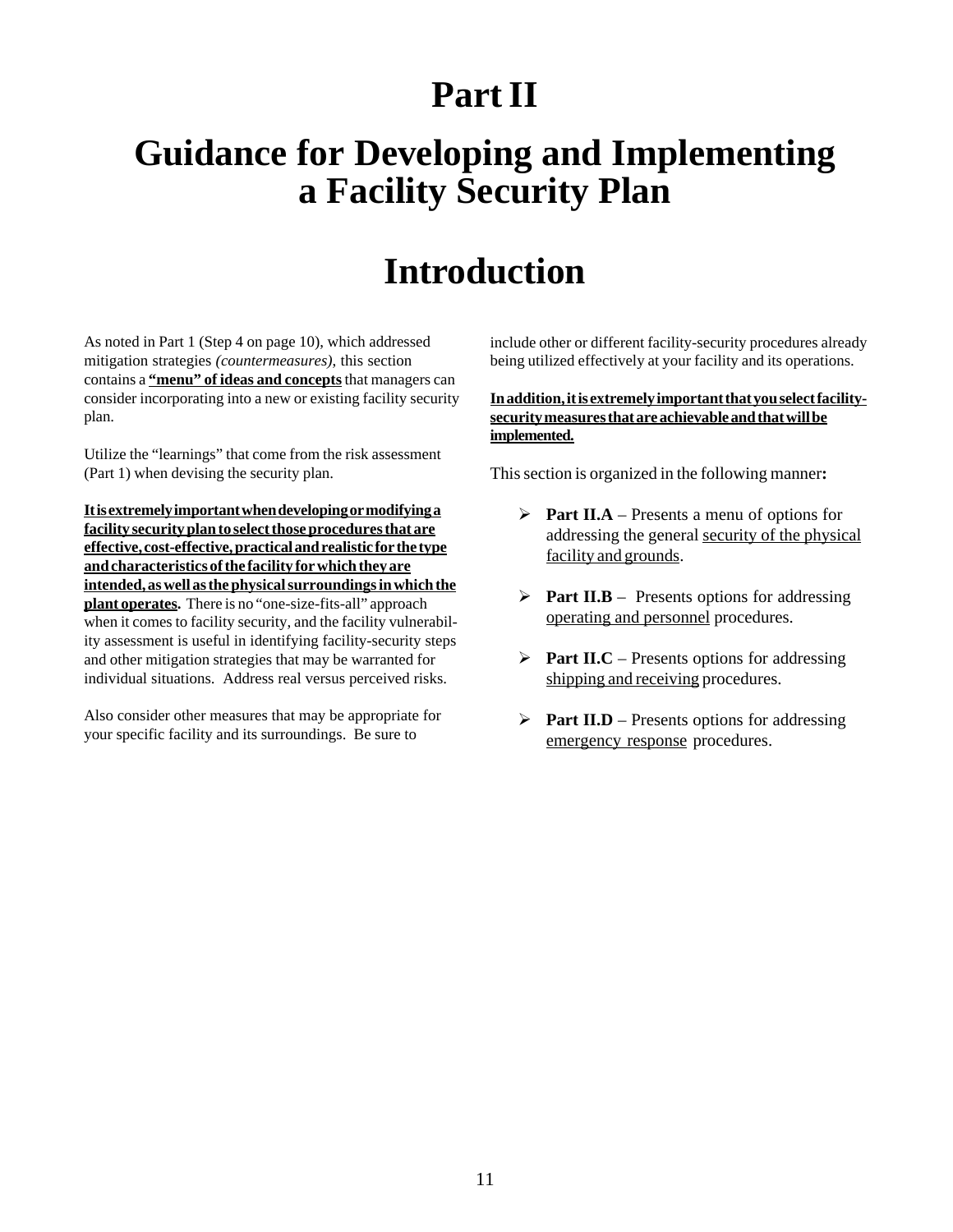# **Part II.A**

# **General Security of Physical Facility Operations and Grounds**

Assess the feasibility of implementing the following procedures to enhance the **general security of the facility and grounds**:

**1. Control Access:** Use "layers" of security appropriate to the threat level to prevent unauthorized persons from having access to critical assets or areas of the facility, as identified in the risk assessment.

A "layered" security approach to control access to the facility and its critical assets involves implementing a combination of physical and operational measures.

Physical security options may include, but are not limited to, **one or a combination** of the following options:

- $\triangleright$  Installing security lighting in high-risk or dimly lit areas. Consider using high-low ballast lighting, in which high-beam light is activated by physical movement of intruders in the area(s) subject to surveillance.
- $\triangleright$  Conducting periodic walk-arounds by company personnel of the facility and grain storage and product loading/unloading areas.
- $\triangleright$  Conducting drive-by surveillance patrols by local law-enforcement on a regular, but unpredictable, basis.
- $\triangleright$  Installing electronic security devices, such as door alarms *(e.g., horns, bells, etc.)*, motion-detection devices and alarms monitored by an off-site security system or contractor.
- $\triangleright$  Installing appropriate signage for:
	- "No trespassing."
	- "Private property."
	- "Visitor Parking."
	- "All visitors must check in with front office."
	- "All visitors must be escorted."
	- "No vehicles beyond this point."
	- "Patrolled" *(if appropriate)*.
	- "Closed-Circuit TV surveillance" *(if appropriate)*.
- Installing video surveillance.
- $\triangleright$  Retaining guard service from contract security firms.
- $\triangleright$  Installing physical barriers, such as virtual or visible perimeter fencing and locked gates. *[Note: This may not be necassary, practical or costeffective because of the configuration of the facility, its surroundings or the relative risk identified.]*
- $\triangleright$  Enrolling in a local business or community "crimewatcher's" program.

Operational measures include:

- $\triangleright$  Designating specific access points to the facility, and posting appropriate signage.
- $\triangleright$  Screening persons and vehicles prior to entry.
- $\triangleright$  Requiring acceptable identification, such as a valid driver's license or government issued identification card, for individuals prior to entry.
- $\triangleright$  Designating restricted areas of the facility and grounds, and posting appropriate signage, to prevent or deter unauthorized access. Consider the presence of unauthorized persons in restricted areas to be a breach of security that requires immediate notification of management.
- $\triangleright$  Limiting employee access to critical areas or assets of a facility based upon their job functions.
- Updating employee shift rosters *(e.g., noting absences, replacements, etc.)* for supervisors at the start of each shift so they know who is expected to be on site.
- $\triangleright$  Imposing increasingly stringent measures for accessing critical areas or assets of the facility.
- **2. Establish Procedures for Access to Facility and Grounds by Visitors, Outside Contractors, Vendors:**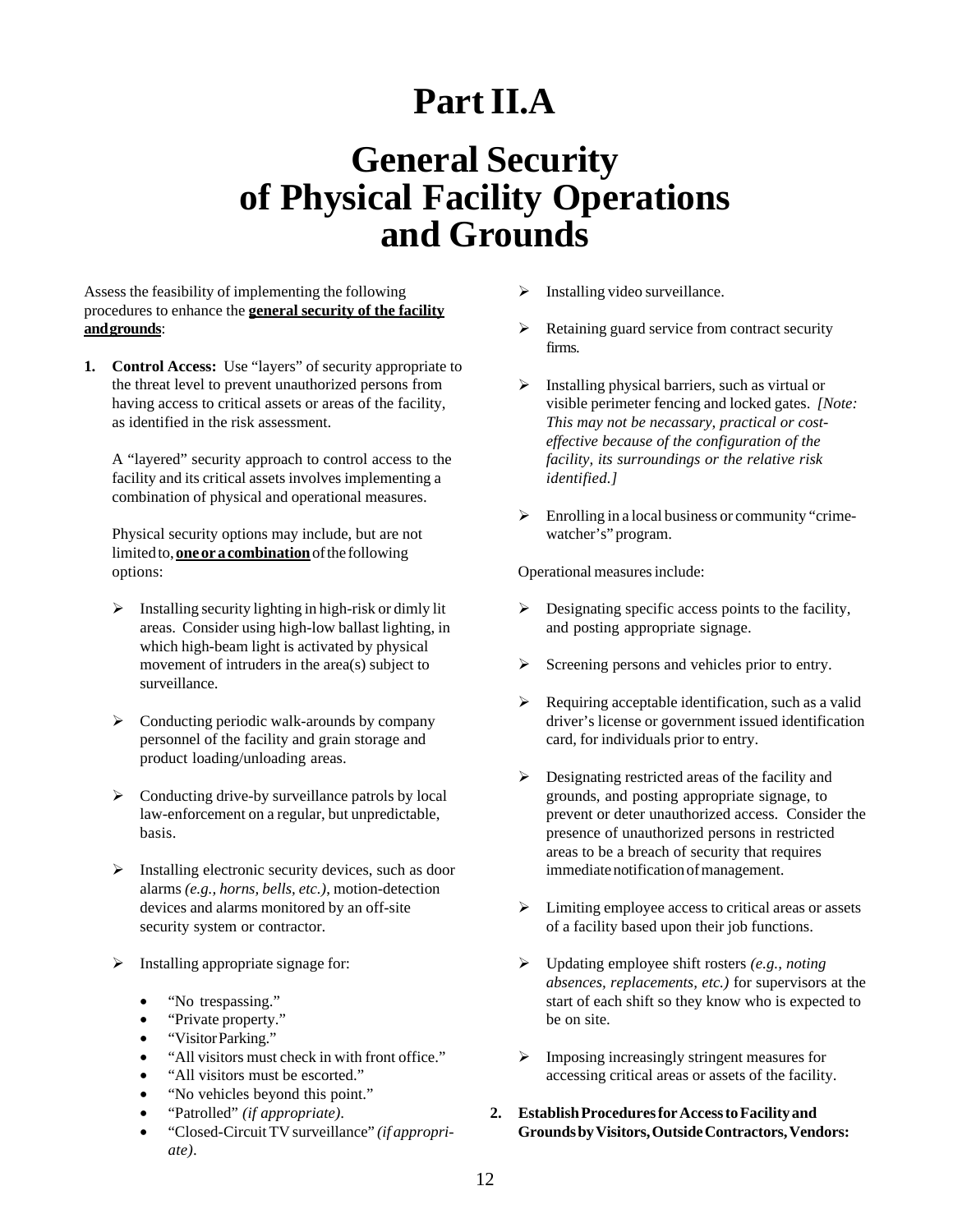Limit access of the facility to non-company personnel, such as farmer-customers, outside contractors, vendors, truck drivers and others.

- **Designate specific areas for parking** for visitors, outside contractors and vendors.
- **Require visitors to check-in** with a designated company representative upon arrival; consider **posting signs** informing visitors of where to report in.
- **Maintain a visitor's log book** that requires sign-in upon entry, along with required identification, company name and purpose of the visit, and signout when departing. *(A sample form is provided in Appendix 1)*.
- Consider using **name badges/tags, identification cards or other means** *(such as a special hat, etc.)* to identify visitors.
- **Restrict access** to grain storage, feed manufacturing, milling and grain processing areas. Do not allow visitors, including delivery personnel, contractors and vendors, to wander the premises.
- Consider adopting policies that **require visitors to be accompanied/escorted** by a company employee before being granted access.
- **3. Secure the Facility's Handling/Processing Operations and Conveyances:** Based upon the results of the risk assessment, evaluate the physical operation of the facility, such as grain and product flows, and intervention points where human access could occur. Consider using one or a combination of the following:
	- Consider developing and implementing a **preopening/start-up and closing security checklist** in which key employees are assigned to check critical security areas for signs of tampering, burglary, vandalism or suspicious activities. Such checks may include visual inspections of the perimeter of buildings and secured areas (such as dump pits; control rooms; inventory storage areas, doors and windows; equipment; power sources and electrical boxes; grain augers; and openings to exteriorlocated aeration fans, particularly if they are located in insecure areas or where lighting is insufficient). Note and rectify any discrepancies.
	- Consider installing **locked gates on exterior ladders** to protect from unauthorized use and to prevent access to the top of storage tanks.
	- **Cover and secure the receiving pit**.
- **Secure access doors to enclosed receiving pits and tunnels**.
- **Secure grain discharge spouts** (especially those used infrequently)**.**
- **Secure outside storage bins and containers holding finished products**. Alternatively, relocate containers to inside secure areas.
- **Consider additional surveillance** *(e.g., CCTV surveillance, periodic human observation, etc.)* **for outside grain piles, as well as grain and feed ingredient receiving pits**.
- $\triangleright$  For facilities storing liquids for application to grain or in further blending into feed or other grain products *(e.g., mineral, vegetable oil, animal fats, etc.)*, **consider securing the access points to the liquid storage tank, as well as controls and valves** *(both above and below ground level)* when not in use. These points may include manhole covers and valves used to fill and discharge the tank. If the tank is located outside of a building, consider what additional security methods, such as lighting, fencing or CCTV surveillance cameras, may be needed to minimize the potential for unauthorized access to the tank.
- **Secure doors to shop and tool storage areas**.
- **Restrict access to the facility's control room**, as well as computer process-control and data systems.
- **Safeguard information** *(e.g., computer)* **systems** with up-to-date anti-virus protection on computer server and individual operating units. Store backup data offsite.
- **Secure access to power sources**, such as power rooms and electrical panels, to prevent unauthorized entry and power disruption or sabotage.
- Maintain current and accurate **inventory records** of grains, ingredients, finished feed and flour production, and animal drugs.
- $\triangleright$  If manufacturing feed and/or handling feed ingredients, **keep bagged ingredients, feed, flour and animal drugs in secured storage areas**. Similarly, flour or dry corn mills should consider storing enrichment and other minor ingredients in secure storage areas.
- For facilities performing mixing operations, **consider establishing controls to secure the points of entrance into the mixer**. These controls may include locking the mixer inlets during off-hours and/or performing a visual inspection of the interior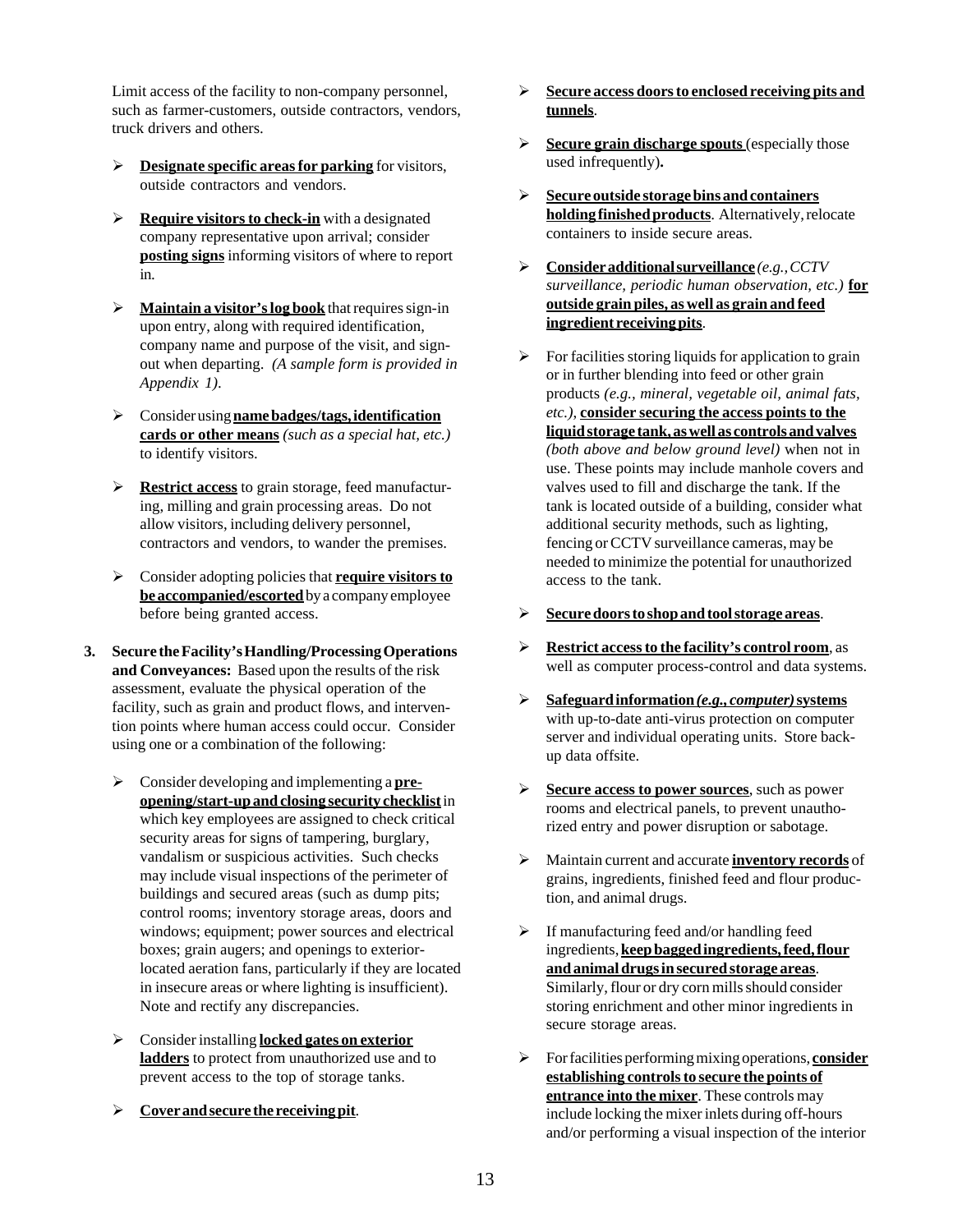of the mixer prior to start-up. During operation, monitor the addition of ingredients and materials into the mixer.

- **Keep warehouse receipts, scale tickets, weight certificates, bills of lading, seals and other critical items in secured, locked storage** when not in use.
- **Establish a system for dispensing keys** to limit access to authorized personnel.
- **Consider changing door locks periodically**, especially in high-security areas or in secure areas at facilities with frequent employee turnover. Consider changing combinations and re-key these secure areas after employee terminations.
- **Lock all vehicles** parked outside the facility at night or during non-business hours. Remove keys from ignition switches when vehicle not in use.
- **Secure gates of vehicles** *(truck, rail)* during hours when facility is not operating or unattended.
- **4. Review Security of Hazardous Substance Storage:** For areas used to store hazardous substances, such as fumigants, fertilizers, chemicals, fuel, ammonia, chlorine, flammable liquids, acids and other substances:
	- Conduct regular **inventory checks**.
	- Consider installing **industrial-design door hardware, such as higher-level locks and chains (casehardened metal, if available), for areas where hazardous materials are stored**. Restrict access and availability of keys to authorized employees only.
- **5. Periodically Meet with Police, Fire Departments and Emergency Responders:**
	- **Notify local law enforcement** authorities and emergency responders about the steps taken to enhance the **security of your facility and grounds**. Use a plant tour to familiarize them with the facility and its operations. Acquaint them with the: 1) types of products handled; 2) the location of all potentially hazardous materials; 3) exits and assemblage areas for employees and visitors in the event of an emergency; 4) service shut-off points for utilities or hazardous materials; and 5) hazard communication/documents; and 6) food defense regulatory requirements.
	- **Provide** law enforcement dispatchers with **current emergency contact information** for the facility.
	- **Post emergency contact information** in a conspicu-

ous locations *(e.g. employee bulletin board, main entrance doors, outer office doors, etc.)* where it can be seen readily. Communicate this information and its posting location to employees.

- Immediately **report unusual or suspicious persons, vehicles or activities** to local law enforcement.
- **6. Restrict Access to Sensitive Information:** Be cautious about requests for information received by telephone or email. Do not provide information if the request appears suspicious or is from an unfamiliar person or organization.
	- Ask for such **requests** to be submitted **in writing**. Obtain as much information as possible from requestors with whom you are unfamiliar, including name, address, telephone number, references and reason for the request. Any reluctance by the requestor to provide such information should serve as a warning flag – don't cooperate further.
	- $\triangleright$  If there is any doubt about the appropriateness of releasing information – particularly information that might compromise security – refuse to provide it.
	- $\triangleright$  Companies with web sites should be cautious not to post sensitive, security-related information about the company, its operations, or facility layout or ingredient/product lines. **Do not display sensitive (such as facility diagrams) or private company information on company web site**.
	- $\triangleright$  Be discreet about sharing any information contained in the facility security plan or accompanying documents.
	- $\triangleright$  Control access to all information including, but not limited to, documents, notes, photographs, diagrams and/or other work products – that contain sensitive, security-related information. Make sure such information is never left unattended by the originator or other authorized recipient. At the end of each workday, secure any such formation in a locked and controlled environment.
	- $\triangleright$  Sensitive, security-related information that is stored in electronic form should be maintained in a password-protected environment that is sufficiently secure from access by any unauthorized source. No sensitive, security-related information should be transmitted through unsecure email.
	- $\triangleright$  Verbal communication of sensitive, security-related information should occur in environments where only those with a legitimate "need to know" may hear it.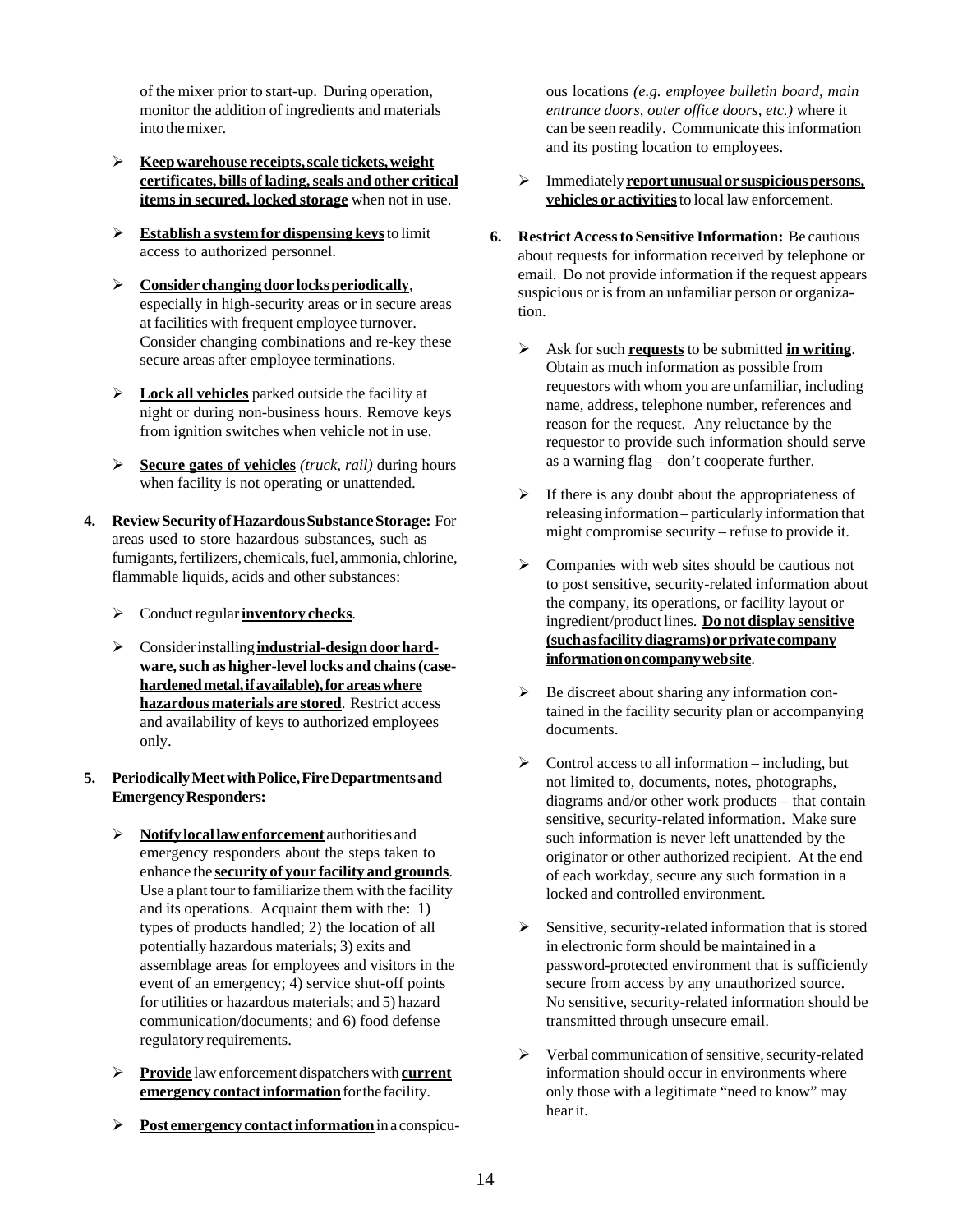# **Part II.B**

# **Operating and Personnel Procedures**

Assess the feasibility of implementing the following steps to enhance the **security of the facility's operating and personnel procedures**:

- **1. Employee-Hiring Practices:** When hiring:
	- **Request resumes** from applicants specifying their qualifications and references. Be cautious of applicants who offer incomplete information on employment applications.<sup>1</sup>
	- **Verify** that all employees and applicants are **U.S. citizens or have appropriate legal alien status and work authorization documents** issued by the U.S. Department of Homeland Security.
	- $\triangleright$  Depending upon the nature and sensitivity of the applicant's job function, **check with multiple references** for background checks to establish a prospective employee's qualifications and demeanor. Consider using commercial services to conduct pre-placement background security checks, which involve checks of police and motor vehicle records. Make sure the third-party service is reputable and uses procedures designed to protect against unlawful discrimination. *[Note: Under some state laws, applicants may need to sign an agreement to grant permission for such security checks.]*
	- For employees granted **access to secure areas, maintain higher requirements** for references, length of employment and other safeguards. Validate the authenticity of certificates issued to employees handling hazardous chemicals.
	- Be **wary of transient or seasonal employees**. Do not issue keys or access codes to employees who are seasonal or expected to be short-term. Consider immediately re-keying locks that secure sensitive areas if employees lose or leave with keys or were in a position to have copies made.
- Check to **ensure that truck drivers**, if required, **have valid commercial driver's licenses** and other forms of identification *(e.g., current medical qualification certificates, etc.)*. Consider annually reviewing truck driver's driving records.
- **2. Employee Training:** The most important threatreduction measure is vigilance on the part of employees, their awareness of anything out-of-the-ordinary, and their prompt communication of that information to facility management or law enforcement personnel. Instill security awareness in all employees so that security becomes part of their job when communicating and interacting with visitors, customers, vendors, truck drivers and fellow employees.
	- Conduct **regular training** to discuss the facility's security policies and procedures, the areas of potential risk, and the location of emergency exit routes and service shut-off points for utilities, fuel, pipelines, fuel tank pumps, anhydrous ammonia, etc. Conduct refresher training periodically *(annually, etc.)* for existing employees; when hiring new employees; and whenever substantive changes to security policies or procedures are made.
	- Instill in employees their **responsibility for the safety of themselves and fellow employees in protecting the facility and equipment** from unauthorized persons.
	- Train employees to **recognize and report to management immediately any suspicious individuals** or abnormal behavior/activities, security breaches, suspicious materials or devices, and misplaced equipment.
	- $\triangleright$  Implement procedures to identify and address disgruntled employees or suspicious-acting outsiders. Encourage employees to report such incidents promptly.

<sup>&</sup>lt;sup>1</sup> *From a legal perspective, employers should be mindful that the Equal Employment Opportunity Commission (EEOC) has a heightened sensitivity to discrimination made on the basis of religion and/or national origin, and is more likely to make probable-cause findings in response to allegations of this type. In hiring or disciplinary action, consistency in treatment and thorough documentation of actions taken are extremely important. Always treat similarly situated applicants or employees in the same, consistent manner, and always document the reasons for disciplinary actions or employment decisions.*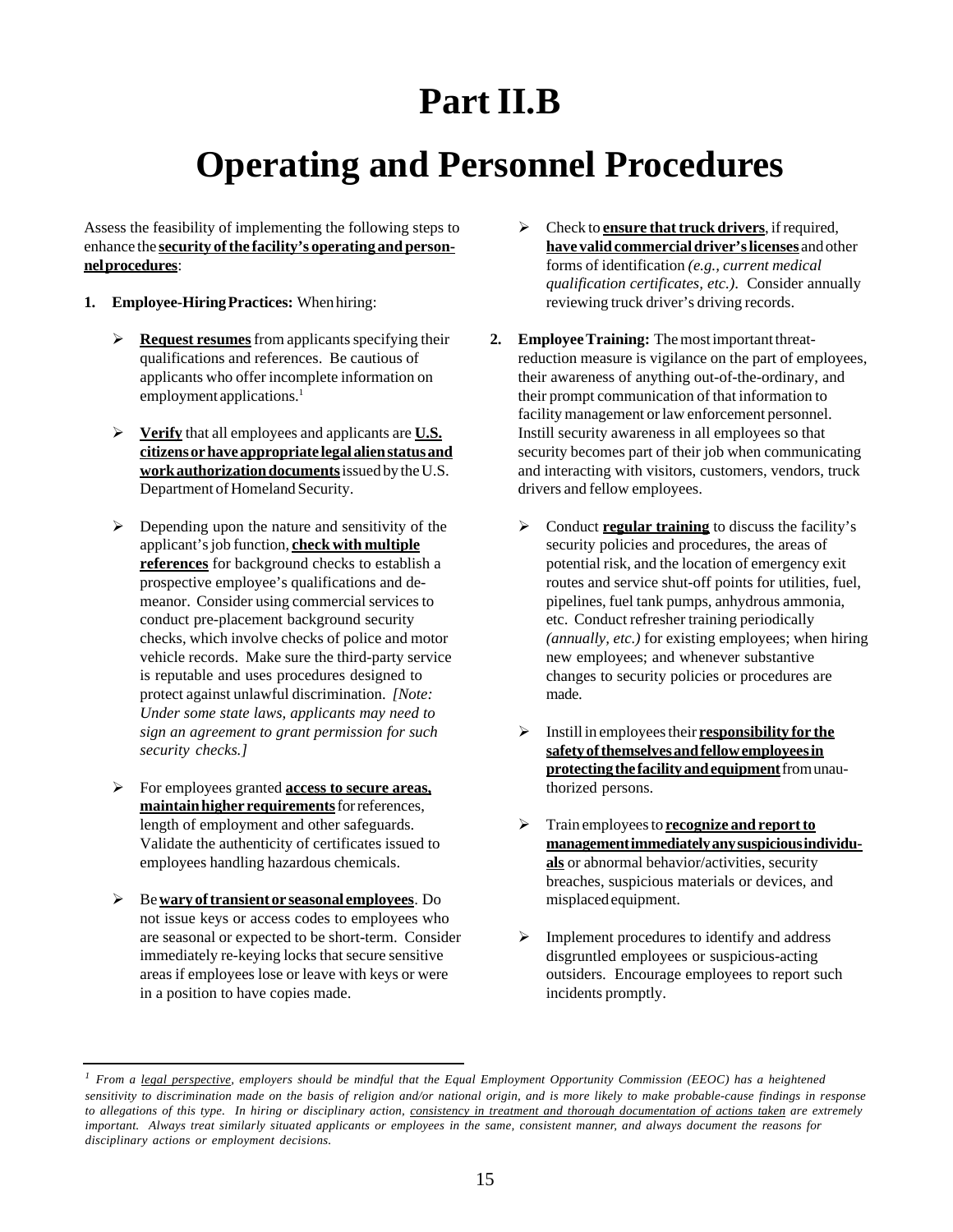- **3. Employee-Identification Practices:** Consider establishing an **employee identification system** through the use of name/photo badges, uniforms, hard hats with logos and names, or other methods – particularly in situations where the facility has a high employee turnover rate or uses temporary labor.
- **4. Resignation/Termination of Employees:** Upon resignation or termination of the employee:
	- **Collect the departing employee's identification** cards, photos or other items that demonstrate employment with the company.
	- **EXECUTE:** Collect all keys to vehicles, secured buildings and other secured areas that may have been issued to the departing employee.
	- **Collect cell phones, two-way radios and other company electronic devices** that may have been issued to the employee.
	- **Suspend access to information/computer systems** to prevent former employees from gaining access to sensitive information. This may involve changing passwords or other access codes for the facility's computer system.
	- **Inform customers when there is a change in the name of the employee servicing those accounts** to prevent unauthorized access to the customer's property.
	- **Example 1** Update company records, telephone lists, web sites and other materials that list employee names or authorize access to company facilities, shipments, records or other information.
- **5. Outside Contractor/Vendor Policies:** When using outside contractors and vendors, consider the following procedures:
	- **Check background, references and insurance coverage** for outside contractors or other outside groups before granting access to the facility. In the

contract with such parties, outline the parameters and conditions that apply to those assigned to the site.

- **Inform** outside contractors **about established company safety and security procedures**. Conduct annual training/orientation for regular contractors to reinforce the facility's safety and security policies.
- Consider whether to use **a pre-work checklist with individual contractors** to ensure they understand the facility's safety rules *(e.g., hot work permits, lock-out/tag-out procedures, etc.)*; areas of the plant where they are allowed access; and the need to actively manage their own personnel and the security of all materials and tools used at the worksite.
- **Inform outside contractors about areas of the facility to which they are allowed access**.
- **Require** outside contractors to sign in and be issued company credentials so they can be identified easily prior to being granted access to the facility.
- **Consider requiring an employee escort for contractors using hazardous or dangerous materials** on site (such as chemicals or items that could be used as a weapon).
- Consider stipulating that contractors use **only fresh, unopened containers when delivering pesticides and other agricultural chemicals** to the facility to minimize tampering risk.
- **6.** Companies should work with suppliers of hazardous substances *(e.g., chemicals, fumigants, etc.)* to establish protocols to ensure that their orders cannot be diverted to another location or entity. This could consist of a procedure that requires official written notification from management to the supplier before changes to the delivery location is authorized for any hazardous materials.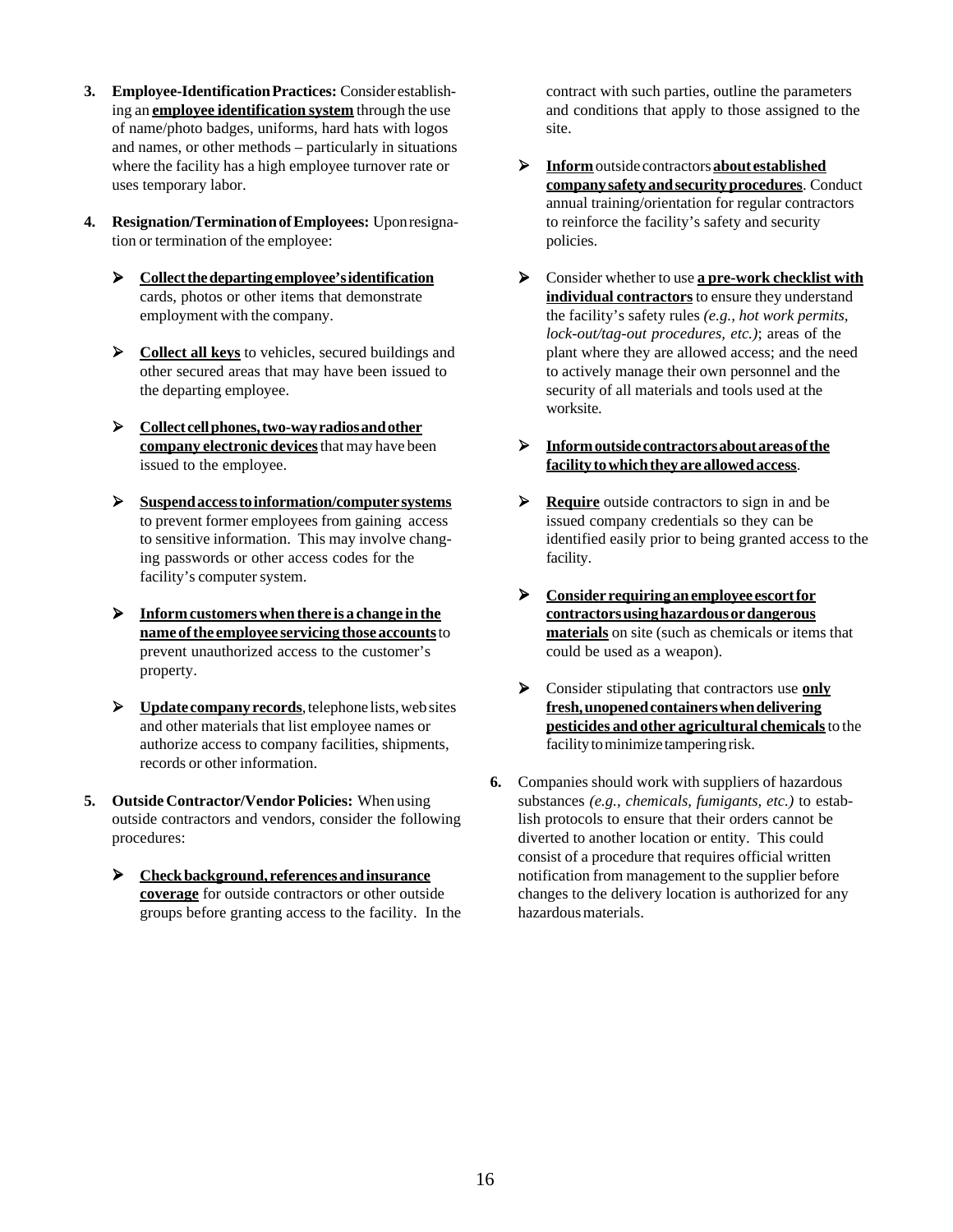# **Part II.C**

# **Receiving and Shipping Procedures**

The most frequent access to property and grounds by persons other than employees is during the unloading or loading of grains, feed, feed ingredients, flour and other products at the facility. The potential for intentional contamination of either inbound or outbound products also warrants attention. At other times – based upon the type of product being received or shipped – the security of loads in transit may need to be addressed.

Consider adopting one or a combination of the following procedures to secure the facility's receiving and load-out operations:

### **Receiving Procedures:**

- **Know your suppliers**. Periodically obtain certificates of analysis from new suppliers or those from which inferior product has been received. Consider visiting new suppliers, particularly those providing significant types or quantities of ingredients/products. Request samples and review their security procedures for product handling and transport.
- **Know your farmer-customers:** Become familiar with the identity of your customers and their representatives/ employees to minimize unauthorized access or delivery of suspect products or ingredients.
- $\triangleright$  If the delivery is not from an established supplier or farmer-customer, **consider formalizing a customerinterview process before unloading and commingling commodities**.
- $\triangleright$  As part of the facility's standard start-up procedures, consider **checking outside receiving pits for evidence of tampering** prior to opening for business and before unloading product.
- **Sample, grade and weigh inbound** grains, oilseeds, feed ingredients and other agricultural commodities upon arrival/unloading; retain file samples for an appropriate period of time.
- It usually is advisable to **visually inspect** grain, ingredients or other products **upon receipt and prior to unloading**. For ingredients, check for uniform color and texture, as well as for odor, excess moisture, foreign objects and excessive heat. In addition, be aware that some of the substances that might be intentionally used

to contaminate inbound grain or grain products are not easily detectable through visual examination, objectionable odors, etc.

- **Inspect inbound bagged ingredients** for tears, tampering, excess moisture and insect activity.
- **Be cognizant of relevant regulations** of the U.S. Department of Agriculture, Food and Drug Administration, Environmental Protection Agency, U.S. Department of Homeland Security and other federal/state agencies pertinent to inbound ingredients *(e.g., mycotoxins, prohibited mammalian protein, etc.)*.
- $\triangleright$  If seals are utilized on inbound shipments, check to make sure the seals have not been tampered with and verify that seal numbers are consistent with load numbers on bills of lading.

## **Load-Out Procedures:**

- For **outbound shipments**, establish a system for **retaining file samples** for an appropriate, specified time period.
- Develop **standard operating procedures for inspecting the integrity and cleanliness** of truck trailers, railcars and barges before loading.
- If and when using seals, **record the seal numbers** on the bills of lading. Consider whether to utilize tamperevident, tamper-proof or tamper-resistant plastic seals, or high-security cable seals. The decision on whether to utilize seals, as well as which seal to use, will depend upon the product being hauled, the mode of transport used and customer requirements. Each type of seal performs a different security function and varies in cost. If and when using seals, establish procedures for placing and verifying the placement of seals on conveyance openings. If receiving sealed conveyances, upon receipt check to ensure that the seals are intact and verify the seal numbers. *[Note: Shippers that have qualified for expedited entry across the Canadian or Mexican borders utilizing the U.S. Department of Homeland Security's Customs Trade Partnership Against Terrorism (C-TPAT) Program are required to affix high-security seals in conformance with International Standards Organization (ISO) guidelines (ISO/ PSA 17712)]*.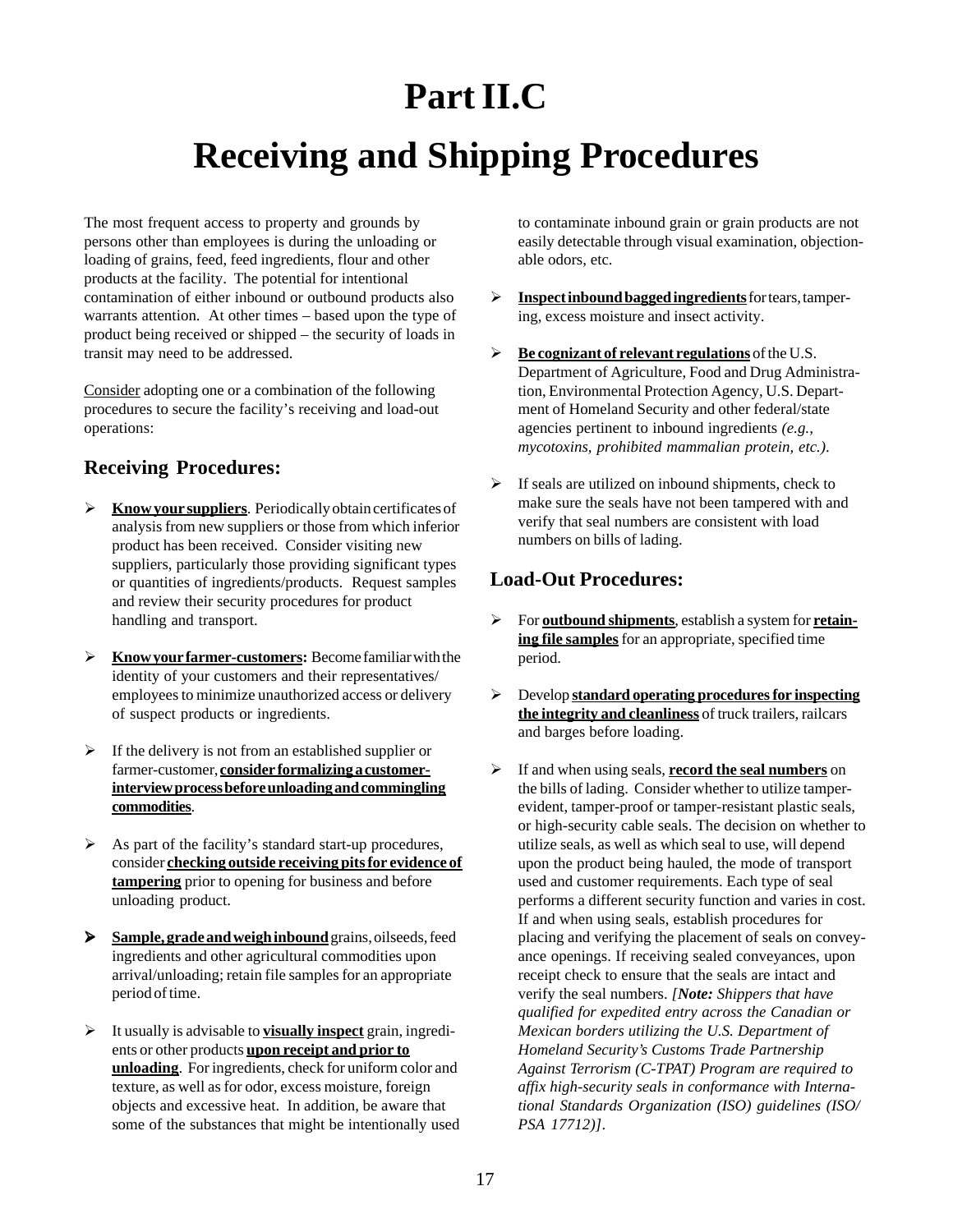- For **managing the security of loads in transit**, the shipper has limited control, depending upon the mode *(truck, rail or barge)*, length of haul and the carrier involved:
	- For **truck shipments**, if operating your own fleet and hiring drivers, incorporate into regular training their responsibility to maintain load security and integrity during transit. Include recommended procedures to safeguard employees and cargo while unloading at a customer's location, such as precautions to minimize exposure to potential biosecurity hazards. If contracting with an outside trucking firm, consider including specific security language as part of the contract.

Consider the following procedures, regardless of whether using your own truck fleet and crew of drivers, or using contract carriers:

- **Restrict access to delivery schedules, routes and destinations** to employees on a need-toknow basis.
- $\triangleleft$  Instruct drivers picking up or delivering grain, feed or processed products **not to talk to unauthorized persons** about the delivery route, delivery schedule or ultimate destination of shipments. Instruct drivers to refer such questions to appropriate facility management for response.
- Instruct drivers **not to allow unauthorized persons in the truck cab**.
- Instruct drivers not **to deviate from planned routes or delivery schedules** unless notifying the dispatcher or office in advance.
- $\cdot$  Instruct drivers when parking delivery vehicles for other than loading or unloading operations to **park in well-lit and safe areas** where visibility with the vehicle can be maintained, and to **secure/lock** the vehicle. Do not allow driver schedules and delivery locations to be visible on dashboards or seats when vehicle parked and unattended.
- Instruct drivers to be **alert to, and to report, suspicious activity** that may endanger the shipment.
- For **rail shipments**, discuss the need for additional security measures during transit with the receiver or shipper. While there are physical mechanisms available to reduce the potential for – or to discourage – tampering, they may not provide complete control against willful acts of terrorism. In the case of rail shipments that might be in-transit for a lengthy time and subject to delays or stoppages, the shipper and receiver may wish to consider asking the carrier to provide additional monitoring of the load.
- For **barge shipments**, in-transit security may be needed when barges are waiting to be loaded or unloaded. Shippers and receivers of barge products need to carefully evaluate the vulnerability of such loads to intentional contamination methods to enhance security.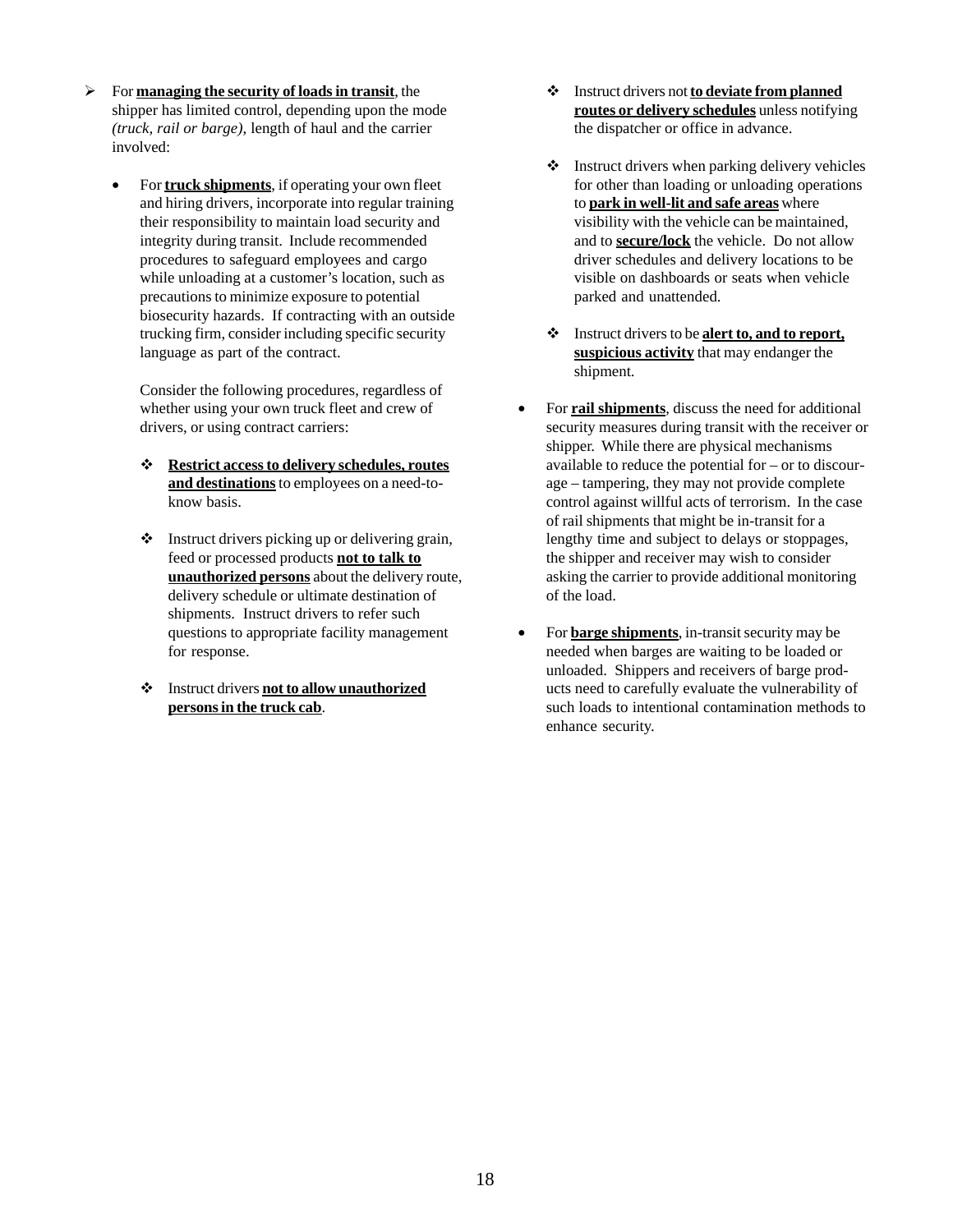# **Part II.D Emergency Response Procedures**

To protect employees and the facility, it's a good business practice – as well as a requirement under Occupational Safety and Health Administration regulations – to implement a written emergency action/response plan.

An emergency action/response plan identifies the specific responsibilities of employees in the event of a fire, explosion or other emergency at grain-handling, feed, milling and other grain-processing facilities. It also provides specific procedures for evacuating the working areas of the facility, contacting law enforcement and emergency responders, securing the scene and identifying witnesses in the event of suspicious circumstances.

The following elements should be considered as part of an emergency action plan:

 **Develop 'Decision Tree' and List of Emergency Contacts:** Consider developing a "decision tree" *(see accompanying schematic)* that maps out the list of law enforcement agencies, emergency responders, and local, state and federal government agencies that will be contacted in the event of an incident. Whom you contact may vary, depending upon whether the incident involves a deliberate or unintentional contamination of an agricultural commodity, feed or food product; a natural disaster (hurricane, flood, tornado, etc.); fire, explosion or other safety incident; or other type of emergency.

Generally, the first point of contact for most incidents will be your local law enforcement agency (police, sheriff, etc.). Rescue/ambulance services, hospitals and

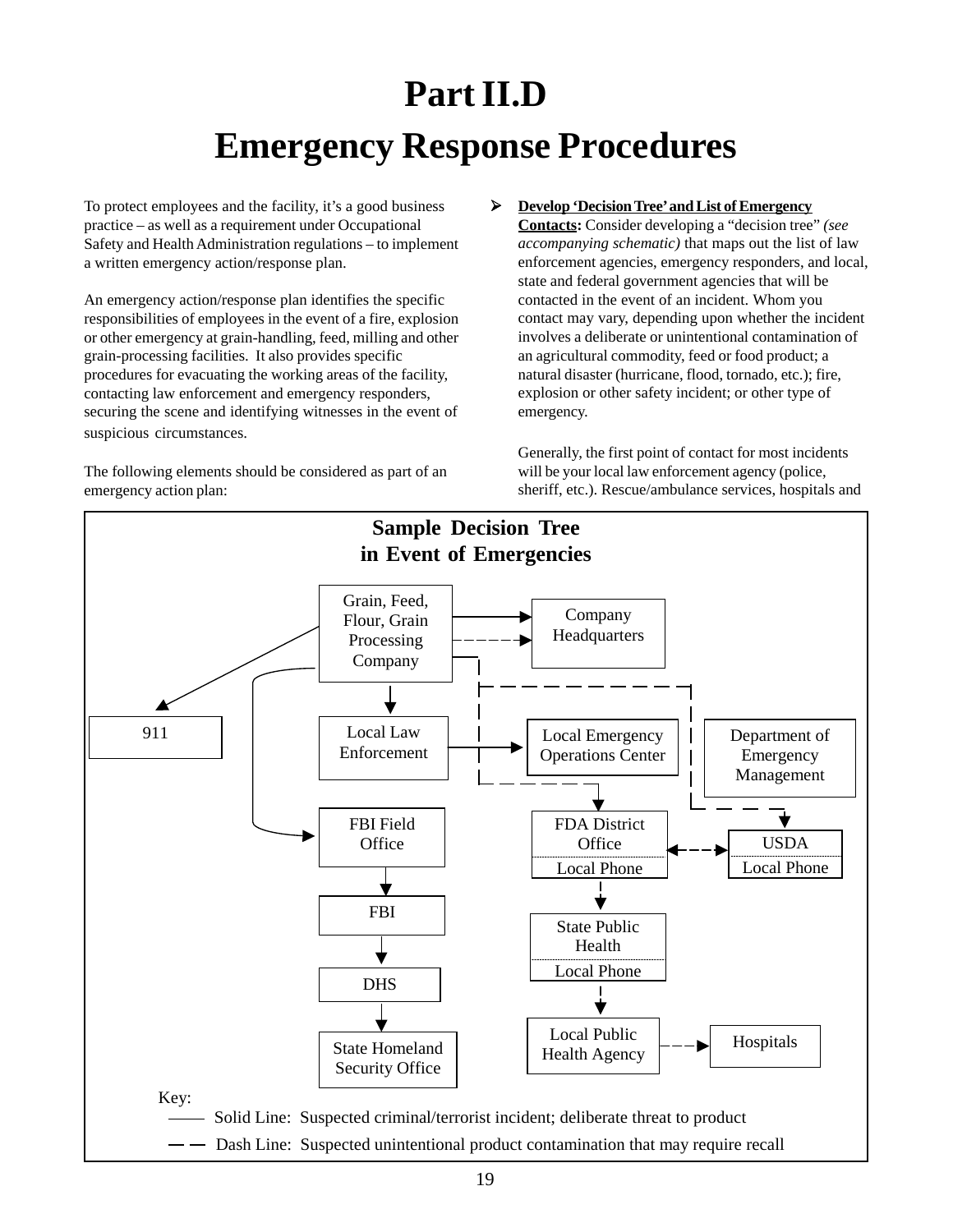utilities also may be high on the list of contacts in the event of a natural disaster or safety-related incident. The local FBI office and state police should be contacted — after local law enforcement is notified — if the incident is believed to be a criminal act, regardless of whether it involves an alleged terrorist or disgruntled "insider."

In the event of an unintentional contamination incident involving grain, feed, flour, processed commodities or food products, the local FDA office, USDA and state public health officials may require notification, particularly if the contamination rises to the level of a Class I recall. *[Note: FDA's recordkeeping regulations implementing the Bioterrorism Act of 2002 require that facilities be able to trace products one-step back to the previous immediate source and one-step forward to the next subsequent recipient.]*

In the event of an intentional contamination incident, local law enforcement agencies, in addition to the aforementioned government entities, should be notified. Contact information on insurance providers also is useful.

Be sure to keep the information current. Place the list at or near all phones in the facility, and consider laminating it to protect its durability. *[A sample form of Emergency Contacts is included in Appendix 1.]*

- **Develop List of Employee Telephone Numbers:** This is useful in the event of an emergency, and also should be kept current. *(A sample form is found in Appendix 1)*.
- **Specify Type of Alarm System Used:** Specify the type of alarm system used at the facility *(standard fire alarm, visual alarm with flashing lights, etc.)* and the types of signals used for various emergencies *(fire or explosion, tornado, general evacuation, etc.)*.
- **Develop/Use Visitor Log:** As noted previously, maintain a visitor log to facilitate evacuation in the

event of an emergency. *[A sample form is included in Appendix 1.]*

- **Specify Employee Assignments:** Specify the assignments for each employee responsible for performing essential facility shut-down procedures prior to exiting the property based upon their job functions. Include any actions needed to address suspected contamination, tampering or other food-security concerns.
- **Establish and Specify Emergency Escape Routes:** Escape routes from all working areas of the facility should be established and communicated to all employees, outside contractors or visitors who may be located at the plant.
- **Designate Rendezvous/Assemblage Areas:** Consider posting a site plan designating escape routes, rendezvous/assemblage areas, and firefighting and rescue equipment. Designated company officials should be assigned the responsibility for escorting any visitors to designated assemblage areas in the event of an emergency.
- **Example 2 Conduct Employee Training:** As part of the emergency action/response plan, specify the type and frequency of training for each of the following: 1) hazard detection and recognition; 2) fire detection and reporting; 3) recognizing suspicious activity and reporting to management; 4) location of alarm and firefighting equipment; 5) use of self-contained breathing apparatus and first-aid kits; 6) emergency exit routes and assemblage areas; and 7) assignment of individual employee responsibilities. Periodic drills and exercises can assist in ensuring adequate knowledge on how the emergency action/response plan is to operate.

Also keep employees informed about the nation's colorcoded threat level as determined by the U.S. Department of Homeland Security (DHS), as well as when changes to the threat level are made. Higher threat levels may require enhanced security measures commensurate with the increased risk posed.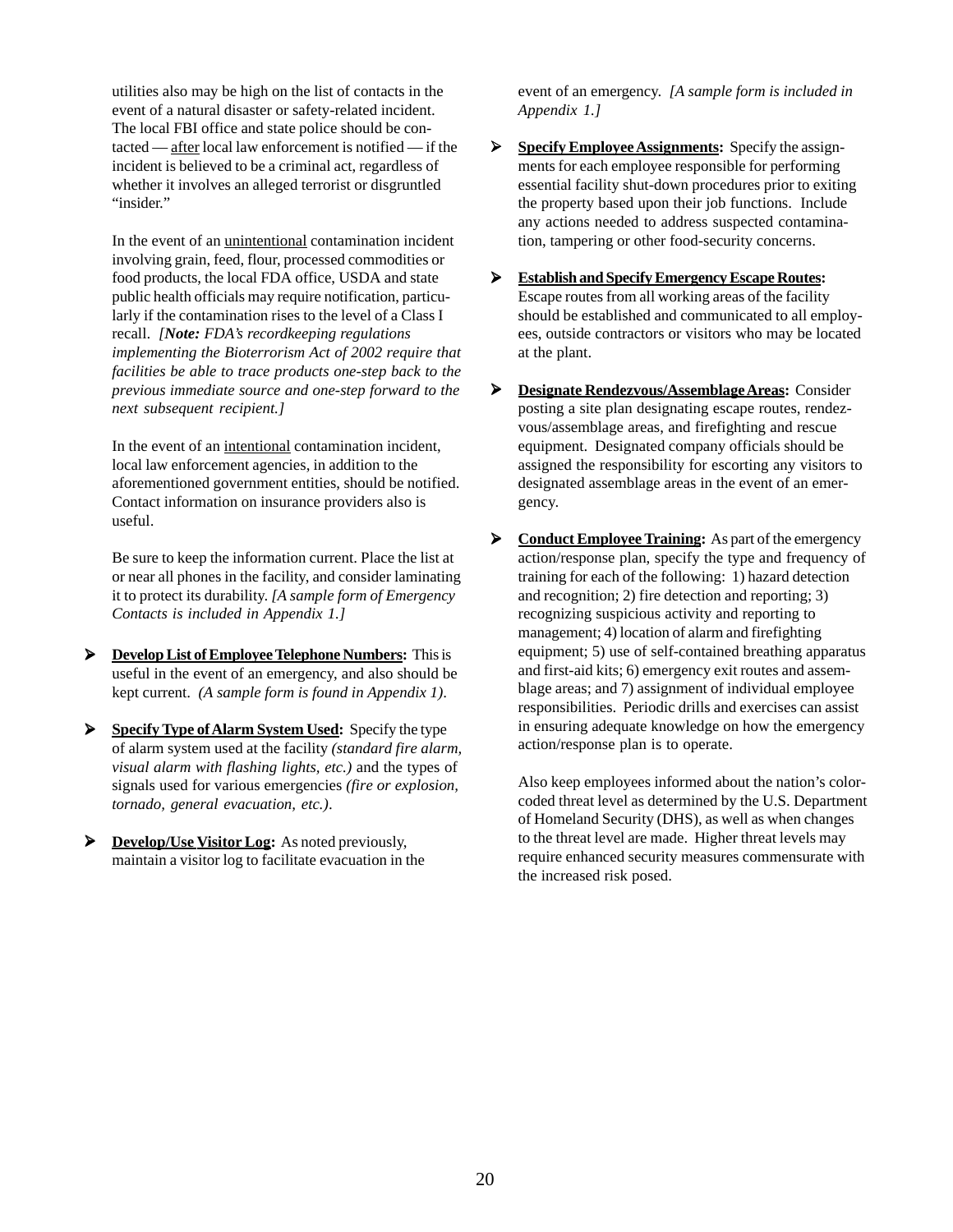# **Conclusion**

The aforementioned guidance does **not** constitute formal recommendations. Nor is it designed to be a comprehensive compilation of all security issues confronting grain storage facilities, feed mills, flour mills, grainprocessing plants or other agribusinesses. Rather, it provides a "menu" of ideas and concepts that can be considered as part of a facility risk-assessment and security plan.

A reminder: It is extremely important when developing or modifying a facility security plan to select those procedures that are effective, practical and realistic for the type and characteristics of the facility for which they are intended, as well as the physical surroundings in which the plant operates. There is no "one-size-fitsall" approach when it comes to facility security; different plans may be appropriate for different facilities operated by the same company based upon the circumstances and conditions present. In addition, it is extremely important that you select facility-security measures that are achievable and that will be implemented.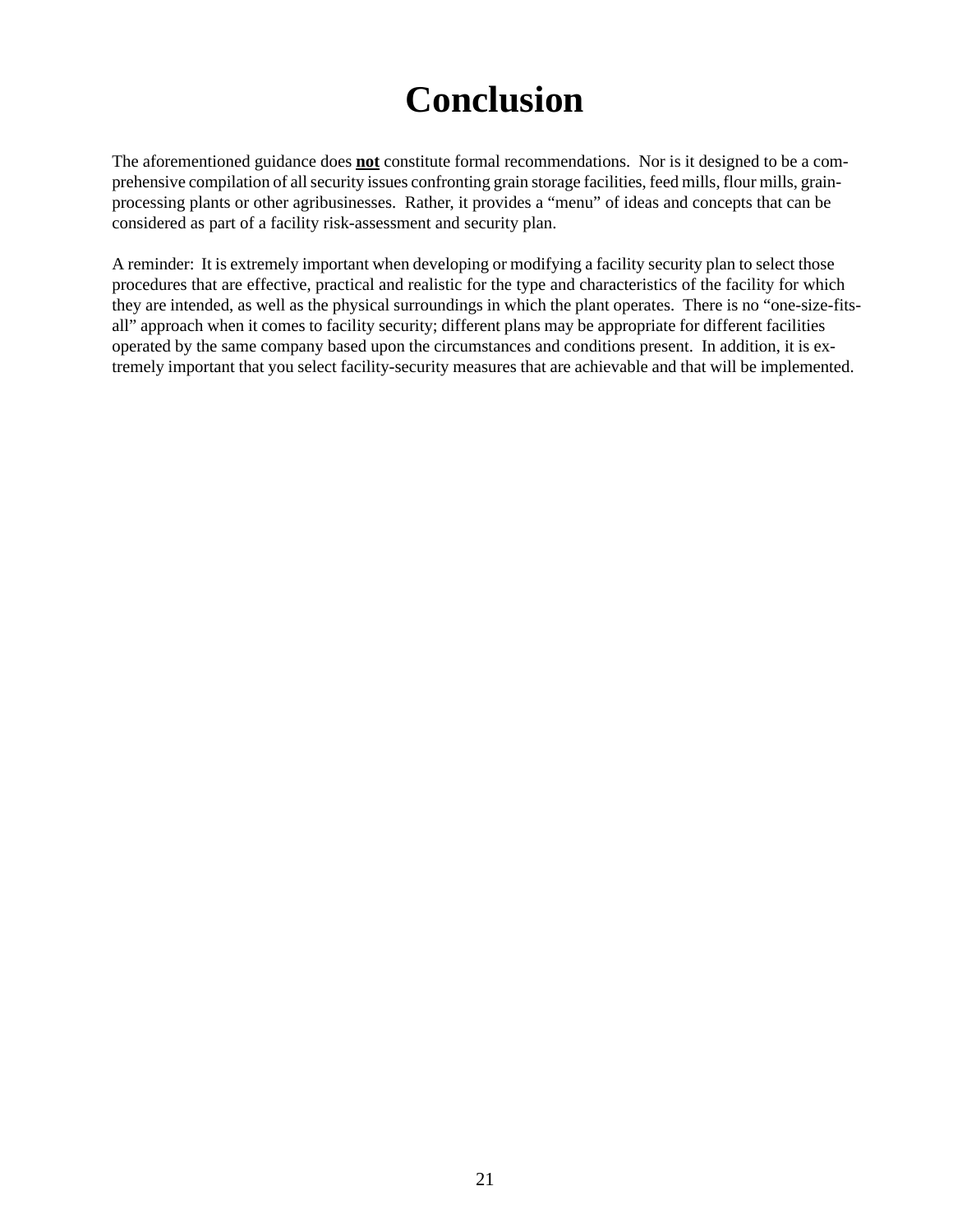# **Appendix 1**

# **SAMPLE FORMS**

- **Sample Emergency Responder Telephone List**
- **Sample Employee Emergency Telephone List**
- **Sample Visitors' Log**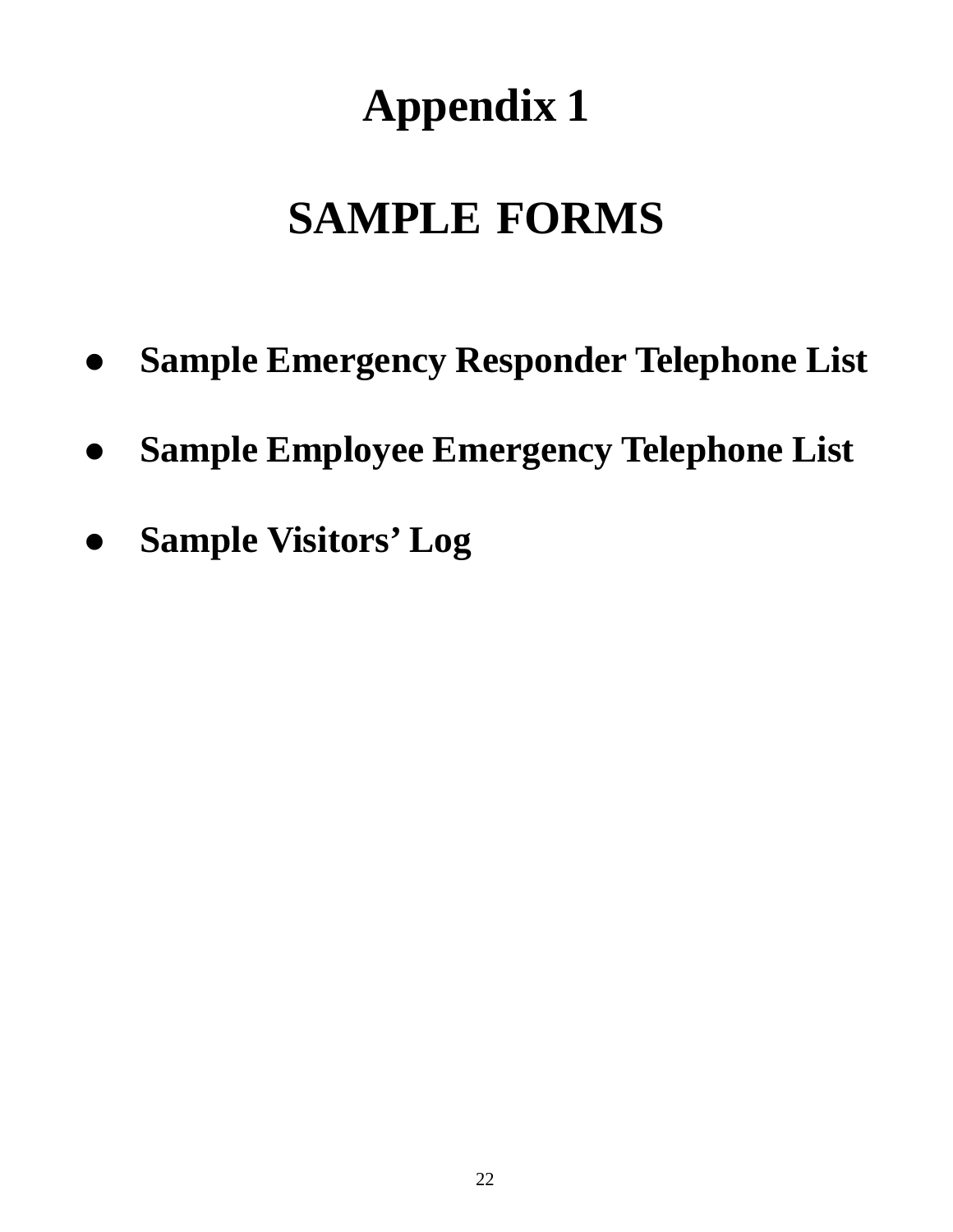# **Sample Emergency Responder Telephone List**

| Company Manager   |  |  |
|-------------------|--|--|
| Assistant Manager |  |  |
| Superintendent    |  |  |
| Other             |  |  |
|                   |  |  |

| <b>Agency</b>                                                                                                                                                                                                              | <b>Phone Number</b>                            | <b>Contact Person</b> |
|----------------------------------------------------------------------------------------------------------------------------------------------------------------------------------------------------------------------------|------------------------------------------------|-----------------------|
| <b>Police/Law Enforcement</b><br>Local Police:<br>Sheriff:<br>LocalFBIOffice:<br>State Police/State Patrol:<br>Fire Department:<br>FBI Headquarters                                                                        | 202-FBI-3000                                   |                       |
| Rescue Squads/Medical Personnel<br>Ambulance:<br>Physician:<br>Hospital:<br>Trauma:<br>Local Poison Control Center:<br>National Poison Control Center:                                                                     | 1-800-441-8080                                 |                       |
| <b>Food and Drug Administration</b><br>Local Office:<br>Regional Office:<br>FDA Information Hotline:<br><b>Centers for Disease Control:</b>                                                                                | 1-888-723-3366<br>1-800-311-3435               |                       |
| <b>U.S. Department of Agriculture</b><br>Kansas City Commodity Office:                                                                                                                                                     |                                                |                       |
| <b>Chemical</b><br><b>Chemical Transportation Emergency</b><br>Center (Chemtrec):<br>Toxic Substances Control Hotline Number:<br>Poison Control Center:<br>CropLife America:<br><b>Agricultural Retailers Association:</b> | 1-800-424-9300<br>202-296-1585<br>202-457-0825 |                       |
| <b>Utilities</b><br>Gas:<br>Water:<br>Electricity:                                                                                                                                                                         |                                                |                       |
| <b>Specialty Contractors</b><br>Inert Gas Suppliers:<br>Cranes:<br>Helicopters:<br>Cutting Equipment:<br>Excavation Equipment:<br>Salvage Operators:                                                                       |                                                |                       |
| <b>Insurance Company:</b>                                                                                                                                                                                                  |                                                |                       |
| <b>U.S. Coast Guard:</b>                                                                                                                                                                                                   |                                                |                       |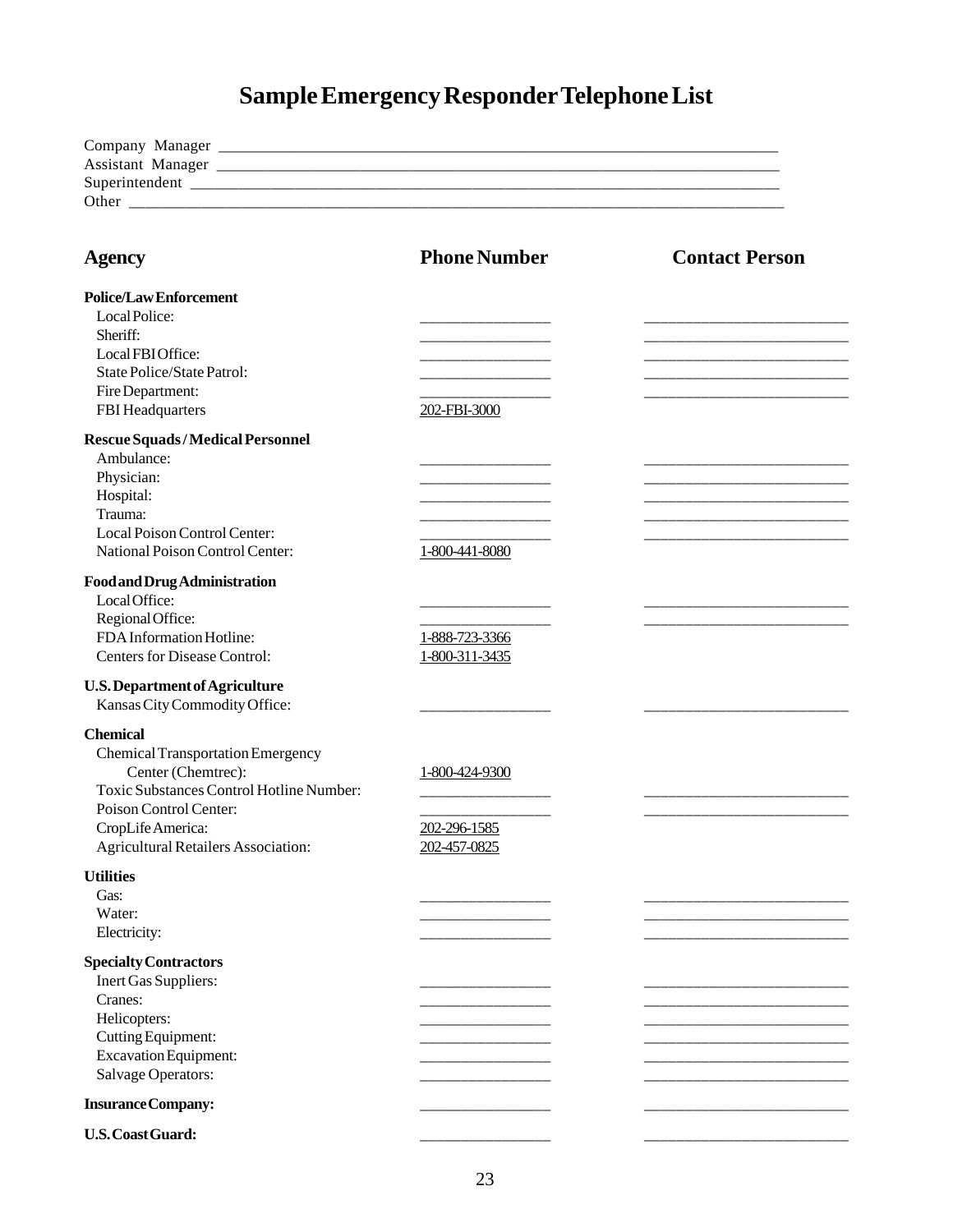| <b>Employee Name</b> | Home<br>Telephone<br><b>Number</b> | <b>Cell</b><br><b>Phone</b> | Name of Person to<br>Contact in Emergency | <b>Emergency Contact's</b><br><b>Telephone Number</b><br>(if different than home) |
|----------------------|------------------------------------|-----------------------------|-------------------------------------------|-----------------------------------------------------------------------------------|
|                      |                                    |                             |                                           |                                                                                   |
|                      |                                    |                             |                                           |                                                                                   |
|                      |                                    |                             |                                           |                                                                                   |
|                      |                                    |                             |                                           |                                                                                   |
|                      |                                    |                             |                                           |                                                                                   |
|                      |                                    |                             |                                           |                                                                                   |
|                      |                                    |                             |                                           |                                                                                   |
|                      |                                    |                             |                                           |                                                                                   |
|                      |                                    |                             |                                           |                                                                                   |
|                      |                                    |                             |                                           |                                                                                   |
|                      |                                    |                             |                                           |                                                                                   |
|                      |                                    |                             |                                           |                                                                                   |
|                      |                                    |                             |                                           |                                                                                   |
|                      |                                    |                             |                                           |                                                                                   |
|                      |                                    |                             |                                           |                                                                                   |
|                      |                                    |                             |                                           |                                                                                   |
|                      |                                    |                             |                                           |                                                                                   |
|                      |                                    |                             |                                           |                                                                                   |
|                      |                                    |                             |                                           |                                                                                   |
|                      |                                    |                             |                                           |                                                                                   |
|                      |                                    |                             |                                           |                                                                                   |
|                      |                                    |                             |                                           |                                                                                   |

# **Employee Emergency Telephone List**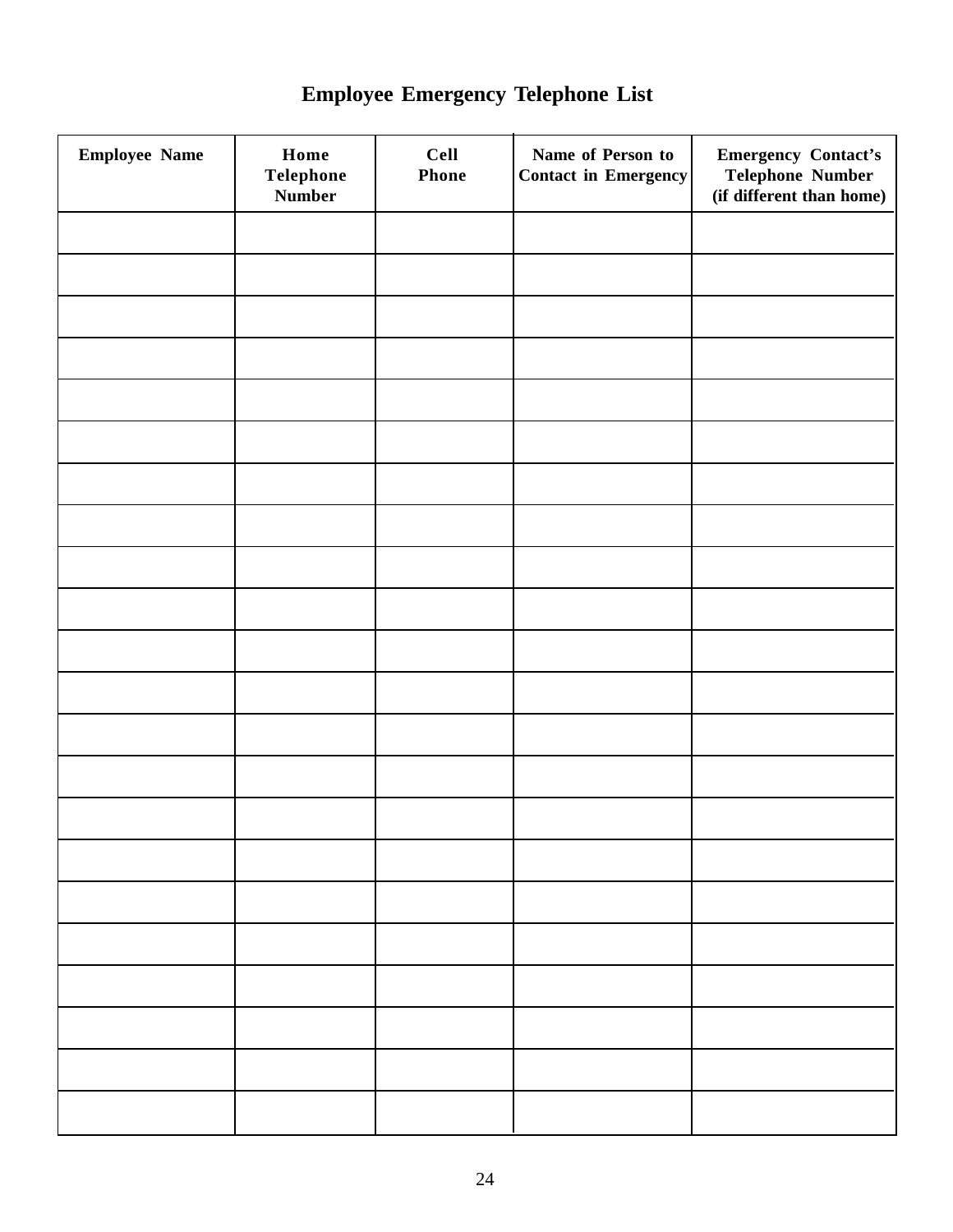# Visitors' Log **Visitors' Log**

| $\left( Signature\right)$ | (Print Name) | (Print Name) | (Print Name) | (Print Name) | $\left( Signature\right)$ | (Print Name) | $(Signature) % \begin{center} \includegraphics[width=0.8\textwidth]{figs/2012-0025_185_185_28_1416_288_1416_288_1416_288_1416_288_284_2816_288_2816_288_2816_288_2816_288_2816_288_2816_288_2816_288_2816_288_2816_288_2816_288_2816_288_2816_288_2816_288_2816_288_2816_28$ | (Print Name) | (Signature) | (Print Name) | <b>Visitor's Name</b>                    |
|---------------------------|--------------|--------------|--------------|--------------|---------------------------|--------------|------------------------------------------------------------------------------------------------------------------------------------------------------------------------------------------------------------------------------------------------------------------------------|--------------|-------------|--------------|------------------------------------------|
|                           |              |              |              |              |                           |              |                                                                                                                                                                                                                                                                              |              |             |              | <u>Company</u><br><b>Name</b>            |
|                           |              |              |              |              |                           |              |                                                                                                                                                                                                                                                                              |              |             |              | <b>Telephone</b><br><b>Number</b>        |
|                           |              |              |              |              |                           |              |                                                                                                                                                                                                                                                                              |              |             |              | Purpose of Visit                         |
|                           |              |              |              |              |                           |              |                                                                                                                                                                                                                                                                              |              |             |              | <b>Area of Facility</b><br>to be Visited |
|                           |              |              |              |              |                           |              |                                                                                                                                                                                                                                                                              |              |             |              | Time In                                  |
|                           |              |              |              |              |                           |              |                                                                                                                                                                                                                                                                              |              |             |              | Time Out                                 |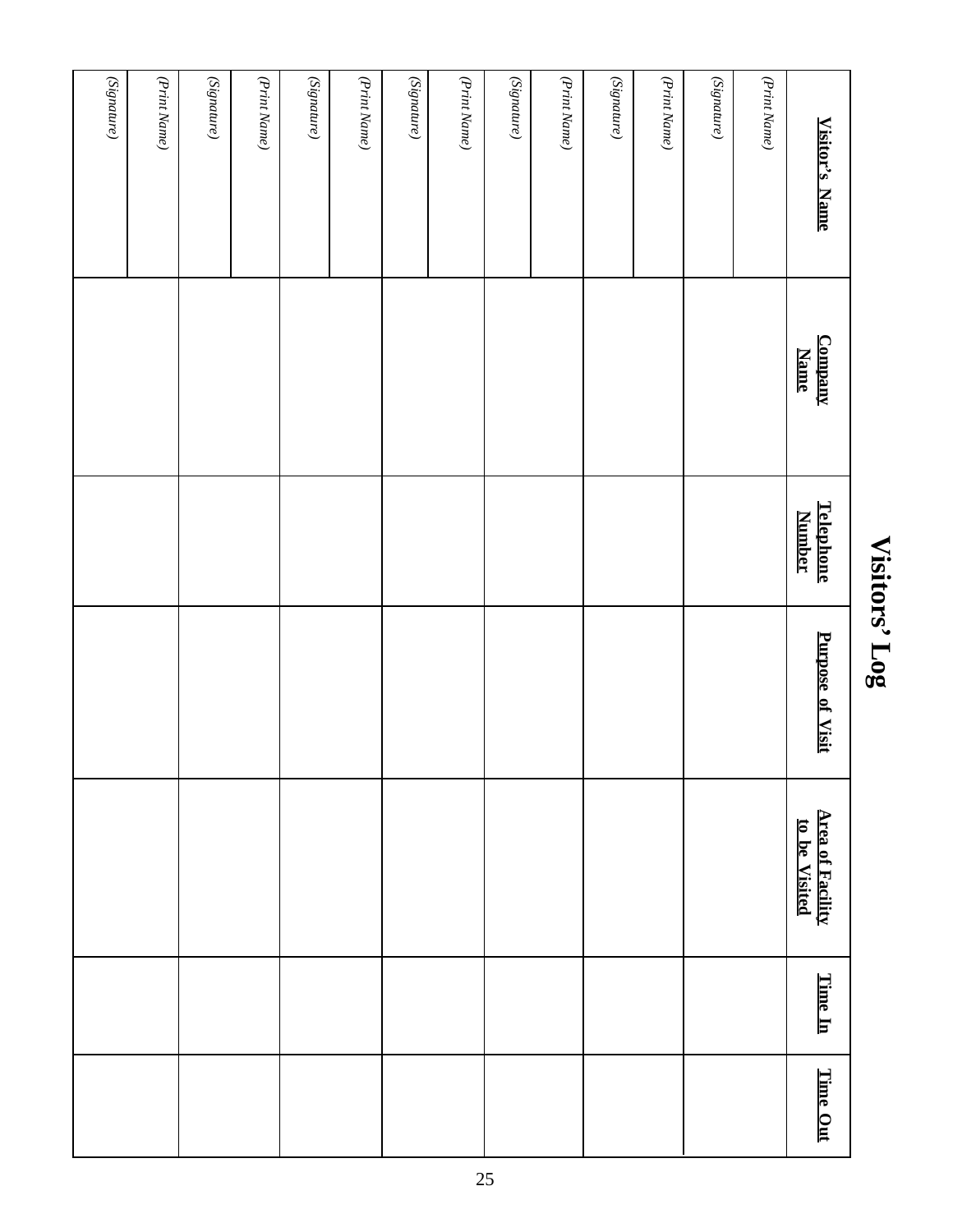# **Appendix 2**

# **Facility Security Plan Template**

Warning: *This document contains Sensitive Security Information protected from unauthorized distribution under Federal Law. No part of this document may be disclosed or distributed to persons without a "need to know," unless specific written permission is granted in advance by management*. 26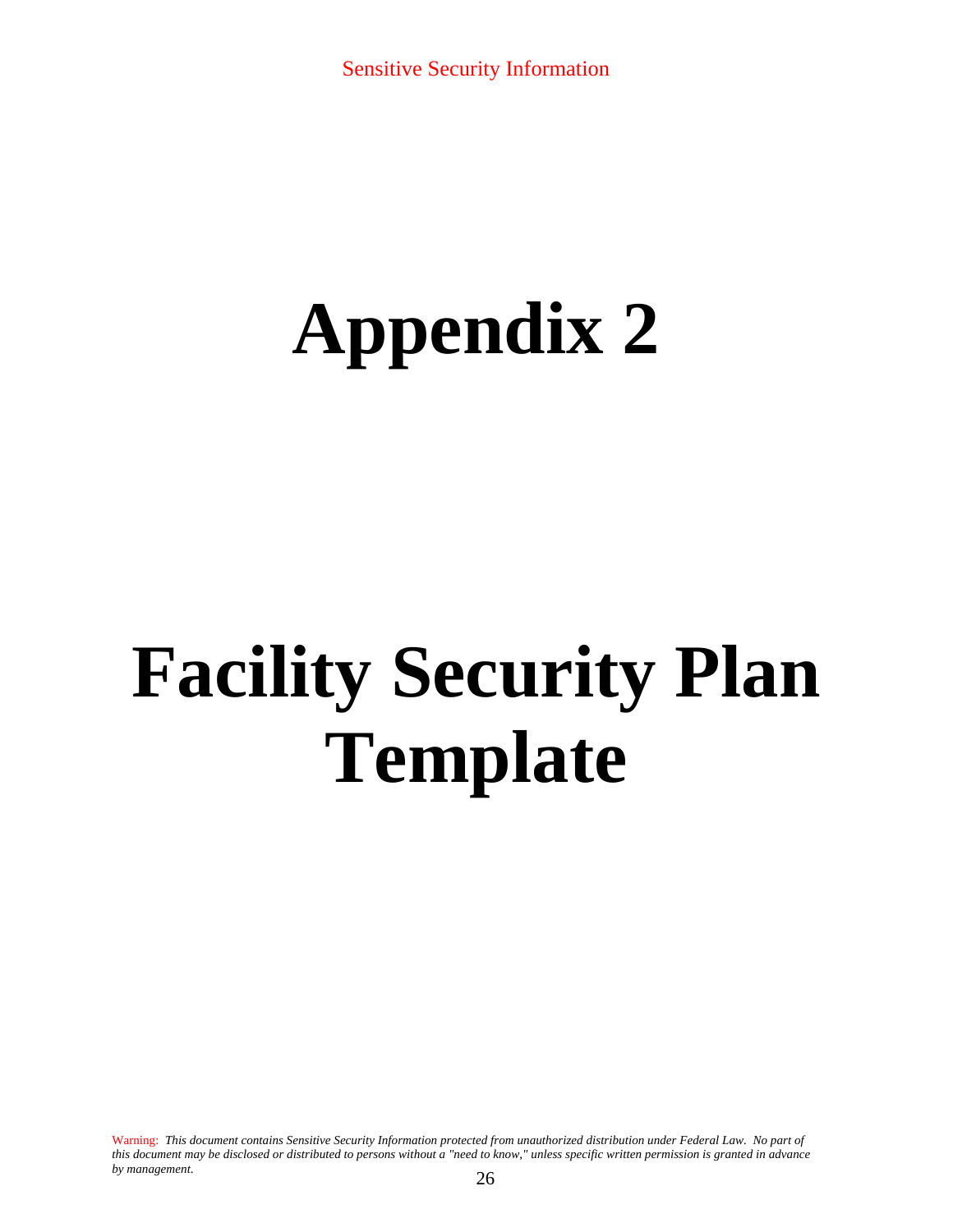# **Facility Security Plan**

# **for the**

# **Name of Company**

# **Address**

# **City, State**

Warning: *This document contains Sensitive Security Information protected from unauthorized distribution under Federal Law. No part of this document may be disclosed or distributed to persons without a "need to know," unless specific written permission is granted in advance by management*. 27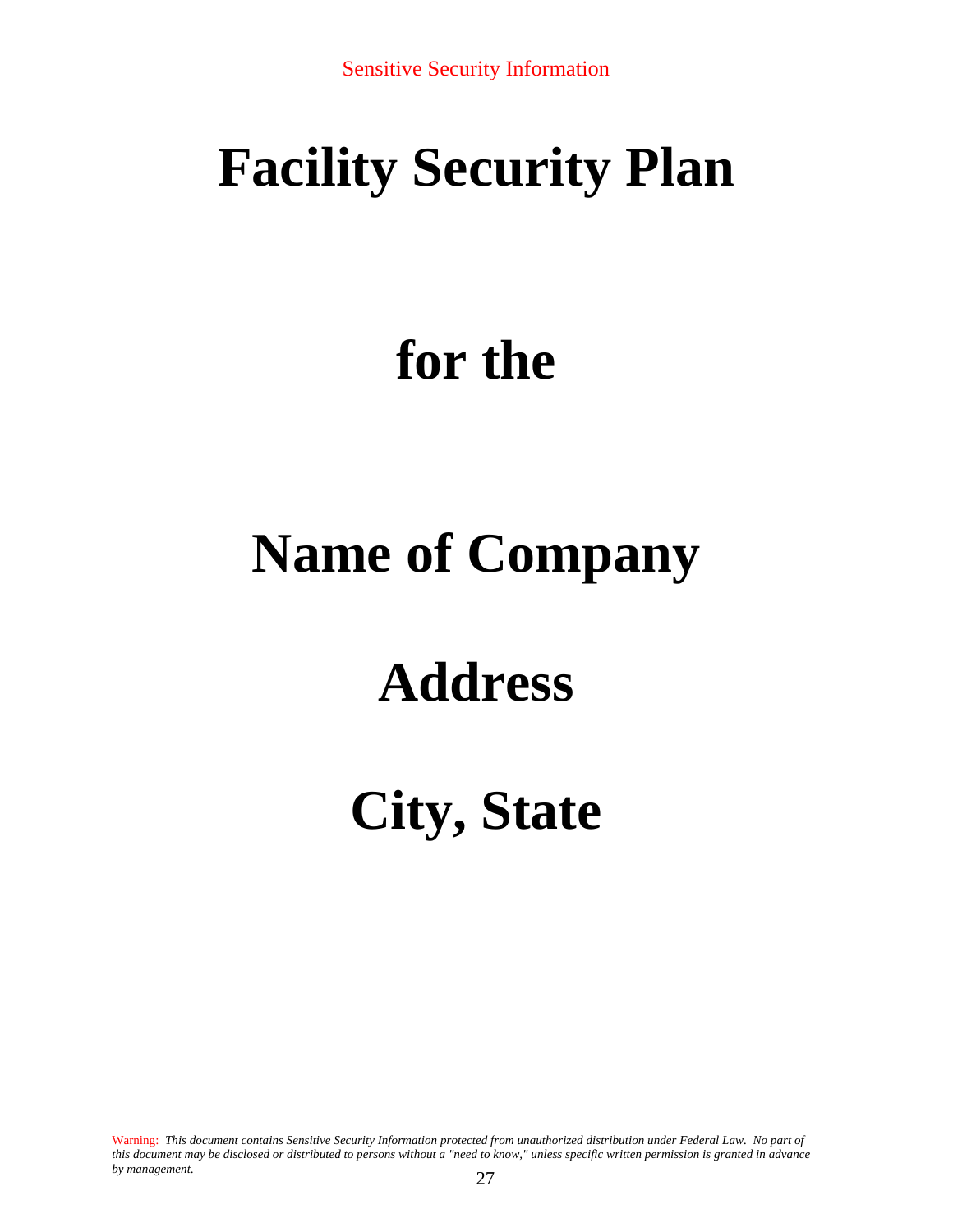# **Important Notes for Managers**

This appendix contains a sample Facility Security Plan Template. It is designed to provide a starting framework managers can use to develop a Facility Security Plan tailored to their specific facilities and operations. This template is designed to be used in conjunction with this guide – particularly the ideas and concepts presented in Part II – as well as the facility's existing standard operating procedures and any facility security plan that already may be in place.

The design is intended to be adaptable to new security regulations or programming so that one document will allow for compliance with all regulations or programs (understanding that some, like those issued by the Maritime Transportation Security Administration, require a regulation-specific plan).

**In this template, draft examples of various policies and procedures are shown that reflect the concepts contained in Part II of this guide. This draft language is for sample purposes only, and should be modified or expanded upon to reflect the specific security policies and practices implemented at your specific facility. As noted below, such policies and procedures should be developed only after a security survey and risk assessment of the facility is conducted.** 

Also importantly, this template is designated as "Sensitive Security Information" (SSI) under federal law, and is **not** to be distributed or released to persons who are not in a "need-to-know" status within your company. This template also is available electronically in a "fill-in-the-blank" format by clicking here.

# **Helpful Steps in Developing a Facility Security Plan**

There are several important steps in developing a facility security plan:

- ¾ **Step 1:** Conduct a risk assessment of the facility.
- ¾ **Step 2:** Do a "gap analysis." That is, use the results of your facility risk assessment to identify vulnerabilities or "high-risk" threats that may exist. See Part I of this document for guidance on how to perform a risk assessment.
- ¾ **Step 3:** Develop mitigation strategies to reduce "real" risks identified through the risk assessment. Make sure these mitigation strategies are practical and effective, costeffective, and sustainable over time.
- ¾ **Step 4:** Develop a policy on how the facility's security infrastructure will be monitored and maintained.
- ¾ **Step 5:** Put the security plan in writing. Specify the policy that will govern periodic reviews and updates to the policy, as well as how and where it is to be retained and to whom it is to be distributed.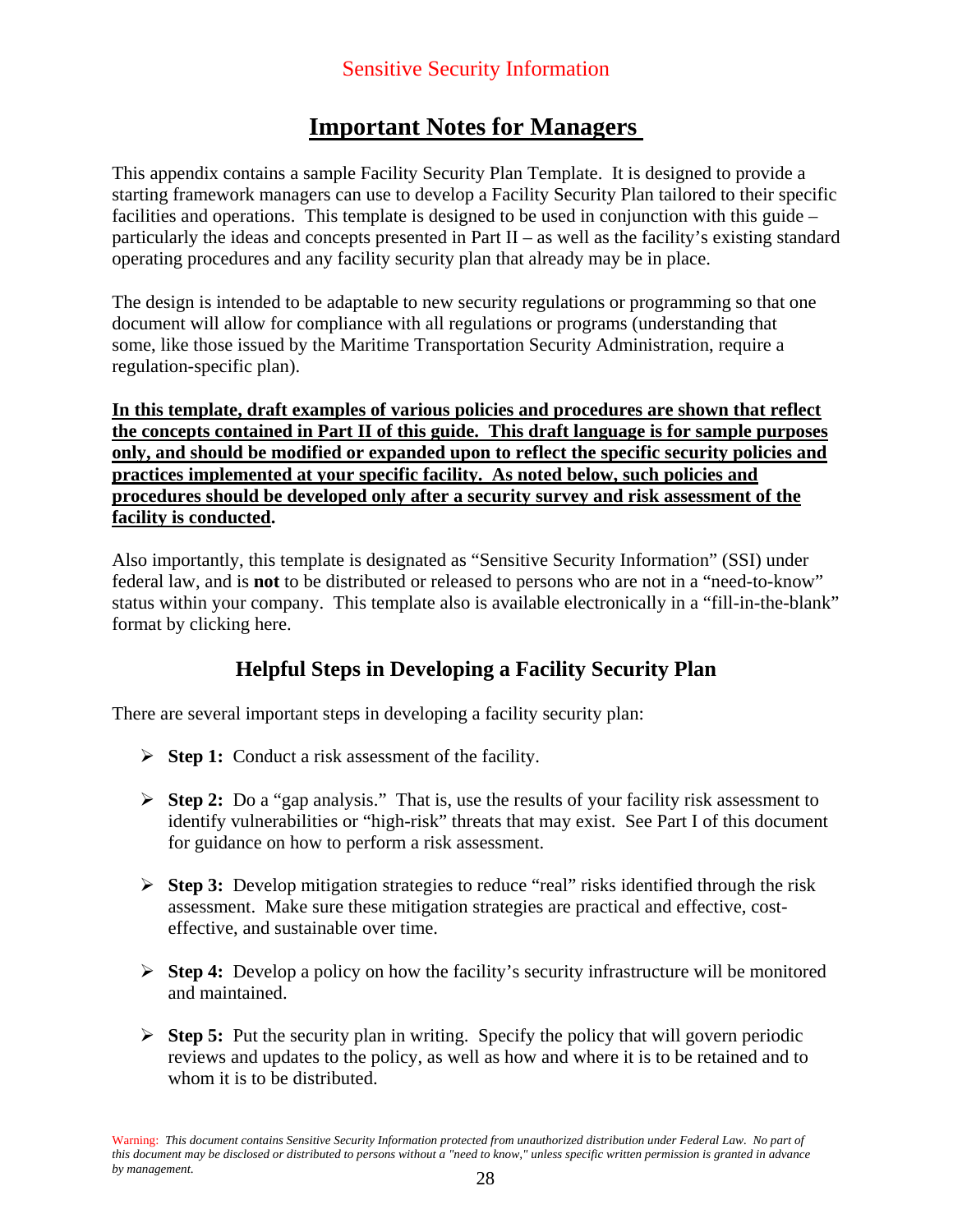## Sensitive Security Information

- ¾ **Step 6:** Purchase and install any security devices or equipment deemed to be necessary, cost-effective and prudent that have been identified through the risk assessment.
- ¾ **Step 7:** Train and educate facility personnel on the security plan. It is suggested that refresher training occur annually, as well as whenever the security plan is updated or changed. Consider maintaining a record of training, indicating the date, employees trained and subject matter covered.
- ¾ **Step 8:** Develop an audit system for monitoring the security plan, and the specific components applicable to each person's job function and responsibilities.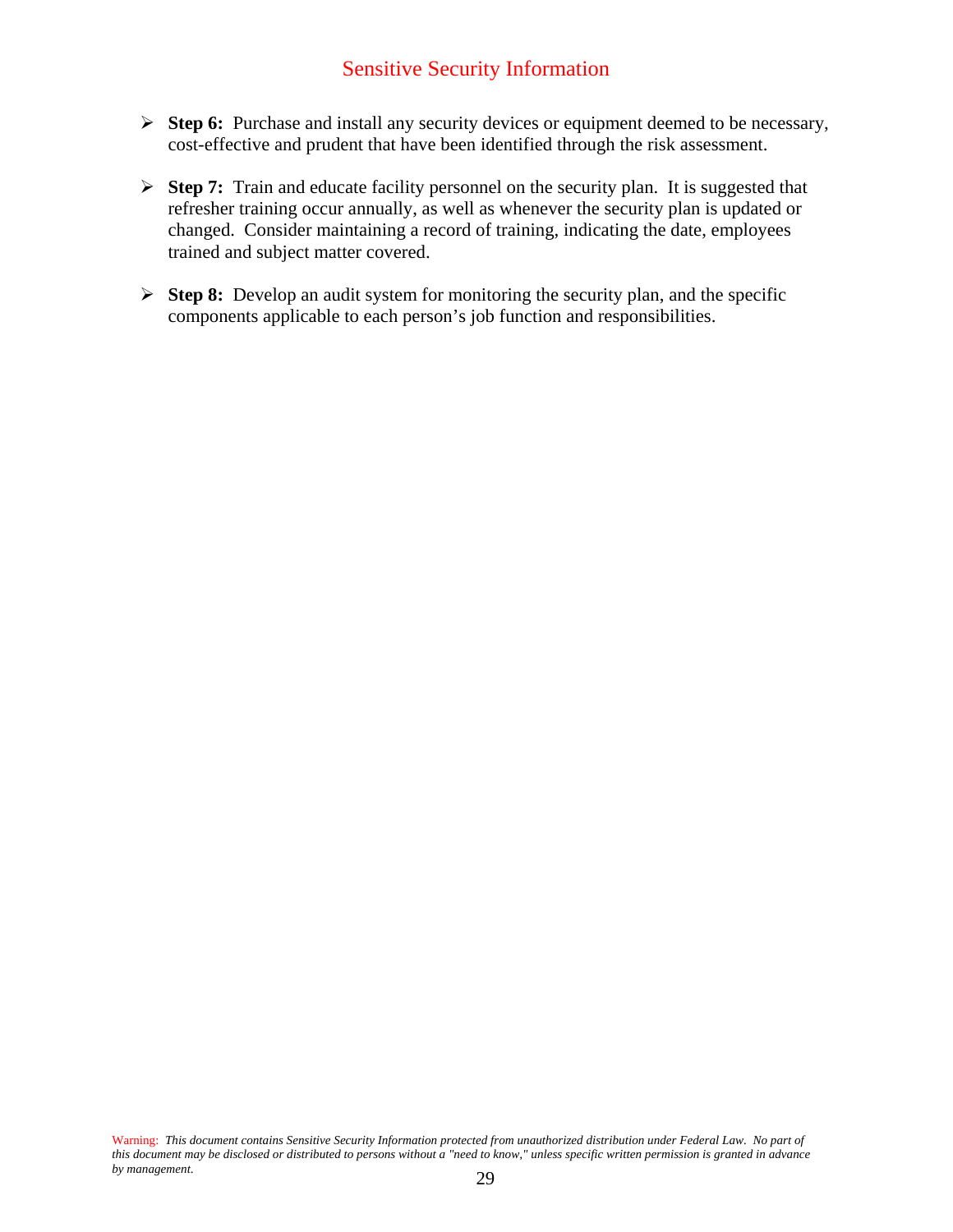# **Section 1 Facility Description and Location**

**Address of Facility:** \_\_\_\_\_\_\_\_\_\_\_\_\_\_\_\_\_\_\_\_\_\_\_\_\_\_\_\_\_\_\_\_\_\_\_\_\_\_\_\_\_\_\_\_\_\_\_\_\_\_\_\_\_\_

**GPS Coordinates for Facility:** \_\_\_\_\_\_\_\_\_\_\_\_\_\_\_\_\_\_\_\_\_\_\_\_\_\_\_\_\_\_\_\_\_\_\_\_\_\_\_\_\_\_\_\_\_

**Site Plan of the Facility and Grounds:** Site plan, including photos of key areas, is attached to this section.

**Flow Diagram of Facility:** A flow diagram of the facility's handling, processing operation is attached to this section. *[See sample flow diagrams in Appendix 3 of this guide.]* 

**\_\_\_\_\_\_\_\_\_\_\_\_\_\_\_\_\_\_\_\_\_\_\_\_\_\_\_\_\_\_\_\_\_\_\_\_\_\_\_\_\_\_\_\_\_\_\_\_\_\_\_\_\_\_\_\_\_\_\_\_\_\_\_\_\_\_\_\_\_\_\_\_\_\_\_\_\_\_ \_\_\_\_\_\_\_\_\_\_\_\_\_\_\_\_\_\_\_\_\_\_\_\_\_\_\_\_\_\_\_\_\_\_\_\_\_\_\_\_\_\_\_\_\_\_\_\_\_\_\_\_\_\_\_\_\_\_\_\_\_\_\_\_\_\_\_\_\_\_\_\_\_\_\_\_\_\_ \_\_\_\_\_\_\_\_\_\_\_\_\_\_\_\_\_\_\_\_\_\_\_\_\_\_\_\_\_\_\_\_\_\_\_\_\_\_\_\_\_\_\_\_\_\_\_\_\_\_\_\_\_\_\_\_\_\_\_\_\_\_\_\_\_\_\_\_\_\_\_\_\_\_\_\_\_\_ \_\_\_\_\_\_\_\_\_\_\_\_\_\_\_\_\_\_\_\_\_\_\_\_\_\_\_\_\_\_\_\_\_\_\_\_\_\_\_\_\_\_\_\_\_\_\_\_\_\_\_\_\_\_\_\_\_\_\_\_\_\_\_\_\_\_\_\_\_\_\_\_\_\_\_\_\_\_**  \_\_\_\_\_\_\_\_\_\_\_\_\_\_\_\_\_\_\_\_\_\_\_\_\_\_\_\_\_\_\_\_\_\_\_\_\_\_\_\_\_\_\_\_\_\_\_\_\_\_\_\_\_\_\_\_\_\_\_\_\_\_\_\_\_\_\_\_\_\_\_\_\_\_\_\_\_\_

**Brief Description of Facility Location:** 

*[Draft Example: XYZ Grain Co. occupies a two-acre lot located at the intersection of \_\_\_ St. and \_\_\_\_ Ave. Primary facets of the operation consist of: 1) an office housing administrative personnel and grain sampling and weighing equipment, 2) six grain bins with a combined storage capacity of xxx million bushels; 3) a xx-bushel flat storage structure located across the road from the main facility; 4) emergency storage of raw grain located approximately 1 mile from facility; and 4) a feed mill with a capacity to manufacture xxx tons of feed a year. Facility also consists of a truck dump pit for receiving raw ingredients that include corn, soybeans and ingredients (potassium chloride, 18% dical phosphate and zinc phosphate); warehouse storage (30,000 sq. ft.); outside-located liquid storage tank; motor control room; visitor parking lot; employee parking lot.]* 

### Description of Operation/Activities of Facility: \_\_\_\_\_\_\_\_\_\_\_\_\_\_\_\_\_\_\_\_\_\_\_\_\_\_\_\_\_\_\_\_

*[Draft Example: This facility is a country elevator and feed mill. The country elevator operation receives grains and oilseeds from farmers from a six-county region in the state of* 

\_\_\_\_\_\_\_\_\_\_\_\_\_\_\_\_\_\_\_\_\_\_\_\_\_\_\_\_\_\_\_\_\_\_\_\_\_\_\_\_\_\_\_\_\_\_\_\_\_\_\_\_\_\_\_\_\_\_\_\_\_\_\_\_\_\_\_\_\_\_\_\_\_\_\_\_\_\_ \_\_\_\_\_\_\_\_\_\_\_\_\_\_\_\_\_\_\_\_\_\_\_\_\_\_\_\_\_\_\_\_\_\_\_\_\_\_\_\_\_\_\_\_\_\_\_\_\_\_\_\_\_\_\_\_\_\_\_\_\_\_\_\_\_\_\_\_\_\_\_\_\_\_\_\_\_\_ \_\_\_\_\_\_\_\_\_\_\_\_\_\_\_\_\_\_\_\_\_\_\_\_\_\_\_\_\_\_\_\_\_\_\_\_\_\_\_\_\_\_\_\_\_\_\_\_\_\_\_\_\_\_\_\_\_\_\_\_\_\_\_\_\_\_\_\_\_\_\_\_\_\_\_\_\_\_ \_\_\_\_\_\_\_\_\_\_\_\_\_\_\_\_\_\_\_\_\_\_\_\_\_\_\_\_\_\_\_\_\_\_\_\_\_\_\_\_\_\_\_\_\_\_\_\_\_\_\_\_\_\_\_\_\_\_\_\_\_\_\_\_\_\_\_\_\_\_\_\_\_\_\_\_\_\_ \_\_\_\_\_\_\_\_\_\_\_\_\_\_\_\_\_\_\_\_\_\_\_\_\_\_\_\_\_\_\_\_\_\_\_\_\_\_\_\_\_\_\_\_\_\_\_\_\_\_\_\_\_\_\_\_\_\_\_\_\_\_\_\_\_\_\_\_\_\_\_\_\_\_\_\_\_\_

*\_\_\_\_\_\_\_\_\_\_\_\_\_\_\_. The facility's annual average throughput is XXX million bushels. The feed mill operation is a premix facility that manufactures swine feed for commercial integrators. The facility receives commodities and ingredients by truck, and ships outbound products by truck using contract carriers and by rail unit trains. This facility sources all of its ingredients from domestic suppliers, with the exception of vitamins used in premix feed, which are imported.]* 

Warning: *This document contains Sensitive Security Information protected from unauthorized distribution under Federal Law. No part of this document may be disclosed or distributed to persons without a "need to know," unless specific written permission is granted in advance by management*.  $30$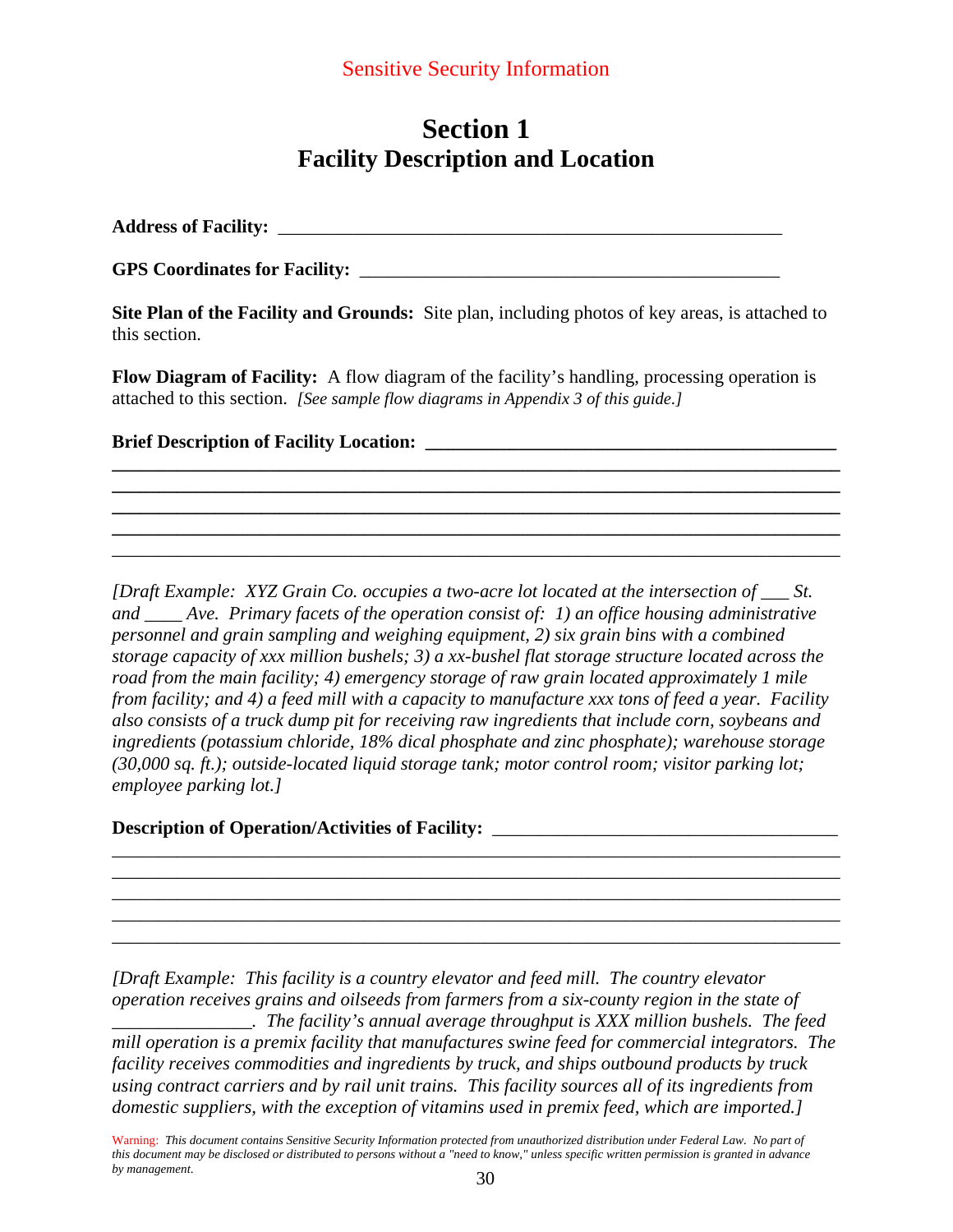### Sensitive Security Information

# **Section 2 Facility Risk Assessment Outcomes**

\_\_\_\_\_\_\_\_\_\_\_\_\_\_\_\_\_\_\_\_\_\_\_\_\_\_\_\_\_\_\_\_\_\_\_\_\_\_\_\_\_\_\_\_\_\_\_\_\_\_\_\_\_\_\_\_\_\_\_\_\_\_\_\_\_\_\_\_\_\_\_\_\_\_\_\_\_\_ \_\_\_\_\_\_\_\_\_\_\_\_\_\_\_\_\_\_\_\_\_\_\_\_\_\_\_\_\_\_\_\_\_\_\_\_\_\_\_\_\_\_\_\_\_\_\_\_\_\_\_\_\_\_\_\_\_\_\_\_\_\_\_\_\_\_\_\_\_\_\_\_\_\_\_\_\_\_ \_\_\_\_\_\_\_\_\_\_\_\_\_\_\_\_\_\_\_\_\_\_\_\_\_\_\_\_\_\_\_\_\_\_\_\_\_\_\_\_\_\_\_\_\_\_\_\_\_\_\_\_\_\_\_\_\_\_\_\_\_\_\_\_\_\_\_\_\_\_\_\_\_\_\_\_\_\_ \_\_\_\_\_\_\_\_\_\_\_\_\_\_\_\_\_\_\_\_\_\_\_\_\_\_\_\_\_\_\_\_\_\_\_\_\_\_\_\_\_\_\_\_\_\_\_\_\_\_\_\_\_\_\_\_\_\_\_\_\_\_\_\_\_\_\_\_\_\_\_\_\_\_\_\_\_\_

**Description of Method Used to Conduct Risk Assessment:** \_\_\_\_\_\_\_\_\_\_\_\_\_\_\_\_\_\_\_\_\_\_\_\_\_\_\_\_

*[Draft Example: Facility management convened a team consisting of the plant superintendent, feed mill operator, dump pit/scale operator and truck driver on (insert date) to identify and evaluate potential risks to the facility that could be posed by an outside attacker or disgruntled employee. This team also conducted a security survey of the facility. The team subsequently met and reached consensus on critical assets and significant risks/threats identified below.]* 

**\_\_\_\_\_\_\_\_\_\_\_\_\_\_\_\_\_\_\_\_\_\_\_\_\_\_\_\_\_\_\_\_\_\_\_\_\_\_\_\_\_\_\_\_\_\_\_\_\_\_\_\_\_\_\_\_\_\_\_\_\_\_\_\_\_\_\_\_\_\_\_\_\_\_\_\_\_\_ \_\_\_\_\_\_\_\_\_\_\_\_\_\_\_\_\_\_\_\_\_\_\_\_\_\_\_\_\_\_\_\_\_\_\_\_\_\_\_\_\_\_\_\_\_\_\_\_\_\_\_\_\_\_\_\_\_\_\_\_\_\_\_\_\_\_\_\_\_\_\_\_\_\_\_\_\_\_ \_\_\_\_\_\_\_\_\_\_\_\_\_\_\_\_\_\_\_\_\_\_\_\_\_\_\_\_\_\_\_\_\_\_\_\_\_\_\_\_\_\_\_\_\_\_\_\_\_\_\_\_\_\_\_\_\_\_\_\_\_\_\_\_\_\_\_\_\_\_\_\_\_\_\_\_\_\_** 

#### **Critical Assets Identified:** \_\_\_\_\_\_\_\_\_\_\_\_\_\_\_\_\_\_\_\_\_\_\_\_\_\_\_\_\_\_\_\_\_\_\_\_\_\_\_\_\_\_\_\_\_\_\_\_\_\_\_\_\_\_\_

*[Draft Example: Through the risk assessment process, the following key assets were identified that are critical to this facility's operation: 1) electrical generation station located at \_\_\_\_\_\_\_\_\_\_\_; 2) grain/ingredient receiving area; and 3) batch mixer. Through this riskassessment process, the team also identified several factors that reduce the risk to this facility, including: 1) the facility's limited size; 2) a small number of employees; 3) the facility's location in a rural town of less than 50,000 people; 4) there are no businesses in close proximity to the facility that present a viable target for physical attack; 5) the facility is located in an area relatively free of crime; and 6) the facility has a good, ongoing working relationship with local law enforcement authorities.]* 

\_\_\_\_\_\_\_\_\_\_\_\_\_\_\_\_\_\_\_\_\_\_\_\_\_\_\_\_\_\_\_\_\_\_\_\_\_\_\_\_\_\_\_\_\_\_\_\_\_\_\_\_\_\_\_\_\_\_\_\_\_\_\_\_\_\_\_\_\_\_\_\_\_\_\_\_\_\_ \_\_\_\_\_\_\_\_\_\_\_\_\_\_\_\_\_\_\_\_\_\_\_\_\_\_\_\_\_\_\_\_\_\_\_\_\_\_\_\_\_\_\_\_\_\_\_\_\_\_\_\_\_\_\_\_\_\_\_\_\_\_\_\_\_\_\_\_\_\_\_\_\_\_\_\_\_\_ \_\_\_\_\_\_\_\_\_\_\_\_\_\_\_\_\_\_\_\_\_\_\_\_\_\_\_\_\_\_\_\_\_\_\_\_\_\_\_\_\_\_\_\_\_\_\_\_\_\_\_\_\_\_\_\_\_\_\_\_\_\_\_\_\_\_\_\_\_\_\_\_\_\_\_\_\_\_ \_\_\_\_\_\_\_\_\_\_\_\_\_\_\_\_\_\_\_\_\_\_\_\_\_\_\_\_\_\_\_\_\_\_\_\_\_\_\_\_\_\_\_\_\_\_\_\_\_\_\_\_\_\_\_\_\_\_\_\_\_\_\_\_\_\_\_\_\_\_\_\_\_\_\_\_\_\_

#### **Significant Risks/Threats Identified:**

*[Draft Example: As a result of this risk assessment, the following potential risks/threats to the facility were identified: 1) unsecured/uncovered grain dump pit during overnight hours when facility not in operation; 2) uncovered emergency storage for raw grain; 3) unsecured liquid feed storage tank; and 4) the on-site storage of hazardous chemicals.]*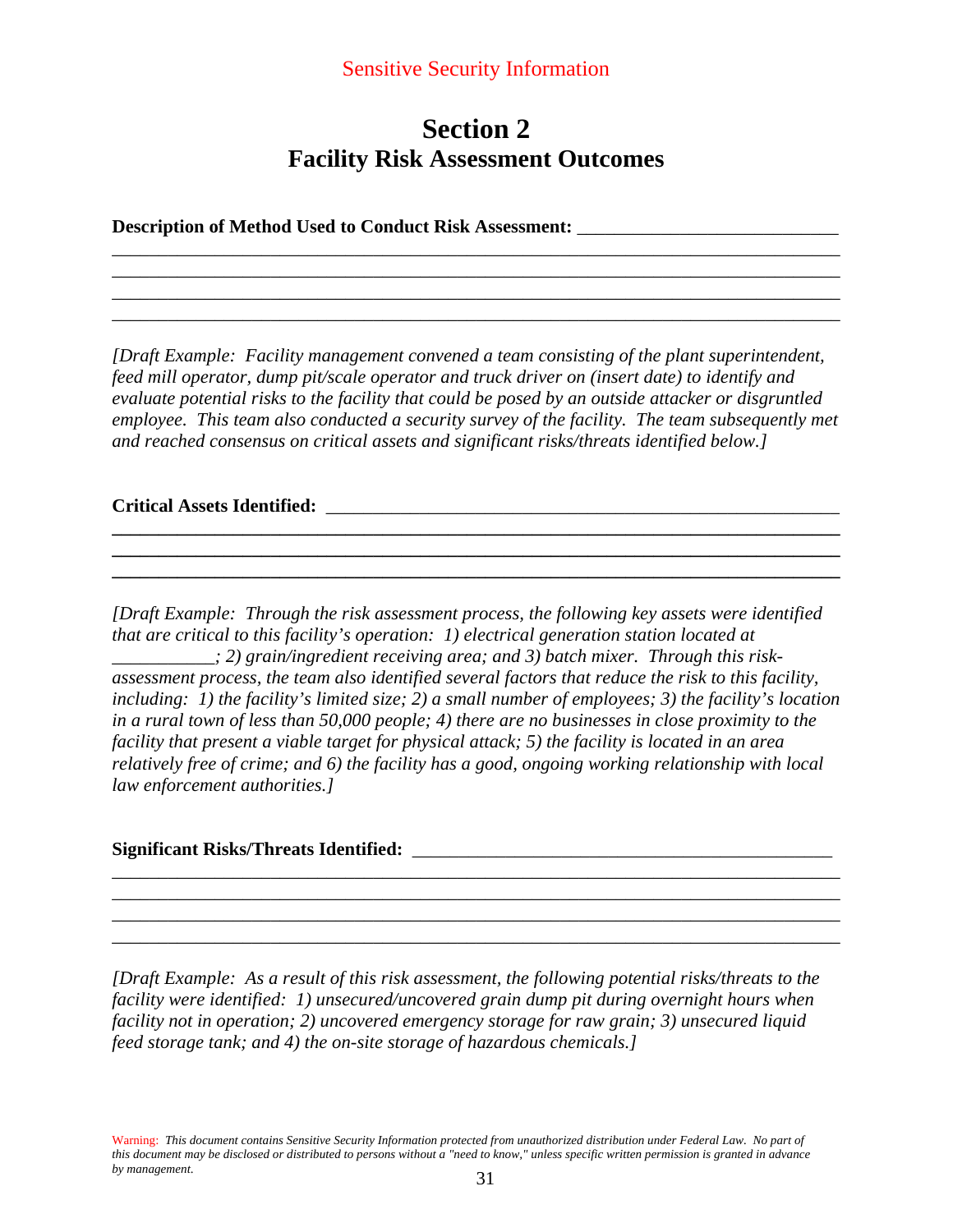# **Section 3 Personnel Security Procedures**

\_\_\_\_\_\_\_\_\_\_\_\_\_\_\_\_\_\_\_\_\_\_\_\_\_\_\_\_\_\_\_\_\_\_\_\_\_\_\_\_\_\_\_\_\_\_\_\_\_\_\_\_\_\_\_\_\_\_\_\_\_\_\_\_\_\_\_\_\_\_\_\_\_\_\_\_\_\_ \_\_\_\_\_\_\_\_\_\_\_\_\_\_\_\_\_\_\_\_\_\_\_\_\_\_\_\_\_\_\_\_\_\_\_\_\_\_\_\_\_\_\_\_\_\_\_\_\_\_\_\_\_\_\_\_\_\_\_\_\_\_\_\_\_\_\_\_\_\_\_\_\_\_\_\_\_\_ \_\_\_\_\_\_\_\_\_\_\_\_\_\_\_\_\_\_\_\_\_\_\_\_\_\_\_\_\_\_\_\_\_\_\_\_\_\_\_\_\_\_\_\_\_\_\_\_\_\_\_\_\_\_\_\_\_\_\_\_\_\_\_\_\_\_\_\_\_\_\_\_\_\_\_\_\_\_ \_\_\_\_\_\_\_\_\_\_\_\_\_\_\_\_\_\_\_\_\_\_\_\_\_\_\_\_\_\_\_\_\_\_\_\_\_\_\_\_\_\_\_\_\_\_\_\_\_\_\_\_\_\_\_\_\_\_\_\_\_\_\_\_\_\_\_\_\_\_\_\_\_\_\_\_\_\_

**Employee-Selection Policy:** The following policies apply when selecting prospective employees to work at this facility: *[See Part II.B., page 15-16 of this guide.]* 

*[Draft Example: All potential employees are required to submit resumes prior to job interviews. Management verifies that all employees and applicants are U.S. citizens. Depending upon the nature and sensitivity of the job function, facility management checks with multiple references and conducts background checks.]*

**Contractor/Vendor Selection Policy:** The following policies apply to contractors and vendors used at this facility: *[See Part II.B., page 15-16 of this guide.]* 

\_\_\_\_\_\_\_\_\_\_\_\_\_\_\_\_\_\_\_\_\_\_\_\_\_\_\_\_\_\_\_\_\_\_\_\_\_\_\_\_\_\_\_\_\_\_\_\_\_\_\_\_\_\_\_\_\_\_\_\_\_\_\_\_\_\_\_\_\_\_\_\_\_\_\_\_\_\_ \_\_\_\_\_\_\_\_\_\_\_\_\_\_\_\_\_\_\_\_\_\_\_\_\_\_\_\_\_\_\_\_\_\_\_\_\_\_\_\_\_\_\_\_\_\_\_\_\_\_\_\_\_\_\_\_\_\_\_\_\_\_\_\_\_\_\_\_\_\_\_\_\_\_\_\_\_\_ \_\_\_\_\_\_\_\_\_\_\_\_\_\_\_\_\_\_\_\_\_\_\_\_\_\_\_\_\_\_\_\_\_\_\_\_\_\_\_\_\_\_\_\_\_\_\_\_\_\_\_\_\_\_\_\_\_\_\_\_\_\_\_\_\_\_\_\_\_\_\_\_\_\_\_\_\_\_ \_\_\_\_\_\_\_\_\_\_\_\_\_\_\_\_\_\_\_\_\_\_\_\_\_\_\_\_\_\_\_\_\_\_\_\_\_\_\_\_\_\_\_\_\_\_\_\_\_\_\_\_\_\_\_\_\_\_\_\_\_\_\_\_\_\_\_\_\_\_\_\_\_\_\_\_\_\_

*[Draft Example: Background, references and insurance coverage for outside contractors are checked prior to granting access to the facility. Outside contractors and vendors are informed about established company safety and security procedures, including the areas of the facility to which they are allowed access. Outside contractors are required to use only fresh, unopened containers when delivering pesticides or other agricultural chemicals to minimize the risk of tampering. Outside contractors and vendors are required to arrive during normal working hours, are subject to screening and are required to sign in. Such persons are required to wear company-issued badges so they can be recognized while on site.]*

**Employee Training:** The following policies apply to employee training on security-related matters at this facility: *[See Part II.B, pages 15-16; and Part II.D., pages 19-21 of this guide.]*

\_\_\_\_\_\_\_\_\_\_\_\_\_\_\_\_\_\_\_\_\_\_\_\_\_\_\_\_\_\_\_\_\_\_\_\_\_\_\_\_\_\_\_\_\_\_\_\_\_\_\_\_\_\_\_\_\_\_\_\_\_\_\_\_\_\_\_\_\_\_\_\_\_\_\_\_\_\_ \_\_\_\_\_\_\_\_\_\_\_\_\_\_\_\_\_\_\_\_\_\_\_\_\_\_\_\_\_\_\_\_\_\_\_\_\_\_\_\_\_\_\_\_\_\_\_\_\_\_\_\_\_\_\_\_\_\_\_\_\_\_\_\_\_\_\_\_\_\_\_\_\_\_\_\_\_\_ \_\_\_\_\_\_\_\_\_\_\_\_\_\_\_\_\_\_\_\_\_\_\_\_\_\_\_\_\_\_\_\_\_\_\_\_\_\_\_\_\_\_\_\_\_\_\_\_\_\_\_\_\_\_\_\_\_\_\_\_\_\_\_\_\_\_\_\_\_\_\_\_\_\_\_\_\_\_ \_\_\_\_\_\_\_\_\_\_\_\_\_\_\_\_\_\_\_\_\_\_\_\_\_\_\_\_\_\_\_\_\_\_\_\_\_\_\_\_\_\_\_\_\_\_\_\_\_\_\_\_\_\_\_\_\_\_\_\_\_\_\_\_\_\_\_\_\_\_\_\_\_\_\_\_\_\_

*[Draft Example: All employees are trained annually on the security measures in effect at this facility, as well as whenever substantive revisions to the security plan are made that affect the specific area(s) to which individual employees have access. Such training includes the facility's security policies and procedures, the areas of potential risk, the location of emergency exit routes and service shut-off points for utilities, fuel, pipelines, fuel tank pumps and anhydrous ammonia, etc. Employees also are trained to be vigilant and to report any unauthorized or suspicious person or activity, including disgruntled colleagues, to management immediately.]*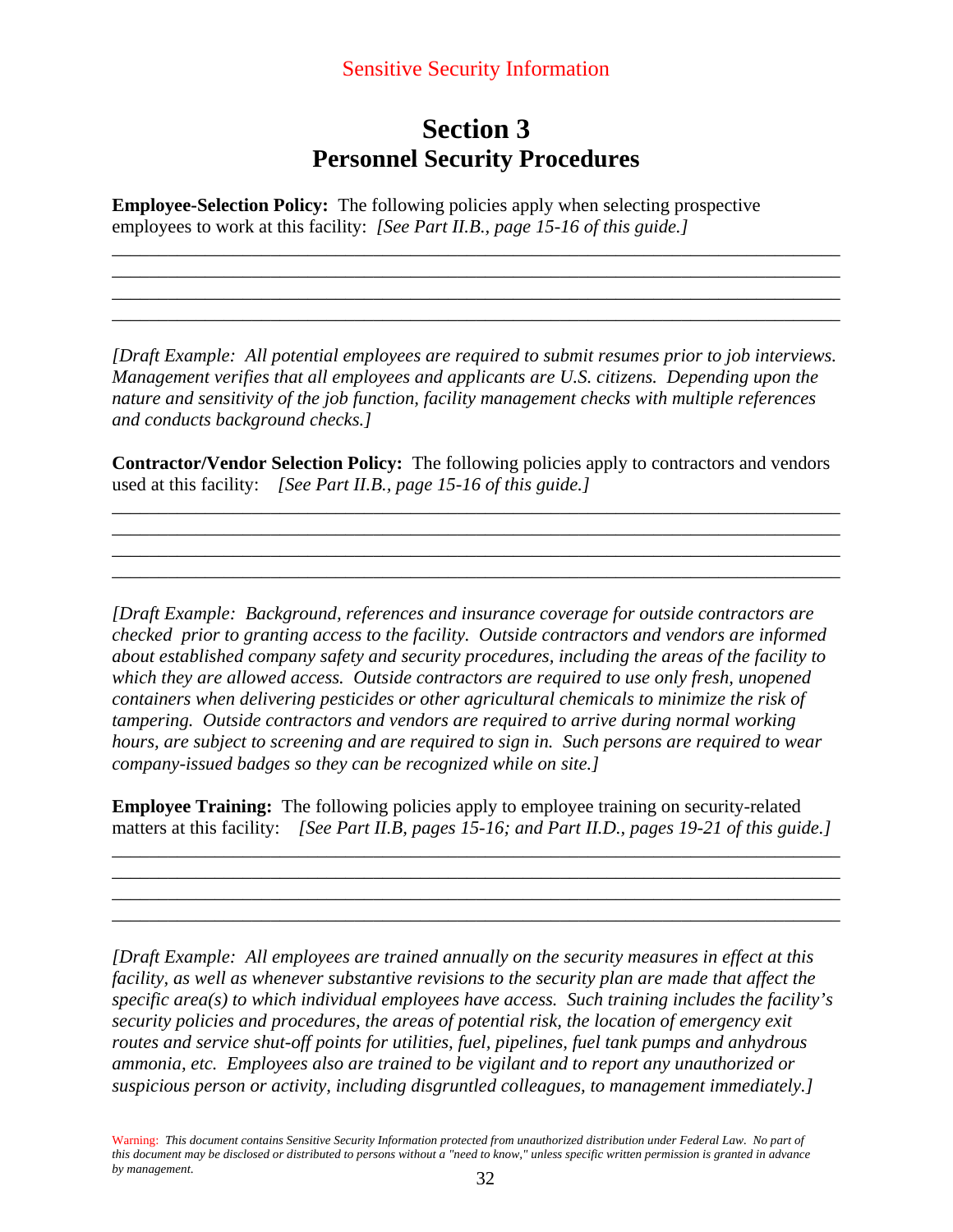**\_\_\_\_\_\_\_\_\_\_\_\_\_\_\_\_\_\_\_\_\_\_\_\_\_\_\_\_\_\_\_\_\_\_\_\_\_\_\_\_\_\_\_\_\_\_\_\_\_\_\_\_\_\_\_\_\_\_\_\_\_\_\_\_\_\_\_\_\_\_\_\_\_\_\_\_\_\_ \_\_\_\_\_\_\_\_\_\_\_\_\_\_\_\_\_\_\_\_\_\_\_\_\_\_\_\_\_\_\_\_\_\_\_\_\_\_\_\_\_\_\_\_\_\_\_\_\_\_\_\_\_\_\_\_\_\_\_\_\_\_\_\_\_\_\_\_\_\_\_\_\_\_\_\_\_\_ \_\_\_\_\_\_\_\_\_\_\_\_\_\_\_\_\_\_\_\_\_\_\_\_\_\_\_\_\_\_\_\_\_\_\_\_\_\_\_\_\_\_\_\_\_\_\_\_\_\_\_\_\_\_\_\_\_\_\_\_\_\_\_\_\_\_\_\_\_\_\_\_\_\_\_\_\_\_ \_\_\_\_\_\_\_\_\_\_\_\_\_\_\_\_\_\_\_\_\_\_\_\_\_\_\_\_\_\_\_\_\_\_\_\_\_\_\_\_\_\_\_\_\_\_\_\_\_\_\_\_\_\_\_\_\_\_\_\_\_\_\_\_\_\_\_\_\_\_\_\_\_\_\_\_\_\_** 

### **Employee Resignation/Termination Policies:** \_\_\_\_\_\_\_\_\_\_\_\_\_\_\_\_\_\_\_\_\_\_\_\_\_\_\_\_\_\_\_\_\_\_\_\_\_\_\_

*[Draft Example: Upon resignation or termination of employees, management collects all employee identification badges, keys, cell phones and two-way pagers that may have been issued to the employee. In addition, the passwords previously used by the employee to access the company's information/computer network are changed. Company employee rosters are updated to reflect the change, and customers previously served by the employee are notified about the name of the newly assigned employee who will be servicing the account.]*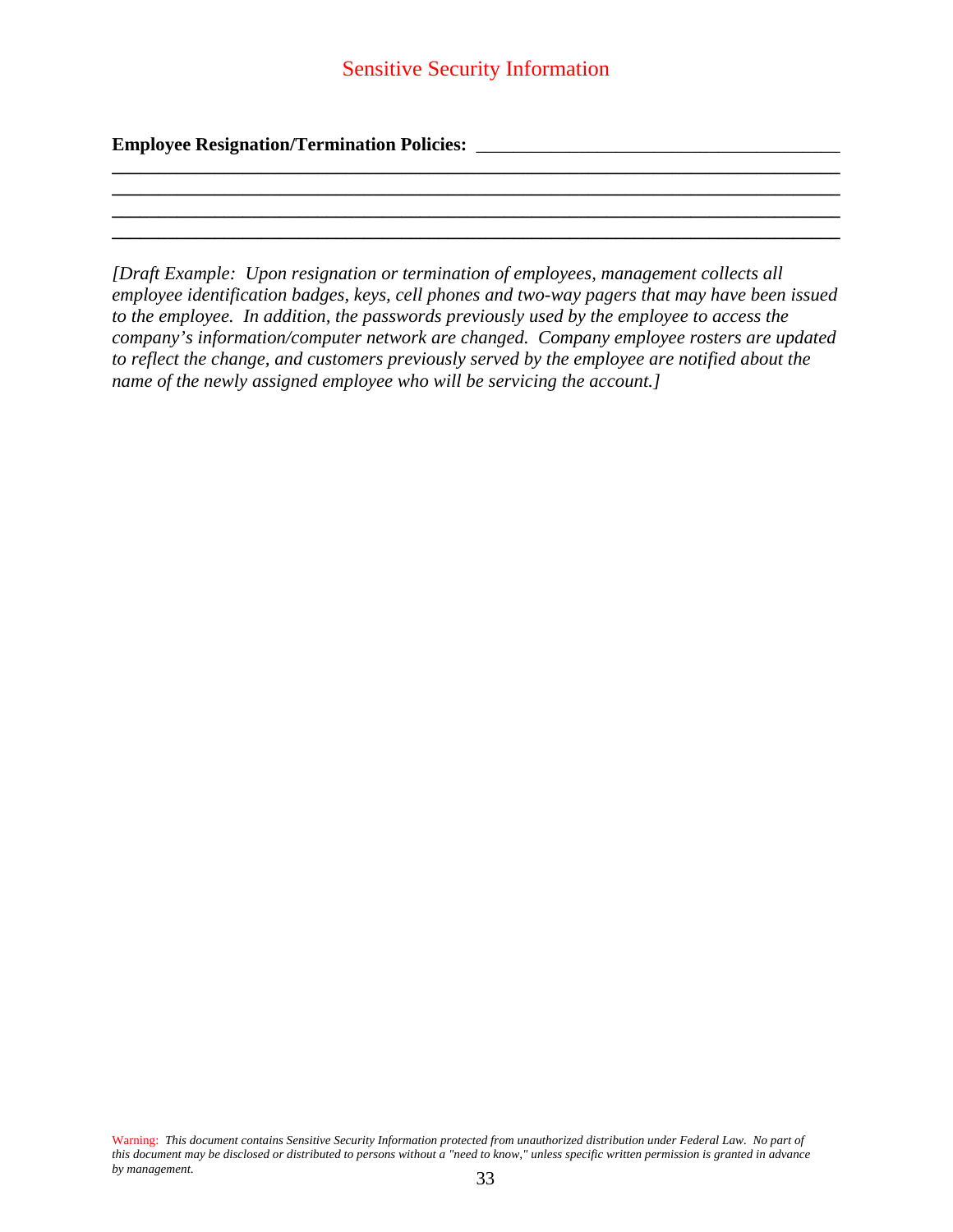### Sensitive Security Information

# **Section 4 Computer/Information Technology Security**

\_\_\_\_\_\_\_\_\_\_\_\_\_\_\_\_\_\_\_\_\_\_\_\_\_\_\_\_\_\_\_\_\_\_\_\_\_\_\_\_\_\_\_\_\_\_\_\_\_\_\_\_\_\_\_\_\_\_\_\_\_\_\_\_\_\_\_\_\_\_\_\_\_\_\_\_\_\_ \_\_\_\_\_\_\_\_\_\_\_\_\_\_\_\_\_\_\_\_\_\_\_\_\_\_\_\_\_\_\_\_\_\_\_\_\_\_\_\_\_\_\_\_\_\_\_\_\_\_\_\_\_\_\_\_\_\_\_\_\_\_\_\_\_\_\_\_\_\_\_\_\_\_\_\_\_\_ \_\_\_\_\_\_\_\_\_\_\_\_\_\_\_\_\_\_\_\_\_\_\_\_\_\_\_\_\_\_\_\_\_\_\_\_\_\_\_\_\_\_\_\_\_\_\_\_\_\_\_\_\_\_\_\_\_\_\_\_\_\_\_\_\_\_\_\_\_\_\_\_\_\_\_\_\_\_

**Description of Computer/Information Technology/Security System:** The following computer system and security technology is used at this facility: \_\_\_\_\_\_\_\_\_\_\_\_\_\_\_\_\_\_\_\_\_\_\_\_\_\_

*[Draft Example: This facility uses (describe nature of the information/computer system or network used at the facility). All employees utilizing computers have individual personal computers with individual accounts, and use individualized sign-on passwords to access the system. All passwords are changed on a \_\_\_\_\_ (e.g., quarterly, semi-annual) basis. Violations of the facility's computer policy and unauthorized access are investigated.* 

*The company also maintains a publicly accessible website. But no sensitive, security-related information is posted about the company, its operations, the facility layout or operations, or ingredients or product lines that are received, stored or manufactured.]*

**Document/Records Control, Retention and Destruction Policy:** The following policies apply to the control, retention and destruction of different kinds of documents and records at this facility:

\_\_\_\_\_\_\_\_\_\_\_\_\_\_\_\_\_\_\_\_\_\_\_\_\_\_\_\_\_\_\_\_\_\_\_\_\_\_\_\_\_\_\_\_\_\_\_\_\_\_\_\_\_\_\_\_\_\_\_\_\_\_\_\_\_\_\_\_\_\_\_\_\_\_\_\_\_\_ \_\_\_\_\_\_\_\_\_\_\_\_\_\_\_\_\_\_\_\_\_\_\_\_\_\_\_\_\_\_\_\_\_\_\_\_\_\_\_\_\_\_\_\_\_\_\_\_\_\_\_\_\_\_\_\_\_\_\_\_\_\_\_\_\_\_\_\_\_\_\_\_\_\_\_\_\_ \_\_\_\_\_\_\_\_\_\_\_\_\_\_\_\_\_\_\_\_\_\_\_\_\_\_\_\_\_\_\_\_\_\_\_\_\_\_\_\_\_\_\_\_\_\_\_\_\_\_\_\_\_\_\_\_\_\_\_\_\_\_\_\_\_\_\_\_\_\_\_\_\_\_\_\_\_

*[Draft Example: All information – including, but not limited to, documents, notes, photographs, diagrams and/or other work products – that contain sensitive, security-related information are never left unattended by the originator or other authorized recipient. At the end of each workday, any such information is to be secured in a locked and controlled environment. Such information that is stored in electronic form is maintained in a password-protected environment that is sufficiently secure from access by any unauthorized source. No sensitive, security-related information may be transmitted through unsecured email. In addition, verbal communication of sensitive, security-related information is to occur in environments where only those with a legitimate "need to know" may hear it.]*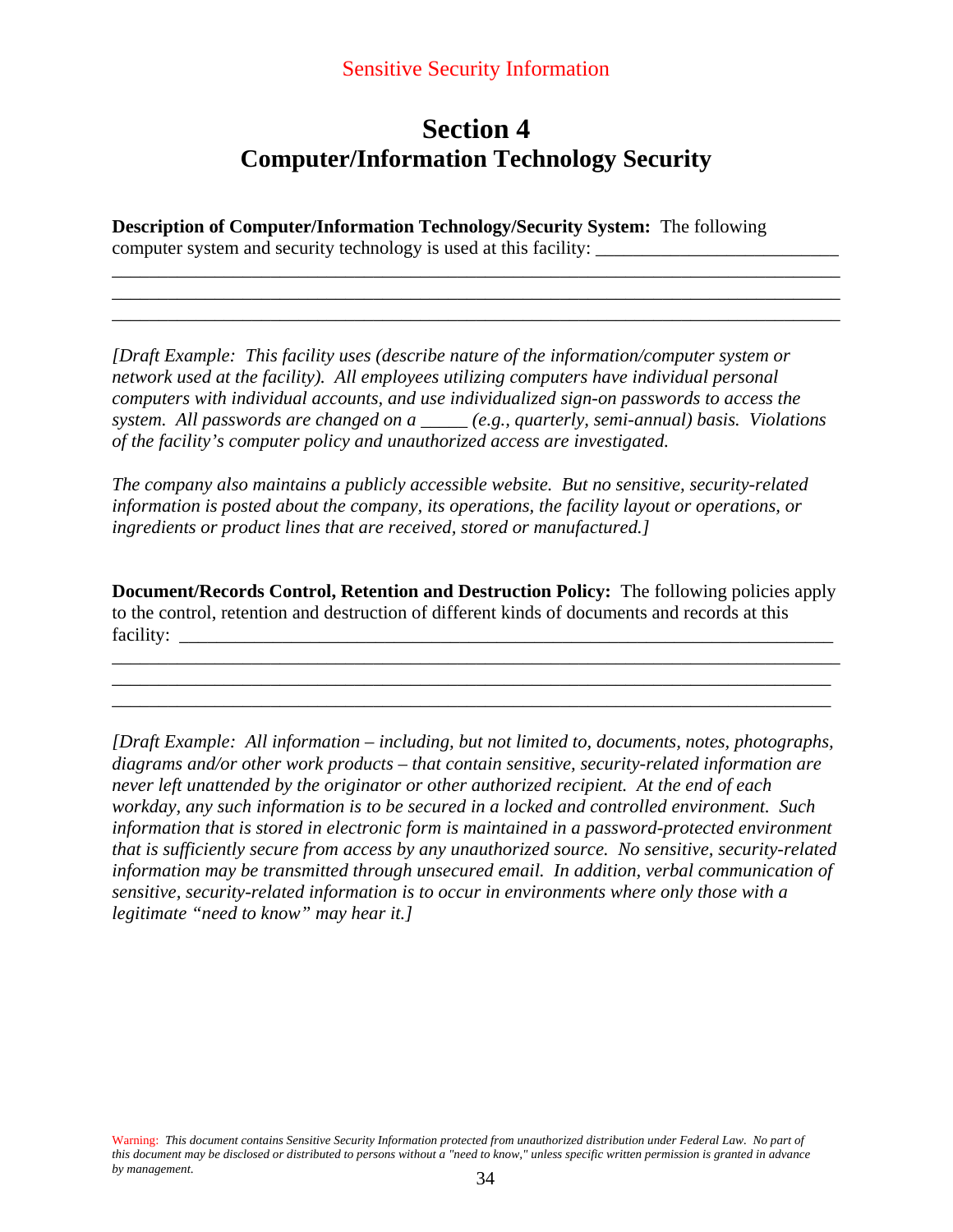# **Section 5 Physical Security Systems/Infrastructure**

The following measures and procedures protect the physical security of this facility *[See Part II.A., pages 12-14 of this guide]*:

### Locks/Key Control:

*[Draft Example: The facility manager is responsible for the issuance of, and accountability for, all keys. A master key that opens all facility doors is issued only to designated supervisors. A total of \_\_\_ (insert number) keys is issued, based upon necessity. Keys to parts of the facility that have been designated secure areas are issued only to employees authorized to work in such spaces. A sign-out log is used for issuance of temporary keys. Upon resignation or termination of employees, management collects all keys issued to employees. If keys are lost or stolen, attempts are made to recover such keys before locks are changed. All external and internal windows, gates and fences are secured with locking devices.]* 

#### **Fence and Gates**: \_\_\_\_\_\_\_\_\_\_\_\_\_\_\_\_\_\_\_\_\_\_\_\_\_\_\_\_\_\_\_\_\_\_\_\_\_\_\_\_\_\_\_\_\_\_\_\_\_\_\_\_\_\_\_

*[Draft Example: This facility is equipped with a fence, X-feet high. Two main mechanical (rollaway) gates, each equipped with an outrigger and barbed wire, constitute the main access gates (one in front and the other at the rear of the facility). The two gates are activated electronically from the office or a key pad near the gate. All fence and gates are in excellent condition, and are monitored periodically to protect against security breaches at designated security areas.]*

#### *Or*

*[Draft Example: This facility does not utilize fencing as part of its layered approach to security. The risk assessment revealed that such a step would not enhance security or be cost-effective at this location.]*

## **Security Lighting:** \_\_\_\_\_\_\_\_\_\_\_\_\_\_\_\_\_\_\_\_\_\_\_\_\_\_\_\_\_\_\_\_\_\_\_\_\_\_\_\_\_\_\_\_\_\_\_\_\_\_\_\_\_\_\_

*[Draft Example: The facility has sufficient lighting, comprised of metal halide, mercury vapor and high-pressure sodium industrial lights mounted 360-degrees on poles throughout the parking lot, and on the walls of the building.]*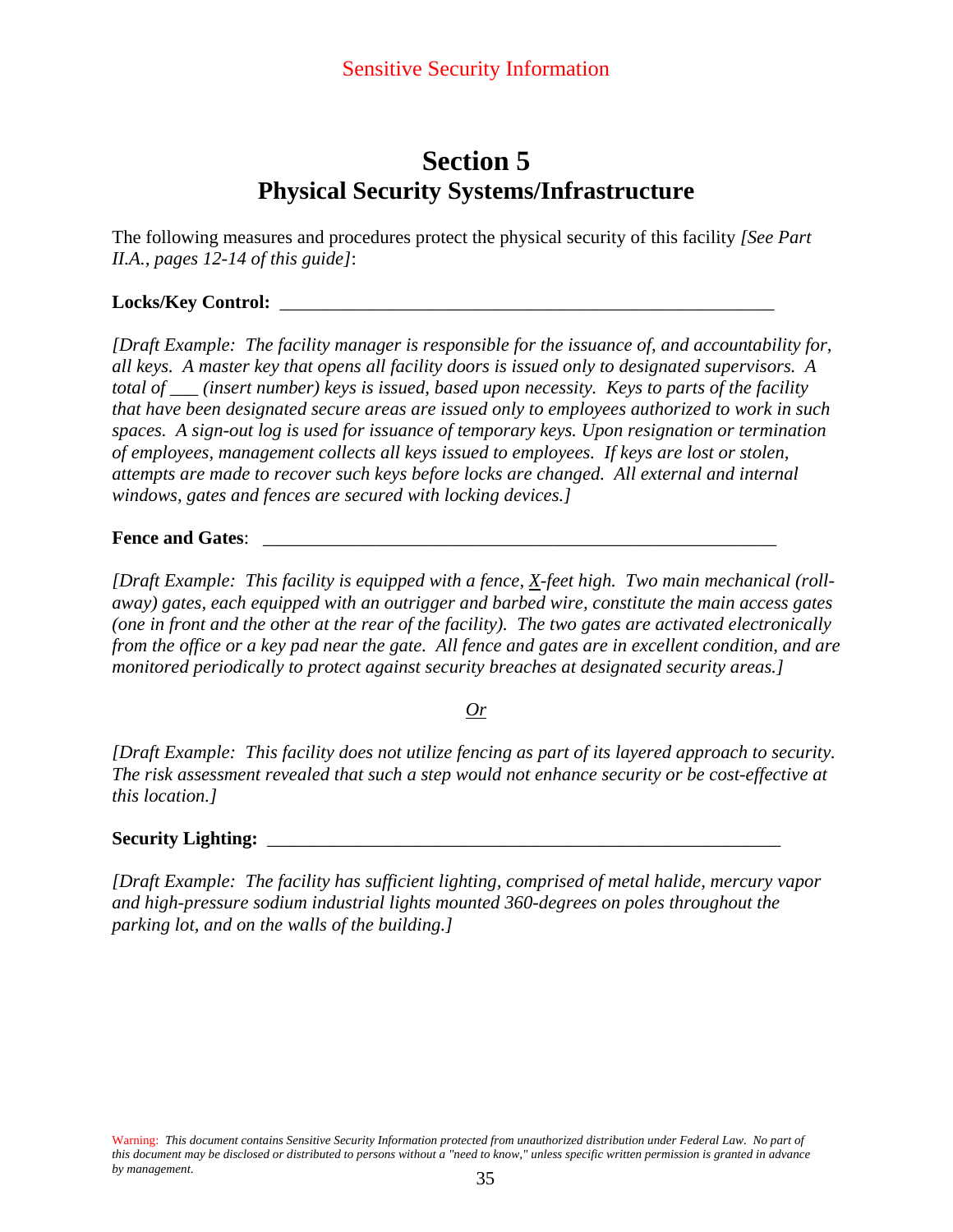# Sensitive Security Information

### **Electronic Access Control and Alarm Monitoring:** \_\_\_\_\_\_\_\_\_\_\_\_\_\_\_\_\_\_\_\_\_\_\_\_\_\_\_

*[Draft Example: Electronic access cards are required for entry to petroleum-storage area.]* 

#### **Intrusion-Detection Systems**: \_\_\_\_\_\_\_\_\_\_\_\_\_\_\_\_\_\_\_\_\_\_\_\_\_\_\_\_\_\_\_\_\_\_\_\_\_\_\_\_\_\_\_\_\_

*[Draft Example: Motion-detection devices are installed at the entry and in portions of the facility designated as secure areas. These devices are activated during non-working hours.]*

**Contract Alarm Monitoring Service:** \_\_\_\_\_\_\_\_\_\_\_\_\_\_\_\_\_\_\_\_\_\_\_\_\_\_\_\_\_\_\_\_\_\_\_\_\_\_\_

*[Draft Example: This facility has contracted with \_\_\_\_\_\_\_\_\_\_\_\_\_\_\_\_\_\_ (insert name of outside security firm) to monitor its intrusion-detection system during non-working hours. If the alarm is triggered, it notifies the outside security service.]* 

#### **Video Surveillance: \_**\_\_\_\_\_\_\_\_\_\_\_\_\_\_\_\_\_\_\_\_\_\_\_\_\_\_\_\_\_\_\_\_\_\_\_\_\_\_\_\_\_\_\_\_\_\_\_\_\_\_\_\_\_

*[Draft Example: There are two CCTV cameras mounted at the facility. One monitors the entrance, while the other monitors the exit. The cameras are overtly mounted on poles, and provide a digital feed direct to the office. There is a backup power supply to prevent outages. The CCTV system is monitored and maintained by company officials. If an incident occurs during non-working hours, recordings are used to retrieve evidence.]*

**Monitoring and Maintenance Procedures:** \_\_\_\_\_\_\_\_\_\_\_\_\_\_\_\_\_\_\_\_\_\_\_\_\_\_\_\_\_\_\_\_\_\_

*[Draft Example: The company's maintenance crew conducts scheduled maintenance of the security system and its components.]*

**Other Measures**: \_\_\_\_\_\_\_\_\_\_\_\_\_\_\_\_\_\_\_\_\_\_\_\_\_\_\_\_\_\_\_\_\_\_\_\_\_\_\_\_\_\_\_\_\_\_\_\_\_\_\_\_\_\_\_\_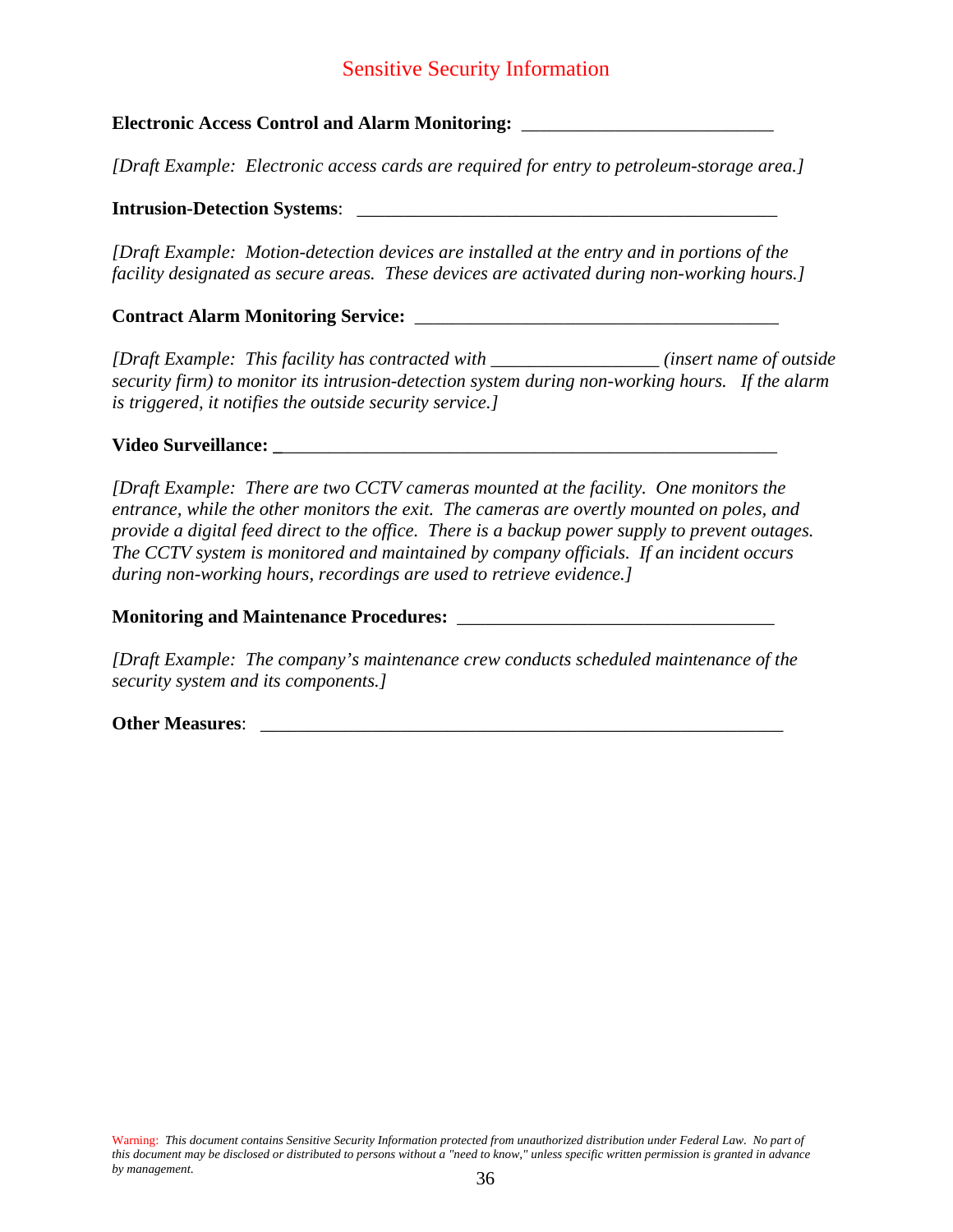# **Section 6 Access-Control Procedures**

The following procedures have been implemented at this facility to allow entry only to authorized personnel, as well as to designate specific sensitive areas of this facility that are to be accessed only by authorized personnel. *[See Part II.A., pages 12-14 of this guide]*:

#### **Signage:** \_\_\_\_\_\_\_\_\_\_\_\_\_\_\_\_\_\_\_\_\_\_\_\_\_\_\_\_\_\_\_\_\_\_\_\_\_\_\_\_\_\_\_\_\_\_\_\_\_\_\_\_\_\_\_\_\_\_\_\_\_\_\_

*[Draft Example: Appropriate signage has been posted at the facility, including those indicating "no trespassing," "private property," "visitor parking," "no vehicles beyond this point," and "close-circuit TV surveillance."]*

#### **Access Procedures Governing Personnel**:

- ¾ Employees: \_\_\_\_\_\_\_\_\_\_\_\_\_\_\_\_\_\_\_\_\_\_\_\_\_\_\_\_\_\_\_\_\_\_\_\_\_\_\_\_\_\_\_\_\_\_\_\_\_\_\_\_\_\_\_
- ¾ Outside Contractors: \_\_\_\_\_\_\_\_\_\_\_\_\_\_\_\_\_\_\_\_\_\_\_\_\_\_\_\_\_\_\_\_\_\_\_\_\_\_\_\_\_\_\_\_\_\_\_\_
- ¾ Vendors: \_\_\_\_\_\_\_\_\_\_\_\_\_\_\_\_\_\_\_\_\_\_\_\_\_\_\_\_\_\_\_\_\_\_\_\_\_\_\_\_\_\_\_\_\_\_\_\_\_\_\_\_\_\_\_\_\_
- ¾ Visitors: \_\_\_\_\_\_\_\_\_\_\_\_\_\_\_\_\_\_\_\_\_\_\_\_\_\_\_\_\_\_\_\_\_\_\_\_\_\_\_\_\_\_\_\_\_\_\_\_\_\_\_\_\_\_\_\_\_\_

*[Draft Example: The manager and employees are granted access to the facility; photo identification does not need to be displayed, but must be on their person. Personnel from outside contractors and vendors are required to arrive during working hours, must notify management upon arrival, display valid photo identification, sign in on a company log book and be issued a company hard hat. Contractors and vendors are subject to screening. Visitors are required to arrive during working hours, display valid photo identification, sign in on the company log book and must be escorted by company personnel at all times. In addition, facility employees are trained about the plant's access-control procedures.]* 

#### **Access Procedures Governing Vehicles (parking location, tags):**

- $\triangleright$  Employees:
- ¾ Outside Contractors: \_\_\_\_\_\_\_\_\_\_\_\_\_\_\_\_\_\_\_\_\_\_\_\_\_\_\_\_\_\_\_\_\_\_\_\_\_\_\_\_\_\_\_\_\_\_\_\_
- ¾ Vendors: \_\_\_\_\_\_\_\_\_\_\_\_\_\_\_\_\_\_\_\_\_\_\_\_\_\_\_\_\_\_\_\_\_\_\_\_\_\_\_\_\_\_\_\_\_\_\_\_\_\_\_\_\_\_\_\_\_
- ¾ Visitors: \_\_\_\_\_\_\_\_\_\_\_\_\_\_\_\_\_\_\_\_\_\_\_\_\_\_\_\_\_\_\_\_\_\_\_\_\_\_\_\_\_\_\_\_\_\_\_\_\_\_\_\_\_\_\_\_\_\_

*[Draft Example: Employees and visitors are required to park in designated spaces marked for their use with signage.]*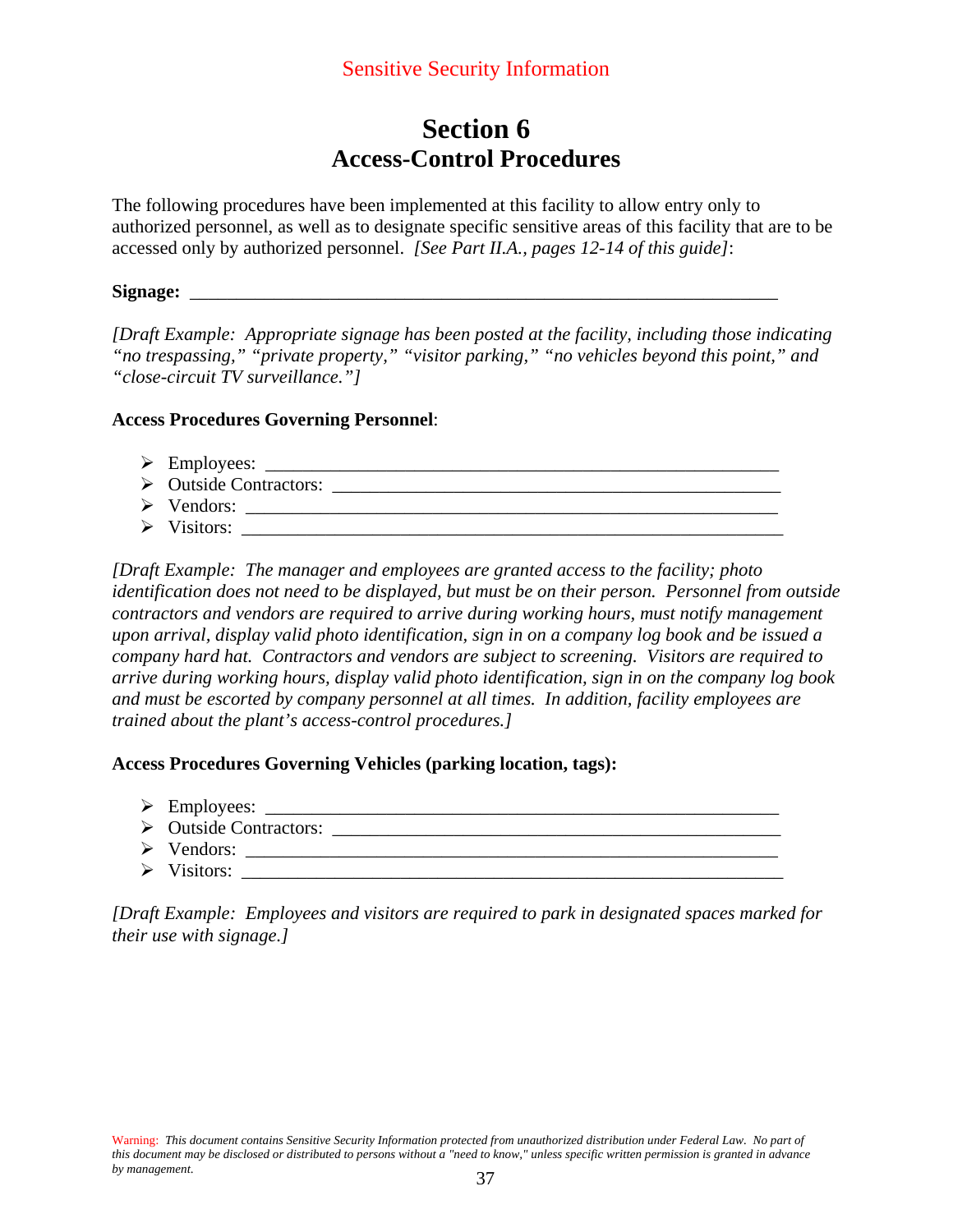# Sensitive Security Information

### **Restricted Access Areas:** \_\_\_\_\_\_\_\_\_\_\_\_\_\_\_\_\_\_\_\_\_\_\_\_\_\_\_\_\_\_\_\_\_\_\_\_\_\_\_\_\_\_\_\_\_\_\_\_\_

*[Draft Example: This facility designates specific areas as restricted-access areas to prevent or deter unauthorized access, protect persons present at the facility, protect the facility itself, protect the safety of products handled, manufactured and shipped, and prevent unauthorized access to product storage areas. All restricted-access areas are clearly marked by signage. Unauthorized personnel found in restricted-access areas constitute a breach of security, requiring immediate notification of management.* 

*\_\_\_\_\_\_\_\_\_\_\_\_\_\_\_\_\_\_\_\_\_\_\_\_\_\_\_\_\_\_\_\_\_\_\_\_\_\_\_\_\_\_\_\_\_\_\_\_\_\_\_\_\_\_\_\_\_\_\_\_\_\_\_\_\_\_\_\_\_\_\_\_\_\_\_\_\_\_ \_\_\_\_\_\_\_\_\_\_\_\_\_\_\_\_\_\_\_\_\_\_\_\_\_\_\_\_\_\_\_\_\_\_\_\_\_\_\_\_\_\_\_\_\_\_\_\_\_\_\_\_\_\_\_\_\_\_\_\_\_\_\_\_\_\_\_\_\_\_\_\_\_\_\_\_\_\_ \_\_\_\_\_\_\_\_\_\_\_\_\_\_\_\_\_\_\_\_\_\_\_\_\_\_\_\_\_\_\_\_\_\_\_\_\_\_\_\_\_\_\_\_\_\_\_\_\_\_\_\_\_\_\_\_\_\_\_\_\_\_\_\_\_\_\_\_\_\_\_\_\_\_\_\_\_\_*

*\_\_\_\_\_\_\_\_\_\_\_\_\_\_\_\_\_\_\_\_\_\_\_\_\_\_\_\_\_\_\_\_\_\_\_\_\_\_\_\_\_\_\_\_\_\_\_\_\_\_\_\_\_\_\_\_\_\_\_\_\_\_\_\_\_\_\_\_\_\_\_\_\_\_\_\_.]*

*The following areas at this facility have been designated as restricted access areas (list):*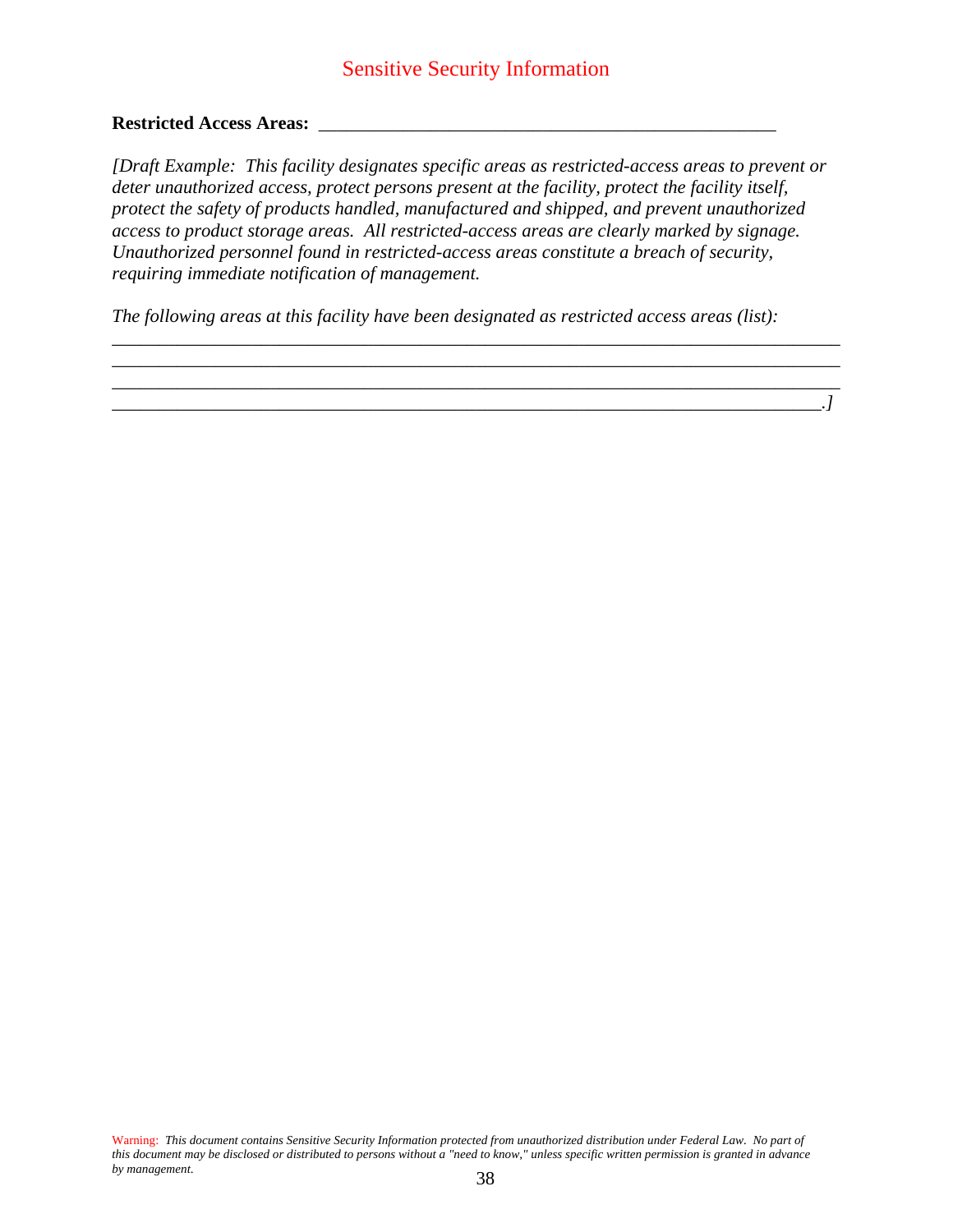# **Section 7 Grain, Feed, Food Product Defense-Specific Measures**

The following practices and procedures are in effect to protect grain, grain products, feed and food from contamination incidents that could endanger human or animal health. *[See Part II.C., pages 17-18 of this guide]*:

### **Supply Chain Procedures:** \_\_\_\_\_\_\_\_\_\_\_\_\_\_\_\_\_\_\_\_\_\_\_\_\_\_\_\_\_\_\_\_\_\_\_\_\_\_\_\_\_\_\_\_\_\_\_\_\_\_\_\_\_\_

*[Draft Example: This facility maintains a list of approved suppliers. Certificates of analysis are requested from new suppliers of ingredients, as well as from those whose products have been found to be inferior in the past. New suppliers are visited, during which time they are briefed on the facility's security procedures for product handling and transport. This facility also has a policy of becoming familiar with farmer-customers and those who may deliver grain on their behalf at harvest, so as to minimize unauthorized deliveries.]*

\_\_\_\_\_\_\_\_\_\_\_\_\_\_\_\_\_\_\_\_\_\_\_\_\_\_\_\_\_\_\_\_\_\_\_\_\_\_\_\_\_\_\_\_\_\_\_\_\_\_\_\_\_\_\_\_\_\_\_\_\_\_\_\_\_\_\_\_\_\_\_\_\_\_\_\_\_\_ \_\_\_\_\_\_\_\_\_\_\_\_\_\_\_\_\_\_\_\_\_\_\_\_\_\_\_\_\_\_\_\_\_\_\_\_\_\_\_\_\_\_\_\_\_\_\_\_\_\_\_\_\_\_\_\_\_\_\_\_\_\_\_\_\_\_\_\_\_\_\_\_\_\_\_\_\_\_

\_\_\_\_\_\_\_\_\_\_\_\_\_\_\_\_\_\_\_\_\_\_\_\_\_\_\_\_\_\_\_\_\_\_\_\_\_\_\_\_\_\_\_\_\_\_\_\_\_\_\_\_\_\_\_\_\_\_\_\_\_\_\_\_\_\_\_\_\_\_\_\_\_\_\_\_\_\_ \_\_\_\_\_\_\_\_\_\_\_\_\_\_\_\_\_\_\_\_\_\_\_\_\_\_\_\_\_\_\_\_\_\_\_\_\_\_\_\_\_\_\_\_\_\_\_\_\_\_\_\_\_\_\_\_\_\_\_\_\_\_\_\_\_\_\_\_\_\_\_\_\_\_\_\_\_\_

### **Product-Receiving Procedures: \_\_\_\_\_\_\_\_\_\_\_\_\_\_\_\_\_\_\_\_\_\_\_\_\_\_\_\_\_\_\_\_\_\_\_\_\_\_\_\_\_\_\_\_\_\_\_\_\_\_**

*[Draft Example: Inbound grains, oilseeds and ingredients are sampled, graded and weighed upon arrival. These products also are inspected visually prior to unloading, checking for uniform color and texture, as well as odor, excess moisture, foreign objects and excessive heat that may indicate contamination. File samples are retained for an appropriate time. All inbound bagged ingredients are inspected for tears, tampering, excess moisture and insect activity. If seals are used on inbound shipments, the seals are checked prior to unloading to ensure they have not been tampered with and that the seal numbers are consistent with the load numbers on the bill of lading.* 

*Further, at the start of the first work shift following a period during which the facility has been closed, the outside receiving pits are checked for evidence of tampering prior to opening for business.]*

### **Product Load-Out Procedures:** \_\_\_\_\_\_\_\_\_\_\_\_\_\_\_\_\_\_\_\_\_\_\_\_\_\_\_\_\_\_\_\_\_\_\_\_\_\_\_\_\_\_\_\_\_\_\_\_\_\_

*[Draft Example: For outbound shipments, the integrity and cleanliness of the conveyance is checked before loading. If seals are used, the seal numbers are recorded on the bill of lading. This facility operates its own truck fleet, and its drivers are trained about their responsibility to maintain the security and integrity of the load during transit. Access to delivery schedules,* 

\_\_\_\_\_\_\_\_\_\_\_\_\_\_\_\_\_\_\_\_\_\_\_\_\_\_\_\_\_\_\_\_\_\_\_\_\_\_\_\_\_\_\_\_\_\_\_\_\_\_\_\_\_\_\_\_\_\_\_\_\_\_\_\_\_\_\_\_\_\_\_\_\_\_\_\_\_\_ \_\_\_\_\_\_\_\_\_\_\_\_\_\_\_\_\_\_\_\_\_\_\_\_\_\_\_\_\_\_\_\_\_\_\_\_\_\_\_\_\_\_\_\_\_\_\_\_\_\_\_\_\_\_\_\_\_\_\_\_\_\_\_\_\_\_\_\_\_\_\_\_\_\_\_\_\_\_

Warning: *This document contains Sensitive Security Information protected from unauthorized distribution under Federal Law. No part of this document may be disclosed or distributed to persons without a "need to know," unless specific written permission is granted in advance by management*. 39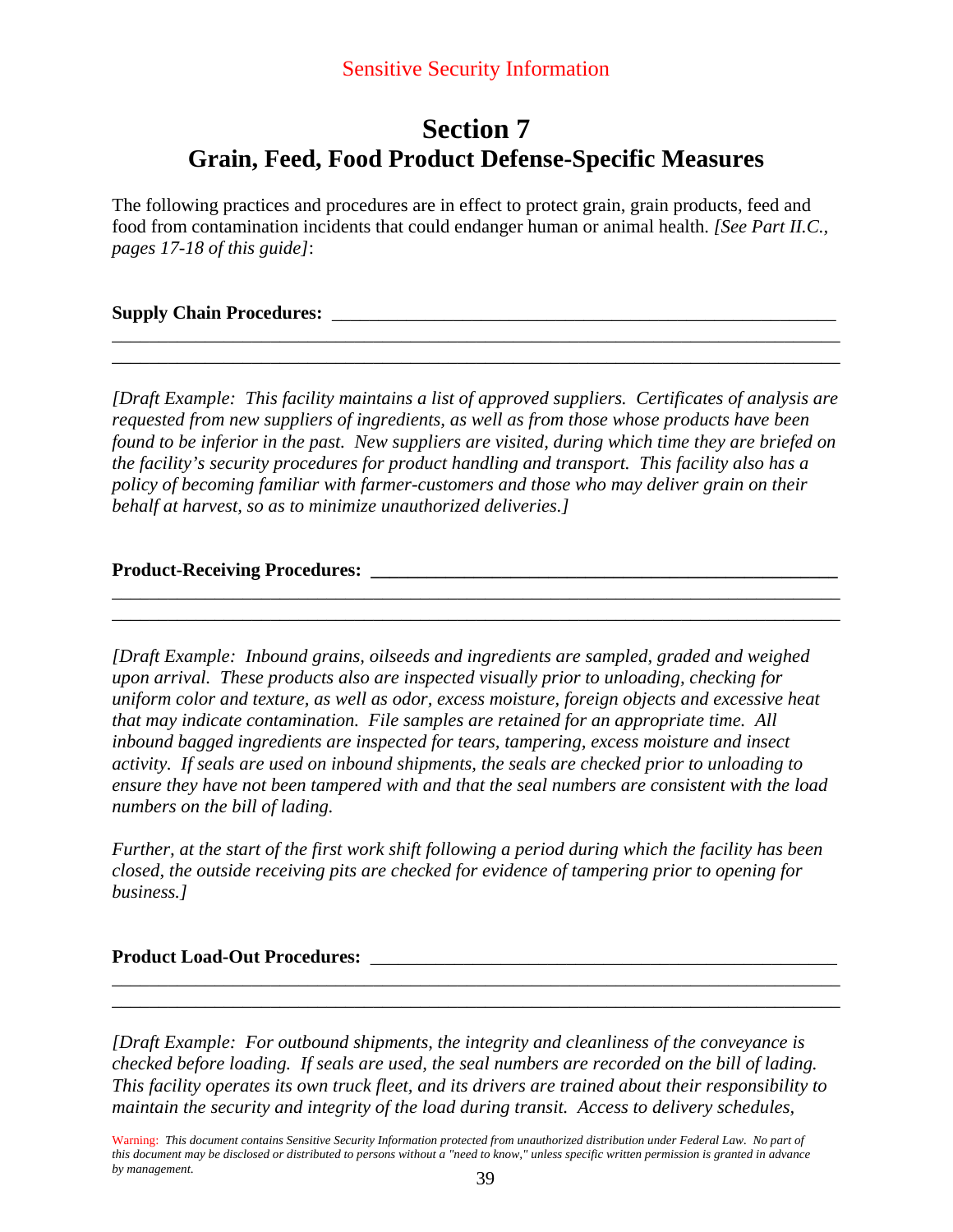## Sensitive Security Information

*routes and destinations is restricted to employees on a need-to-know basis. Drivers also are trained not to talk to unauthorized persons about the delivery route, delivery schedule or ultimate destination of shipments, and are prohibited from allowing unauthorized persons to enter the truck cab. They also are instructed not to deviate from planned routes or delivery schedules; to park in well-lit and safe areas; to lock the truck cab and secure the cargo if the truck will be unattended for a period of time; and to report any suspicious activity to management.]*

#### **Policies on Compromised Conveyances, Containers, Seals:** \_\_\_\_\_\_\_\_\_\_\_\_\_\_\_\_\_\_\_\_\_\_\_\_

*[Draft Example: Seals are to be removed utilizing bolt-cutters or snips only by an authorized facility employee. If the employee suspects that a sealed conveyance or container, or the seal itself, has been compromised or tampered with, he/she is to notify management and await further instructions before unloading or loading the conveyance or container.]* 

\_\_\_\_\_\_\_\_\_\_\_\_\_\_\_\_\_\_\_\_\_\_\_\_\_\_\_\_\_\_\_\_\_\_\_\_\_\_\_\_\_\_\_\_\_\_\_\_\_\_\_\_\_\_\_\_\_\_\_\_\_\_\_\_\_\_\_\_\_\_\_\_\_\_\_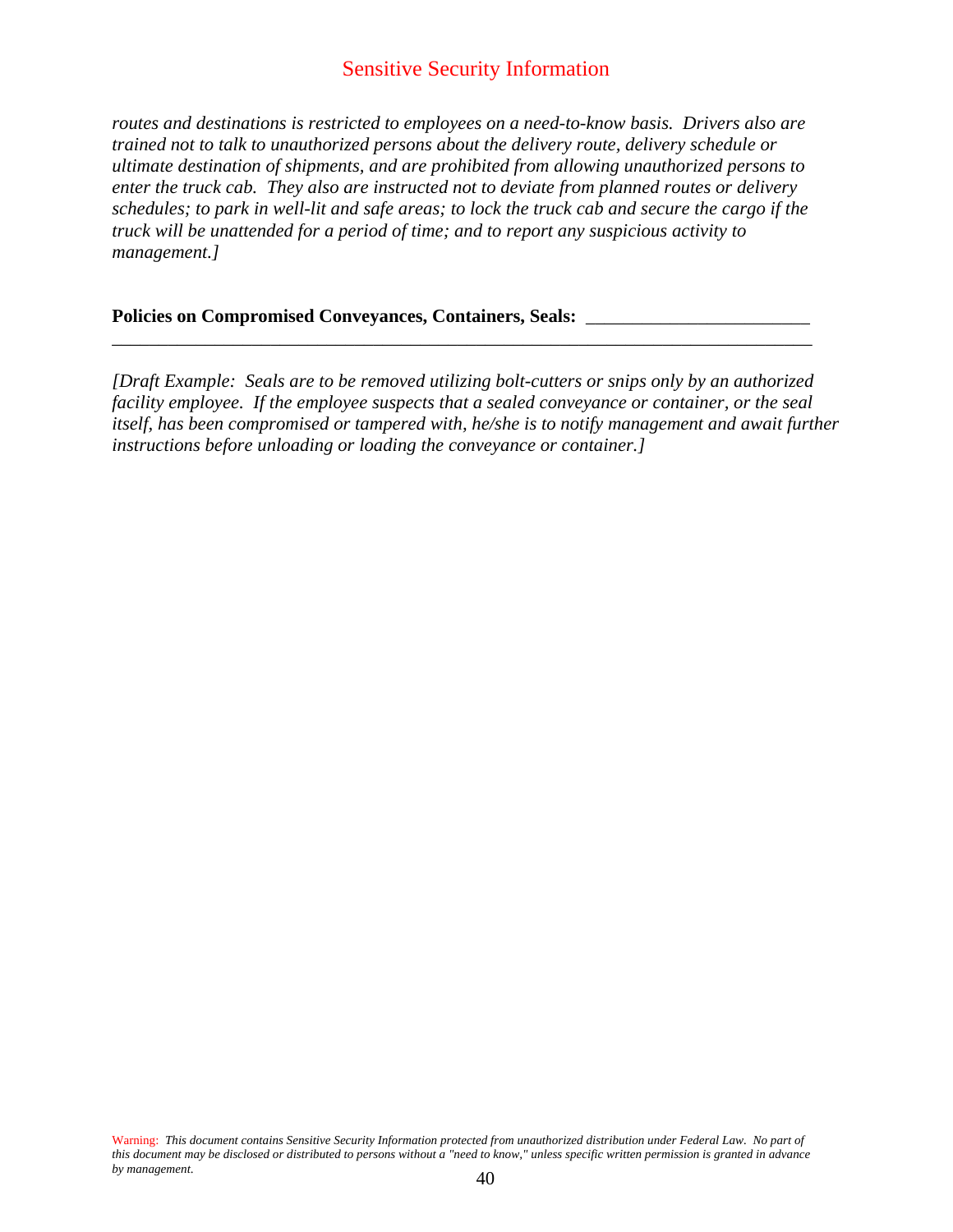# **Section 8 Emergency Contact Information**

Note the names and emergency contact information for the each of the following. *[See Appendix*] 1, pages  $22-25$  of this guide]:

<u> 1989 - Johann Barn, mars ann an t-Amhainn an t-Amhainn an t-Amhainn an t-Amhainn an t-Amhainn an t-Amhainn an </u>

#### **Key Personnel and Contact Information:**

**Emergency-Responder Contacts:** [See sample form in Appendix 1]

**Key Regulatory Agency Contacts:** [See sample form in Appendix 1]

Contacts for Reporting Suspicious Activity/Incident: \_\_\_\_\_\_\_\_\_\_\_\_\_\_\_\_\_\_\_\_\_\_\_\_\_\_\_

Warning: This document contains Sensitive Security Information protected from unauthorized distribution under Federal Law. No part of this document may be disclosed or distributed to persons without a "need to know," unless specific written permission is granted in advance by management.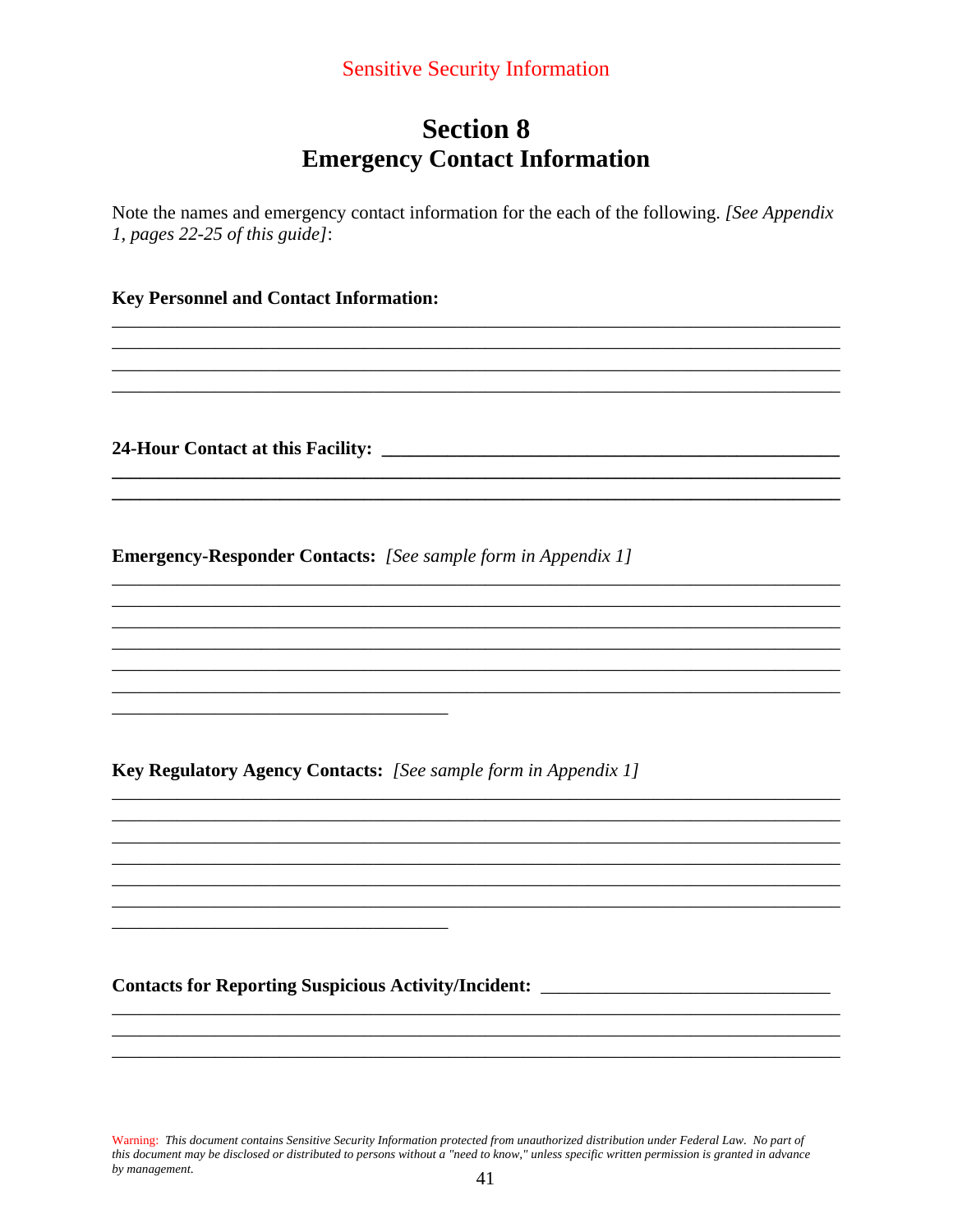# **Section 9 Emergency Response Procedures**

The following emergency-response procedures apply to incidents that may occur at this facility *[See Part II.D., pages 19-21 of this guide]*:

**Suspicious Activity:** \_\_\_\_\_\_\_\_\_\_\_\_\_\_\_\_\_\_\_\_\_\_\_\_\_\_\_\_\_\_\_\_\_\_\_\_\_\_\_\_\_\_\_\_\_\_\_\_\_\_\_\_\_

*[Draft Example: Employees at this facility are trained to be alert to suspicious activity, and are directed to report any such activity to management immediately. Particular focus for such awareness is at shipping and receiving areas; mail processing; and parts of the facility designated as secure areas.]* 

\_\_\_\_\_\_\_\_\_\_\_\_\_\_\_\_\_\_\_\_\_\_\_\_\_\_\_\_\_\_\_\_\_\_\_\_\_\_\_\_\_\_\_\_\_\_\_\_\_\_\_\_\_\_\_\_\_\_\_\_\_\_\_\_\_\_\_\_\_\_\_\_\_\_\_\_\_\_ \_\_\_\_\_\_\_\_\_\_\_\_\_\_\_\_\_\_\_\_\_\_\_\_\_\_\_\_\_\_\_\_\_\_\_\_\_\_\_\_\_\_\_\_\_\_\_\_\_\_\_\_\_\_\_\_\_\_\_\_\_\_\_\_\_\_\_\_\_\_\_\_\_\_\_\_\_\_

**Phone/Internet Threats:**  $\blacksquare$ 

*[Draft Example: Employees are to report threatening communications receive via telephone, email or other electronic means to management immediately for possible referral to law enforcement authorities.]* 

**Breach of Security** *(instances involving persons bypassing security or being detected in a restricted-access area of the facility with the intent to do harm)*:

*[Draft Example: Employees who detect unauthorized persons at the facility are directed to report such incidents to management immediately. In the event of unauthorized access, management will investigate the nature of the event and determine whether to report the incident to local law enforcement personnel.]* 

**\_\_\_\_\_\_\_\_\_\_\_\_\_\_\_\_\_\_\_\_\_\_\_\_\_\_\_\_\_\_\_\_\_\_\_\_\_\_\_\_\_\_\_\_\_\_\_\_\_\_\_\_\_\_\_\_\_\_\_\_\_\_\_\_\_\_\_\_\_\_\_\_\_\_\_\_\_\_ \_\_\_\_\_\_\_\_\_\_\_\_\_\_\_\_\_\_\_\_\_\_\_\_\_\_\_\_\_\_\_\_\_\_\_\_\_\_\_\_\_\_\_\_\_\_\_\_\_\_\_\_\_\_\_\_\_\_\_\_\_\_\_\_\_\_\_\_\_\_\_\_\_\_\_\_\_\_**

**\_\_\_\_\_\_\_\_\_\_\_\_\_\_\_\_\_\_\_\_\_\_\_\_\_\_\_\_\_\_\_\_\_\_\_\_\_\_\_\_\_\_\_\_\_\_\_\_\_\_\_\_\_\_\_\_\_\_\_\_\_\_\_\_\_\_\_\_\_\_\_\_\_\_\_\_\_\_ \_\_\_\_\_\_\_\_\_\_\_\_\_\_\_\_\_\_\_\_\_\_\_\_\_\_\_\_\_\_\_\_\_\_\_\_\_\_\_\_\_\_\_\_\_\_\_\_\_\_\_\_\_\_\_\_\_\_\_\_\_\_\_\_\_\_\_\_\_\_\_\_\_\_\_\_\_\_ \_\_\_\_\_\_\_\_\_\_\_\_\_\_\_\_\_\_\_\_\_\_\_\_\_\_\_\_\_\_\_\_\_\_\_\_\_\_\_\_\_\_\_\_\_\_\_\_\_\_\_\_\_\_\_\_\_\_\_\_\_\_\_\_\_\_\_\_\_\_\_\_\_\_\_\_\_\_ \_\_\_\_\_\_\_\_\_\_\_\_\_\_\_\_\_\_\_\_\_\_\_\_\_\_\_\_\_\_\_\_\_\_\_\_\_\_\_\_\_\_\_\_\_\_\_\_\_\_\_\_\_\_\_\_\_\_\_\_\_\_\_\_\_\_\_\_\_\_\_\_\_\_\_\_\_\_** 

**Workplace Violence:** \_\_\_\_\_\_\_\_\_\_\_\_\_\_\_\_\_\_\_\_\_\_\_\_\_\_\_\_\_\_\_\_\_\_\_\_\_\_\_\_\_\_\_\_\_\_\_\_\_\_\_\_\_\_\_\_\_\_\_

*[Draft Example: Employees are to report any suspected incidents of workplace violence or harassment to management immediately for action.]*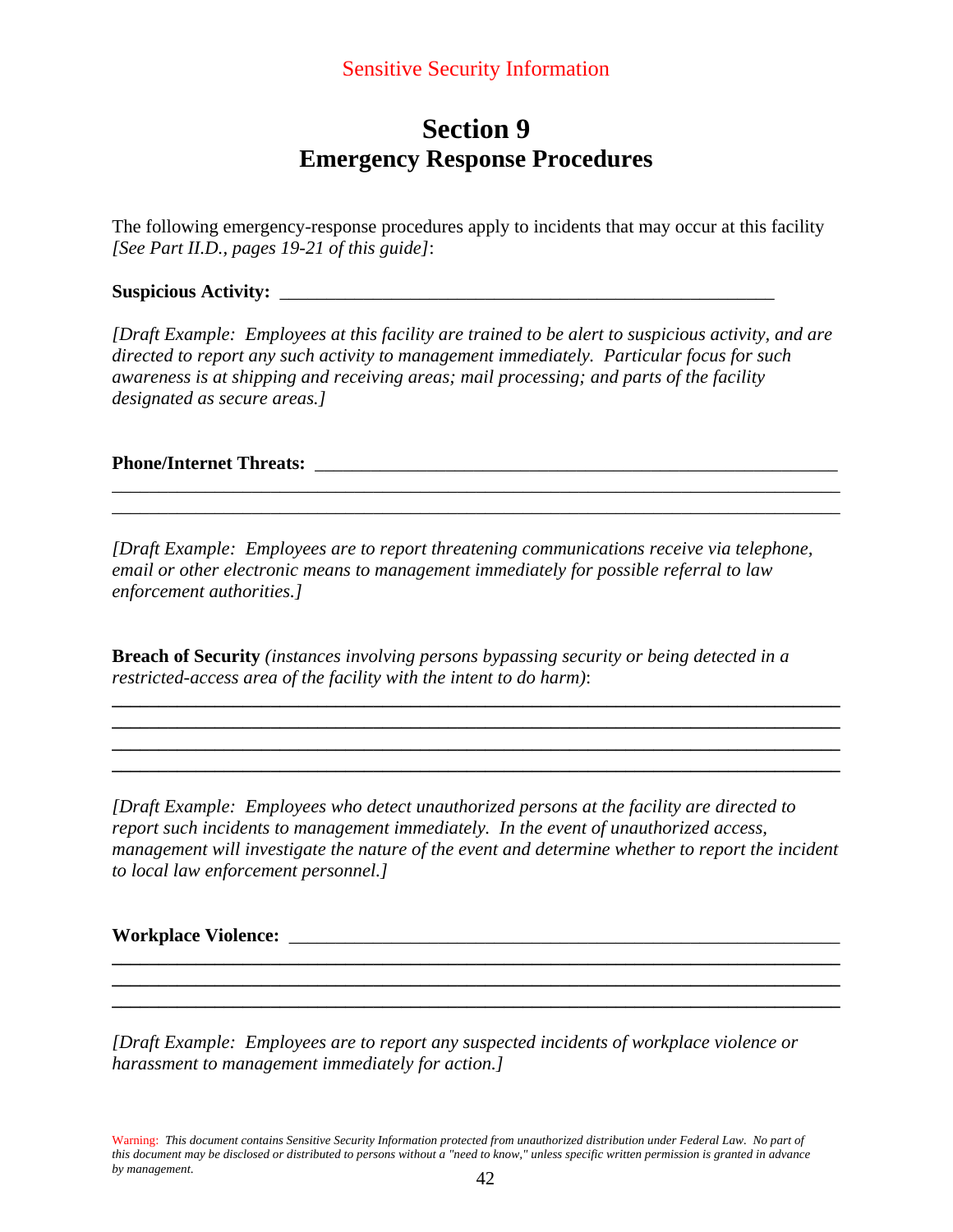## Sensitive Security Information

\_\_\_\_\_\_\_\_\_\_\_\_\_\_\_\_\_\_\_\_\_\_\_\_\_\_\_\_\_\_\_\_\_\_\_\_\_\_\_\_\_\_\_\_\_\_\_\_\_\_\_\_\_\_\_\_\_\_\_\_\_\_

#### **Violent Intruder/Event:**

*[Draft Example: Employees should immediately notify 911 and contact management if detecting a violent intruder. To protect personal safety, do not attempt to detain such an intruder.]* 

**\_\_\_\_\_\_\_\_\_\_\_\_\_\_\_\_\_\_\_\_\_\_\_\_\_\_\_\_\_\_\_\_\_\_\_\_\_\_\_\_\_\_\_\_\_\_\_\_\_\_\_\_\_\_\_\_\_\_\_\_\_\_\_\_\_\_\_\_\_\_\_\_\_\_\_\_\_\_**

**\_\_\_\_\_\_\_\_\_\_\_\_\_\_\_\_\_\_\_\_\_\_\_\_\_\_\_\_\_\_\_\_\_\_\_\_\_\_\_\_\_\_\_\_\_\_\_\_\_\_\_\_\_\_\_\_\_\_\_\_\_\_\_\_\_\_\_\_\_\_\_\_\_\_\_\_\_\_** 

#### **Food/Feed Defense Incident:**

¾ Response to Report of Threat to Facility that Could Compromise Food/Feed Product Safety:

\_\_\_\_\_\_\_\_\_\_\_\_\_\_\_\_\_\_\_\_\_\_\_\_\_\_\_\_\_\_\_\_\_\_\_\_\_\_\_\_\_\_\_\_\_\_\_\_\_\_\_\_\_\_\_\_\_\_\_\_\_\_\_\_\_\_\_\_\_\_\_\_ \_\_\_\_\_\_\_\_\_\_\_\_\_\_\_\_\_\_\_\_\_\_\_\_\_\_\_\_\_\_\_\_\_\_\_\_\_\_\_\_\_\_\_\_\_\_\_\_\_\_\_\_\_\_\_\_\_\_\_\_\_\_\_\_\_\_\_\_\_\_\_\_ \_\_\_\_\_\_\_\_\_\_\_\_\_\_\_\_\_\_\_\_\_\_\_\_\_\_\_\_\_\_\_\_\_\_\_\_\_\_\_\_\_\_\_\_\_\_\_\_\_\_\_\_\_\_\_\_\_\_\_\_\_\_\_\_\_\_\_\_\_\_\_\_

\_\_\_\_\_\_\_\_\_\_\_\_\_\_\_\_\_\_\_\_\_\_\_\_\_\_\_\_\_\_\_\_\_\_\_\_\_\_\_\_\_\_\_\_\_\_\_\_\_\_\_\_\_\_\_\_\_\_\_\_\_\_\_\_\_\_\_\_\_\_\_\_ \_\_\_\_\_\_\_\_\_\_\_\_\_\_\_\_\_\_\_\_\_\_\_\_\_\_\_\_\_\_\_\_\_\_\_\_\_\_\_\_\_\_\_\_\_\_\_\_\_\_\_\_\_\_\_\_\_\_\_\_\_\_\_\_\_\_\_\_\_\_\_\_

 $\triangleright$  Response to Actual Product Contamination Incident that Could Endanger Human or Animal Health:

*[Draft Example: Employees who detect an actual or suspected contamination of the grains/oilseeds handled or stored, or the products manufactured, at this facility are to alert management immediately. Management will determine next steps, which may include, but not be limited to, sampling and testing of the suspect product, alerting local law enforcement and appropriate state and federal regulatory agencies, and conducting a product recall if any of the suspect product has been distributed in commerce.]* 

**Other Issues** *(identify other critical high-risk issues identified during the risk assessment)***:** 

**\_\_\_\_\_\_\_\_\_\_\_\_\_\_\_\_\_\_\_\_\_\_\_\_\_\_\_\_\_\_\_\_\_\_\_\_\_\_\_\_\_\_\_\_\_\_\_\_\_\_\_\_\_\_\_\_\_\_\_\_\_\_\_\_\_\_\_\_\_\_\_\_\_\_\_\_\_\_ \_\_\_\_\_\_\_\_\_\_\_\_\_\_\_\_\_\_\_\_\_\_\_\_\_\_\_\_\_\_\_\_\_\_\_\_\_\_\_\_\_\_\_\_\_\_\_\_\_\_\_\_\_\_\_\_\_\_\_\_\_\_\_\_\_\_\_\_\_\_\_\_\_\_\_\_\_\_**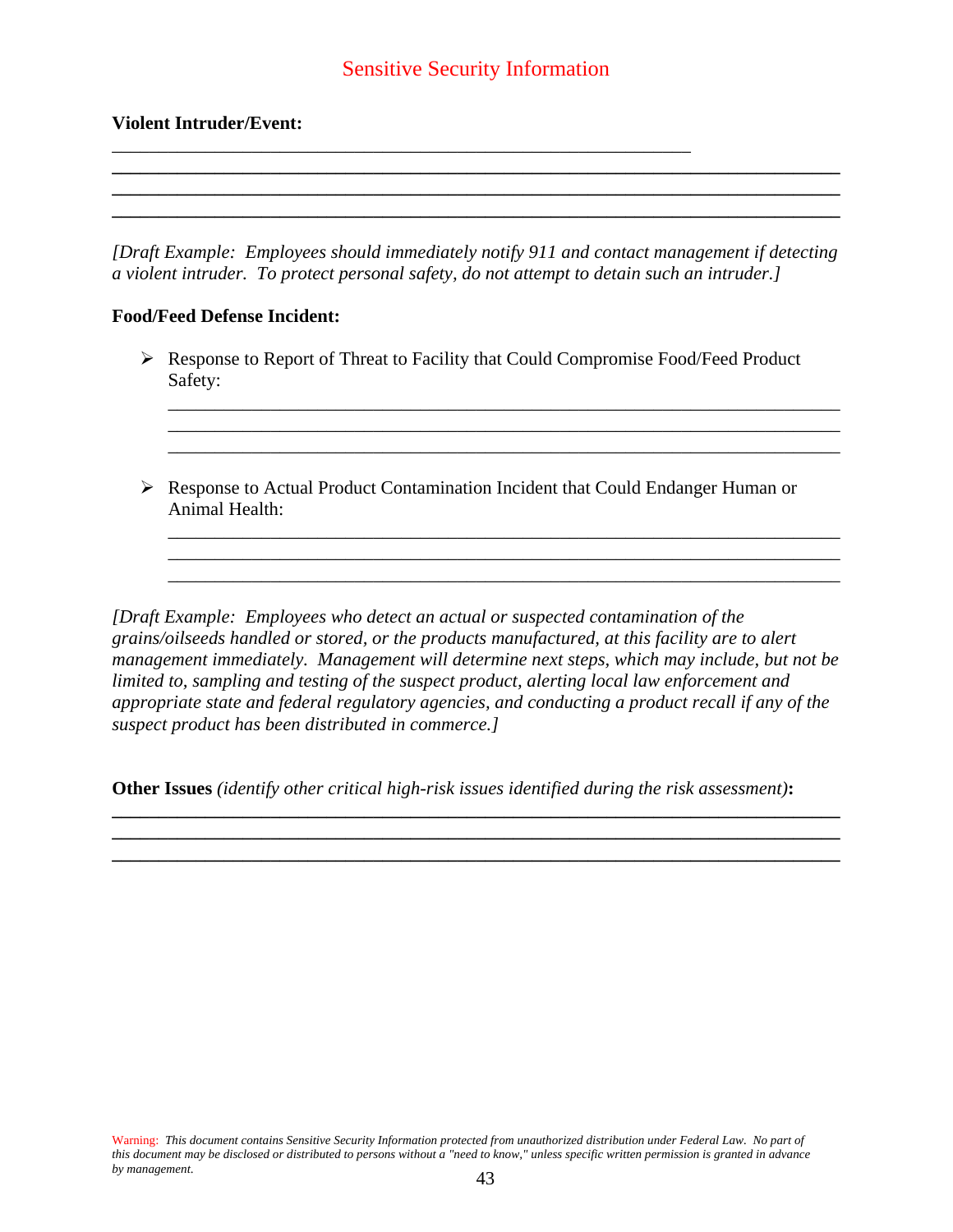# **Section 10 Facility Security Plan Audit/Review**

The following procedures apply to auditing and reviewing the facility security plan periodically:

\_\_\_\_\_\_\_\_\_\_\_\_\_\_\_\_\_\_\_\_\_\_\_\_\_\_\_\_\_\_\_\_\_\_\_\_\_\_\_\_\_\_\_\_\_\_\_\_\_\_\_\_\_\_\_\_\_\_\_\_\_\_\_\_\_\_\_\_\_\_\_\_\_\_\_\_\_\_ \_\_\_\_\_\_\_\_\_\_\_\_\_\_\_\_\_\_\_\_\_\_\_\_\_\_\_\_\_\_\_\_\_\_\_\_\_\_\_\_\_\_\_\_\_\_\_\_\_\_\_\_\_\_\_\_\_\_\_\_\_\_\_\_\_\_\_\_\_\_\_\_\_\_\_\_\_\_ \_\_\_\_\_\_\_\_\_\_\_\_\_\_\_\_\_\_\_\_\_\_\_\_\_\_\_\_\_\_\_\_\_\_\_\_\_\_\_\_\_\_\_\_\_\_\_\_\_\_\_\_\_\_\_\_\_\_\_\_\_\_\_\_\_\_\_\_\_\_\_\_\_\_\_\_\_\_ \_\_\_\_\_\_\_\_\_\_\_\_\_\_\_\_\_\_\_\_\_\_\_\_\_\_\_\_\_\_\_\_\_\_\_\_\_\_\_\_\_\_\_\_\_\_\_\_\_\_\_\_\_\_\_\_\_\_\_\_\_\_\_\_\_\_\_\_\_\_\_\_\_\_\_\_\_\_ \_\_\_\_\_\_\_\_\_\_\_\_\_\_\_\_\_\_\_\_\_\_\_\_\_\_\_\_\_\_\_\_\_\_\_\_\_\_\_\_\_\_\_\_\_\_\_\_\_\_\_\_\_\_\_\_\_\_\_\_\_\_\_\_\_\_\_\_\_\_\_\_\_\_\_\_\_\_ \_\_\_\_\_\_\_\_\_\_\_\_\_\_\_\_\_\_\_\_\_\_\_\_\_\_\_\_\_\_\_\_\_\_\_\_\_\_\_\_\_\_\_\_\_\_\_\_\_\_\_\_\_\_\_\_\_\_\_\_\_\_\_\_\_\_\_\_\_\_\_\_\_\_\_\_\_\_ \_\_\_\_\_\_\_\_\_\_\_\_\_\_\_\_\_\_\_\_\_\_\_\_\_\_\_\_\_\_\_\_\_\_\_\_\_\_\_\_\_\_\_\_\_\_\_\_\_\_\_\_\_\_\_\_\_\_\_\_\_\_\_\_\_\_\_\_\_\_\_\_\_\_\_\_\_\_ \_\_\_\_\_\_\_\_\_\_\_\_\_\_\_\_\_\_\_\_\_\_\_\_\_\_\_\_\_\_\_\_\_\_\_\_\_\_\_\_\_\_\_\_\_\_\_\_\_\_\_\_\_\_\_\_\_\_\_\_\_\_\_\_\_\_\_\_\_\_\_\_\_\_\_\_\_\_ \_\_\_\_\_\_\_\_\_\_\_\_\_\_\_\_\_\_\_\_\_\_\_\_\_\_\_\_\_\_\_\_\_\_\_\_\_\_\_\_\_\_\_\_\_\_\_\_\_\_\_\_\_\_\_\_\_\_\_\_\_\_\_\_\_\_\_\_\_\_\_\_\_\_\_\_\_\_ \_\_\_\_\_\_\_\_\_\_\_\_\_\_\_\_\_\_\_\_\_\_\_\_\_\_\_\_\_\_\_\_\_\_\_\_\_\_\_\_\_\_\_\_\_\_\_\_\_\_\_\_\_\_\_\_\_\_\_\_\_\_\_\_\_\_\_\_\_\_\_\_\_\_\_\_\_\_ \_\_\_\_\_\_\_\_\_\_\_\_\_\_\_\_\_\_\_\_\_\_\_\_\_\_\_\_\_\_\_\_\_\_\_\_\_\_\_\_\_\_\_\_\_\_\_\_\_\_\_\_\_\_\_\_\_\_\_\_\_\_\_\_\_\_\_\_\_\_\_\_\_\_\_\_\_\_ \_\_\_\_\_\_\_\_\_\_\_\_\_\_\_\_\_\_\_\_\_\_\_\_\_\_\_\_\_\_\_\_\_\_\_\_\_\_\_\_\_\_\_\_\_\_\_\_\_\_\_\_\_\_\_\_\_\_\_\_\_\_\_\_\_\_\_\_\_\_\_\_\_\_\_\_\_\_

*[Draft Example: Management is responsible for ensuring that the security plan is maintained, and reflects the actual conditions of the facility and its operations. An annual review of the security plan is required. The annual review consists of an assessment of the plan and a site security check. The review is documented using an audit form, a copy of which is maintained in a secure area of the facility. Plant managers are required to evaluate the results of the security review to determine what, if any, changes need to be made to the plan.]*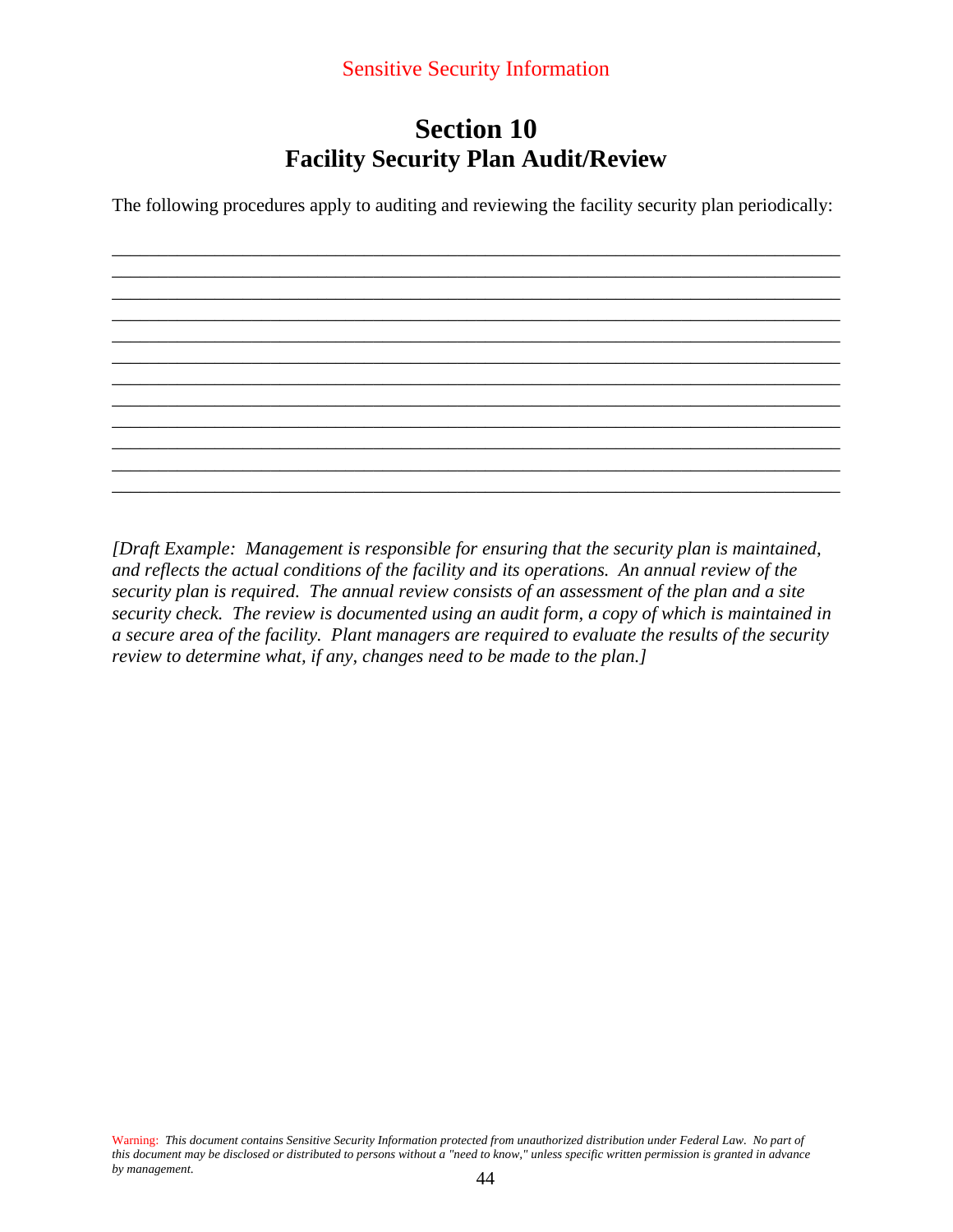# **Sample Security Plan Audit Form**

| <b>Subject</b> |                                                                                                                                                                                                     | <b>Date</b> | <b>Initials</b> |
|----------------|-----------------------------------------------------------------------------------------------------------------------------------------------------------------------------------------------------|-------------|-----------------|
|                | <b>Section 1: Sensitive Security Information</b><br>(Reacquaint with confidential nature of plan)                                                                                                   |             |                 |
|                | <b>Section 2: Facility Description and Location</b><br>(Verify information correct; update photos/<br>flow diagram, description if necessary)                                                       |             |                 |
|                | <b>Section 3: Facility Risk Assessment</b><br>(Reacquaint with method used; update any<br>critical assets/significant threats)                                                                      |             |                 |
|                | <b>Section 4: Personnel Security</b><br>(Review employee selection, training and<br><i>termination policies; contractor/vendor policies)</i>                                                        |             |                 |
|                | <b>Section 5: Computer/Information Technology Security</b><br>(Reacquaint with information technology and<br>and document control, retention and destruction<br><i>procedures</i> )                 |             |                 |
|                | <b>Section 6: Access-Control Procedures</b><br>(Reacquaint and verify policies regarding locks/key<br>control; security lighting/fencing; and security systems)                                     |             |                 |
|                | <b>Section 7: Product-Defense Measures</b><br>(Review and reacquaint with procedures applying to<br>suppliers, receiving and load-out, and conveyances/seals)                                       |             |                 |
|                | <b>Section 8: Emergency Contact Information</b><br>(Review and update list of personnel and emergency<br>responders, regulatory agencies and local, state<br>and federal law enforcement officials) |             |                 |
|                | <b>Section 9: Emergency Response Procedures</b><br>(Review and reacquaint with procedures for identifying<br>and reporting suspicious activity, security breaches<br>and workplace violence)        |             |                 |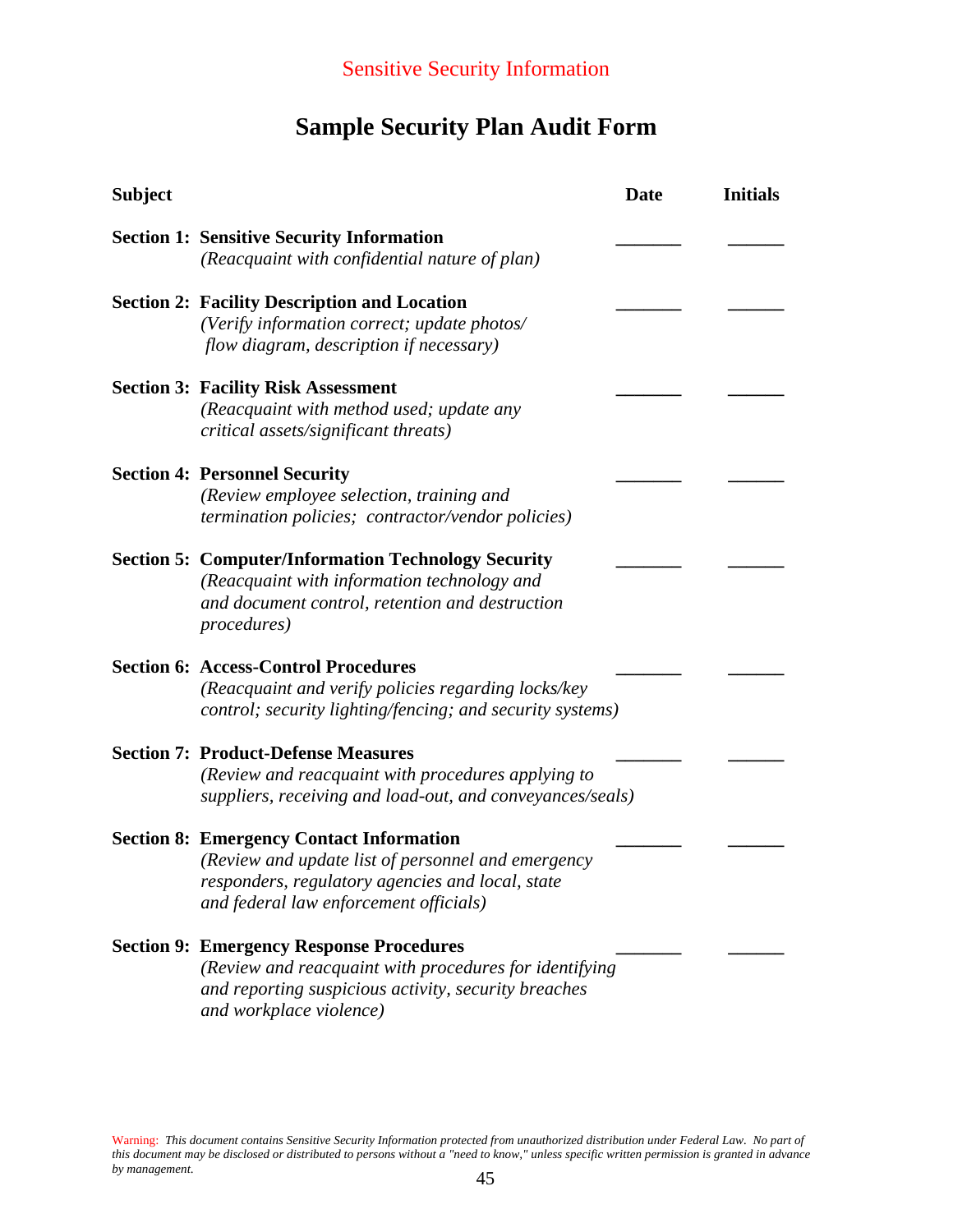# **Appendix 3**

# **Sample Generic Facility Flow Diagrams**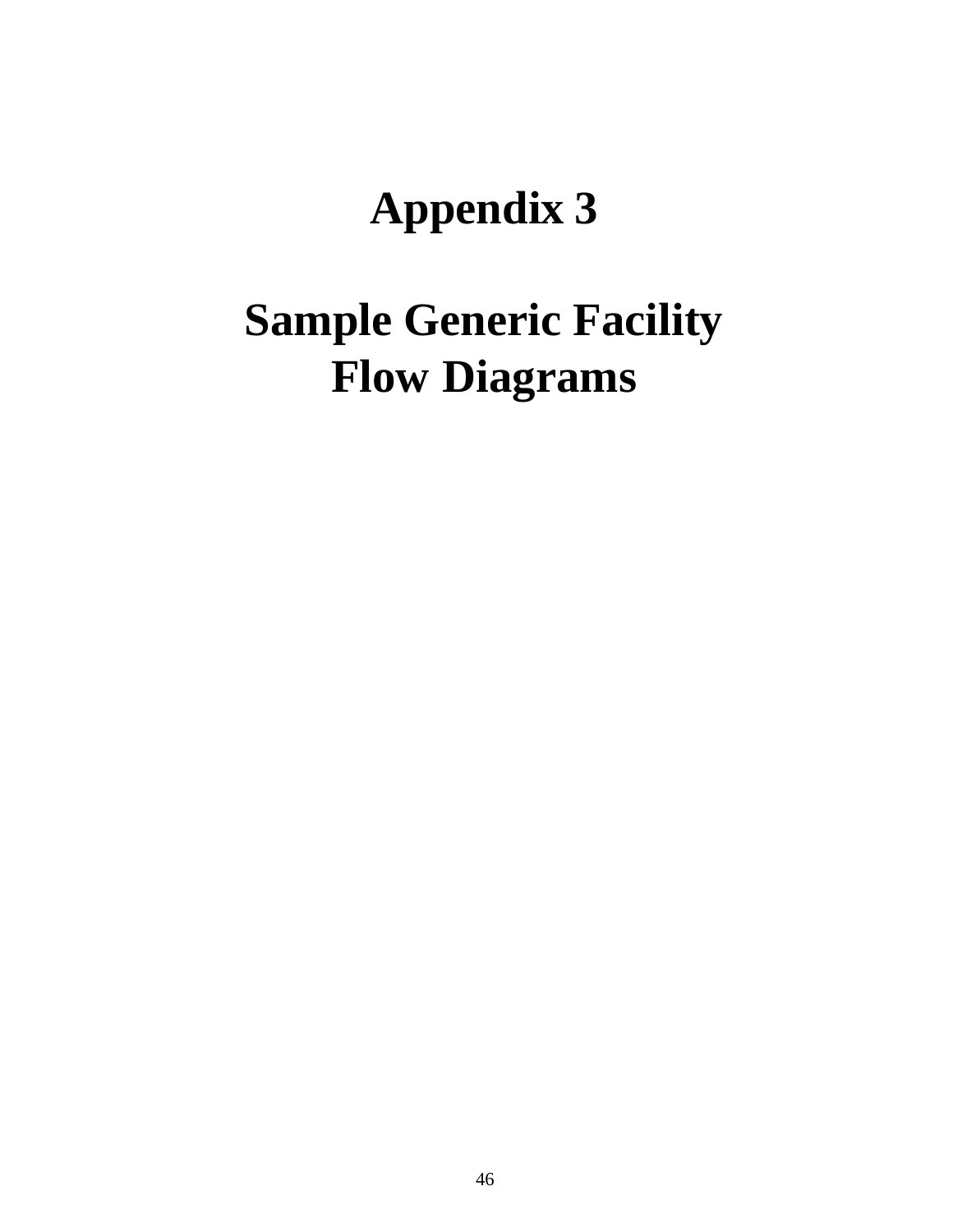Generic Bulk Grain Country Elevator Flow Diagram

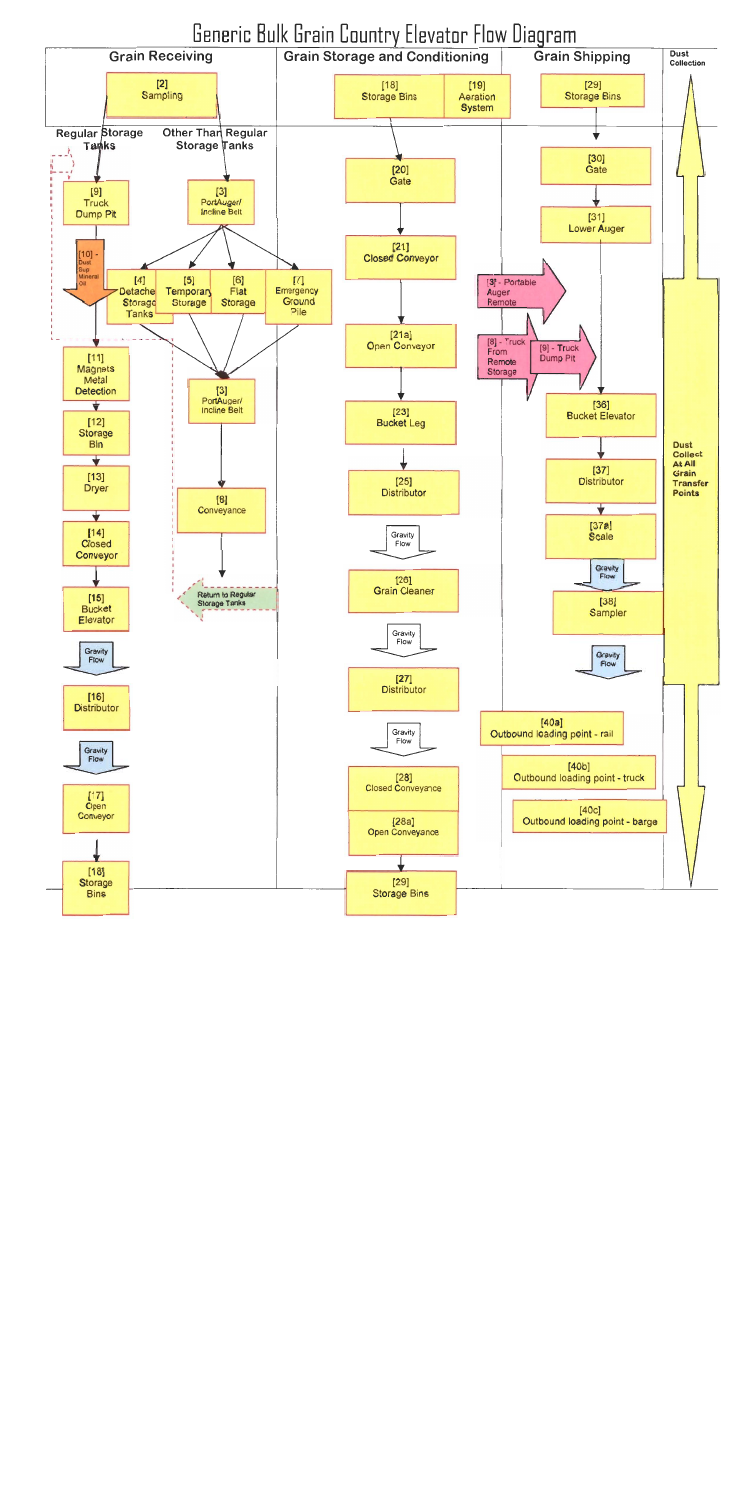

**Generic Feed Mill Flow Diagram**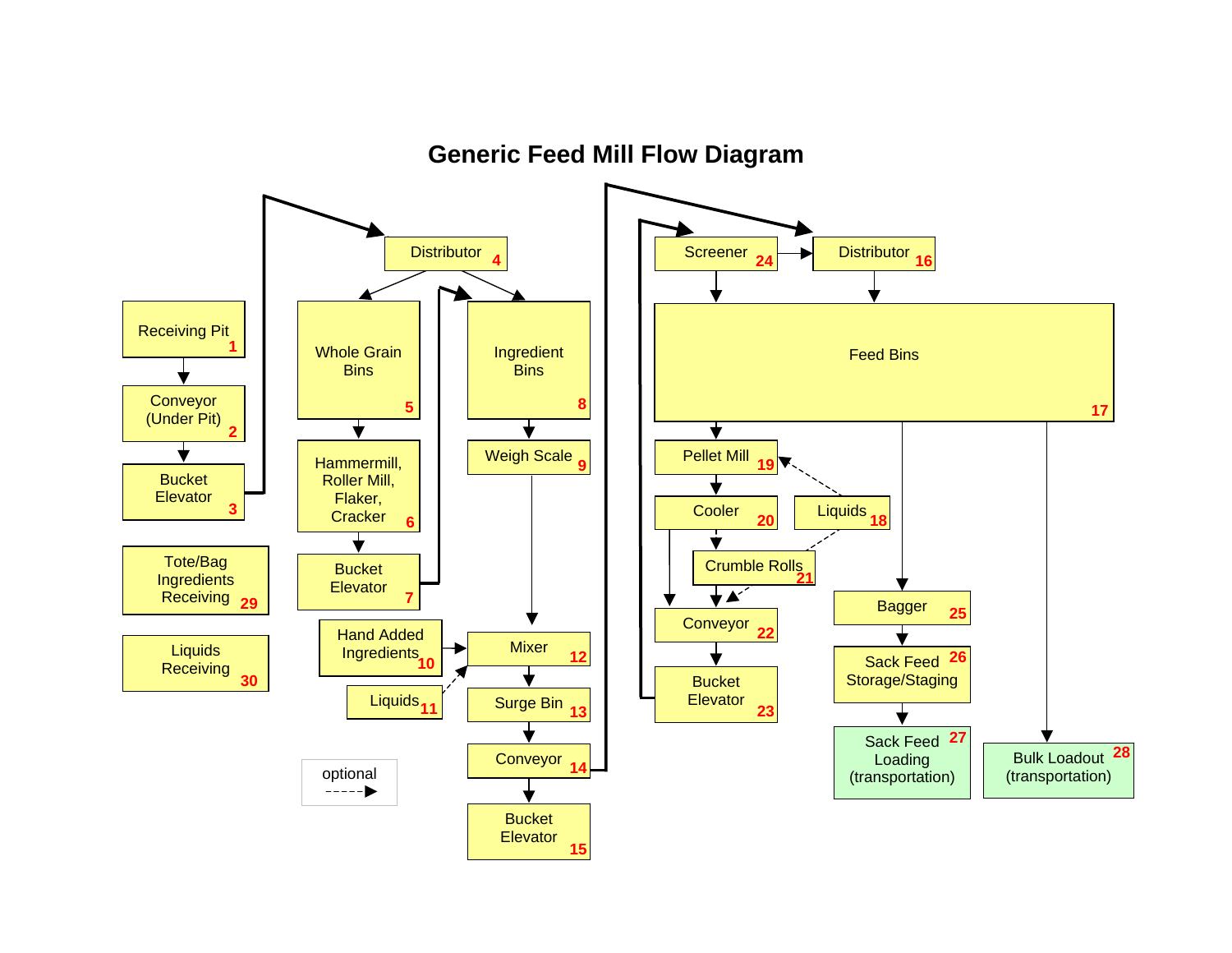

Grain received in barges, rail cars and trucks (usually open top). Additives and packaging received in bulk trucks, common carries, less than load (LTL) trucks and special deliveries

Grain stored in concrete or metal silos, additives stored palletized in warehouse or

Grain transferred in both opened and closed conveying systems. Additives conveyed mostly in closed systems or in original

Bulk Loadout – wheat flour and corn meal; Finished Products – palletized and shipped

Received at the finished products warehouse according to the inspection of incoming shipments procedures. Placed on hold pending final disposition.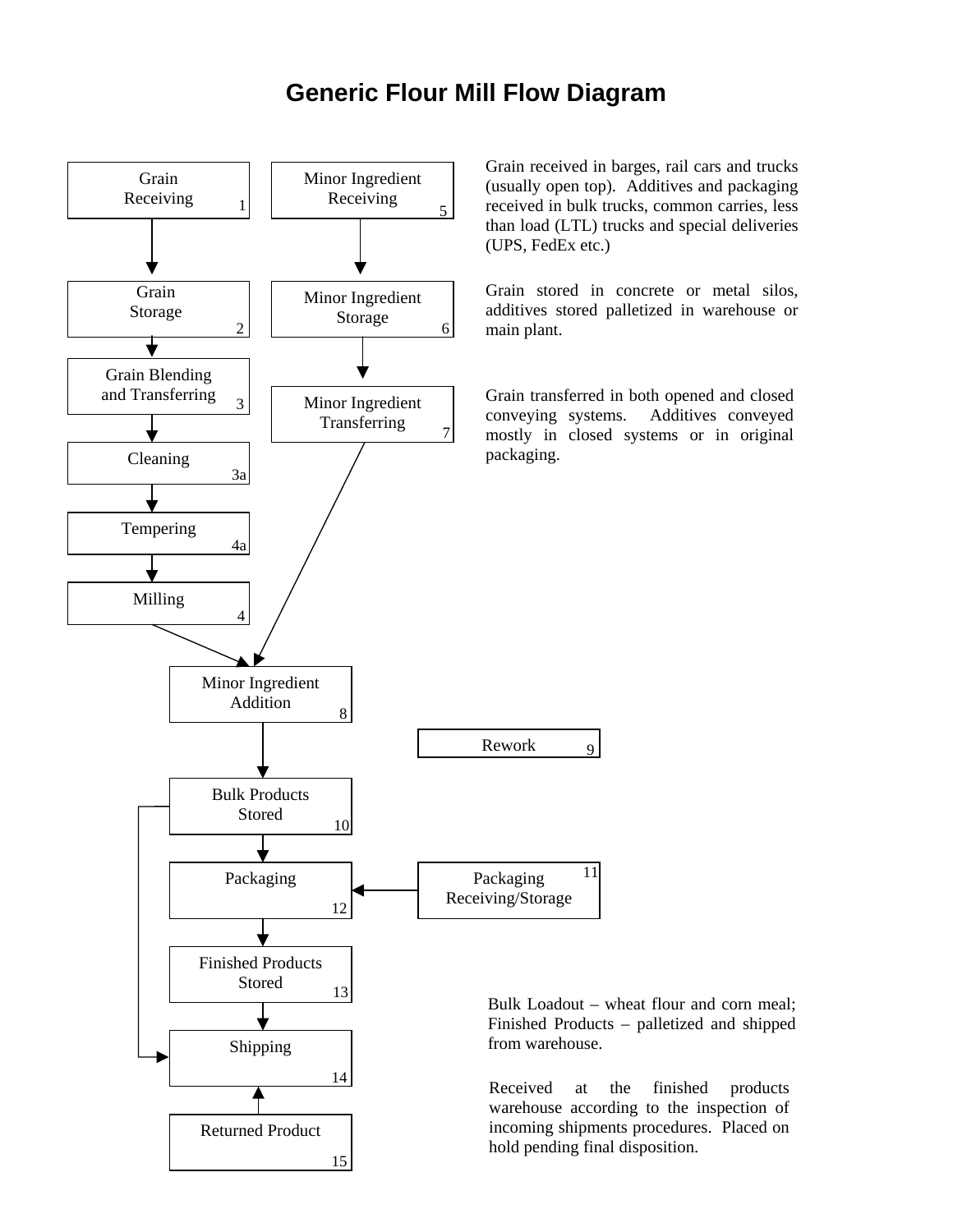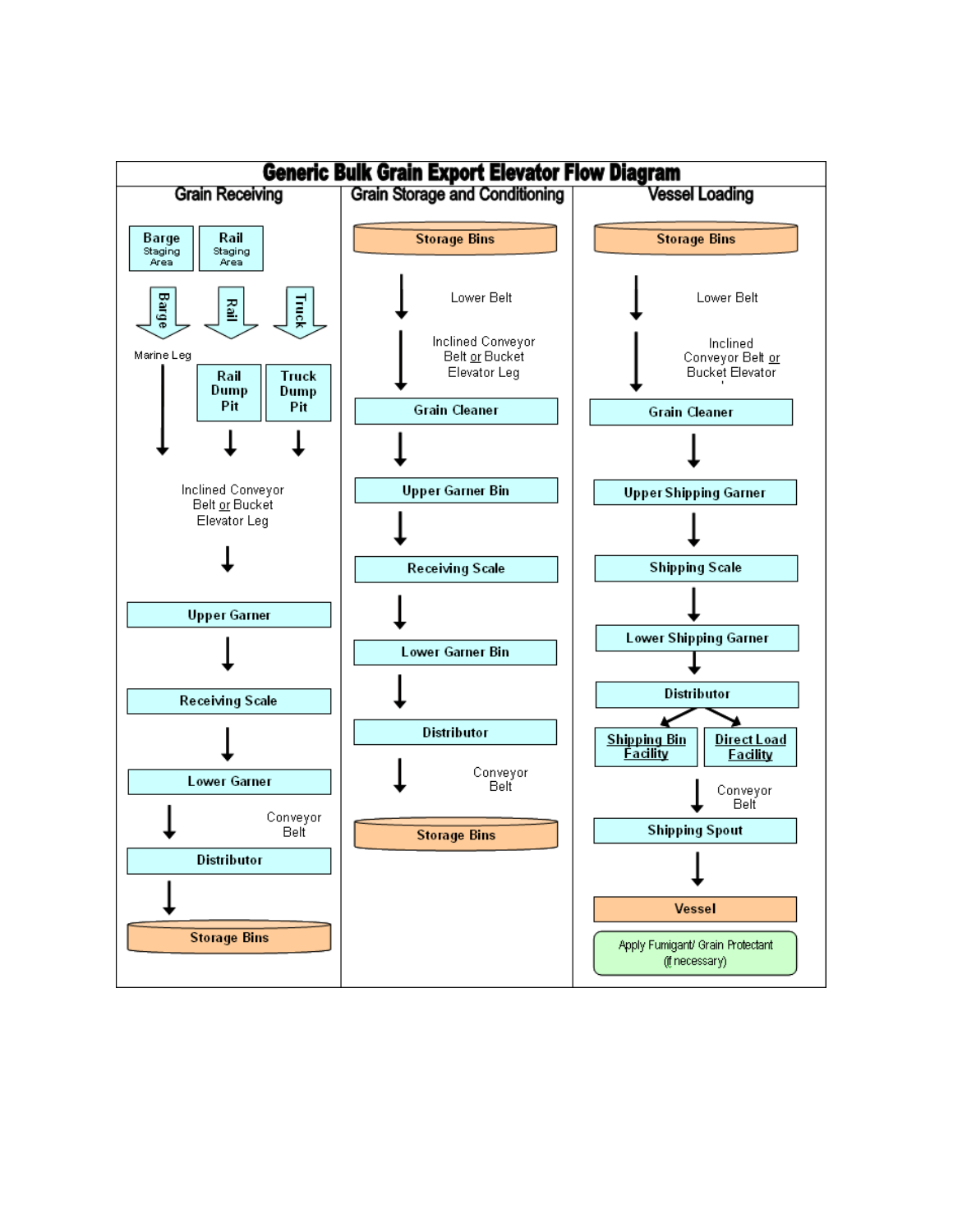# **Appendix 4**

# **Links to Facility Security-Related Information**

### **NGFA/GEAPS Facility Security Website:** http://www.ngfa.org/security/home.html

- $\triangleright$  Security Alerts and Notices
- $\triangleright$  Federal Government Security Regulatory Requirements
- Facility Security Education/Guidance/Training Materials
- $\triangleright$  What Applies to My Facility?

#### **American Institute of Bakers**

Food Defense Resource Center: www.aibfooddefense.org

#### **Centers for Disease Control**: www.cdc.gov

> Search: "Workplace Violence"

#### **U.S. Department of Agriculture:** www.usda.gov

Search for "Security," "Security Inspections," "Model Security Plans

#### **U.S. Department of Labor – Occupational Safety and Health Administration:** www.osha.gov

> Search "Workplace Violence"

#### **U.S. Food and Drug Administration:**

> Center for Food Safety and Applied Nutrition: www.cfsan.fda.gov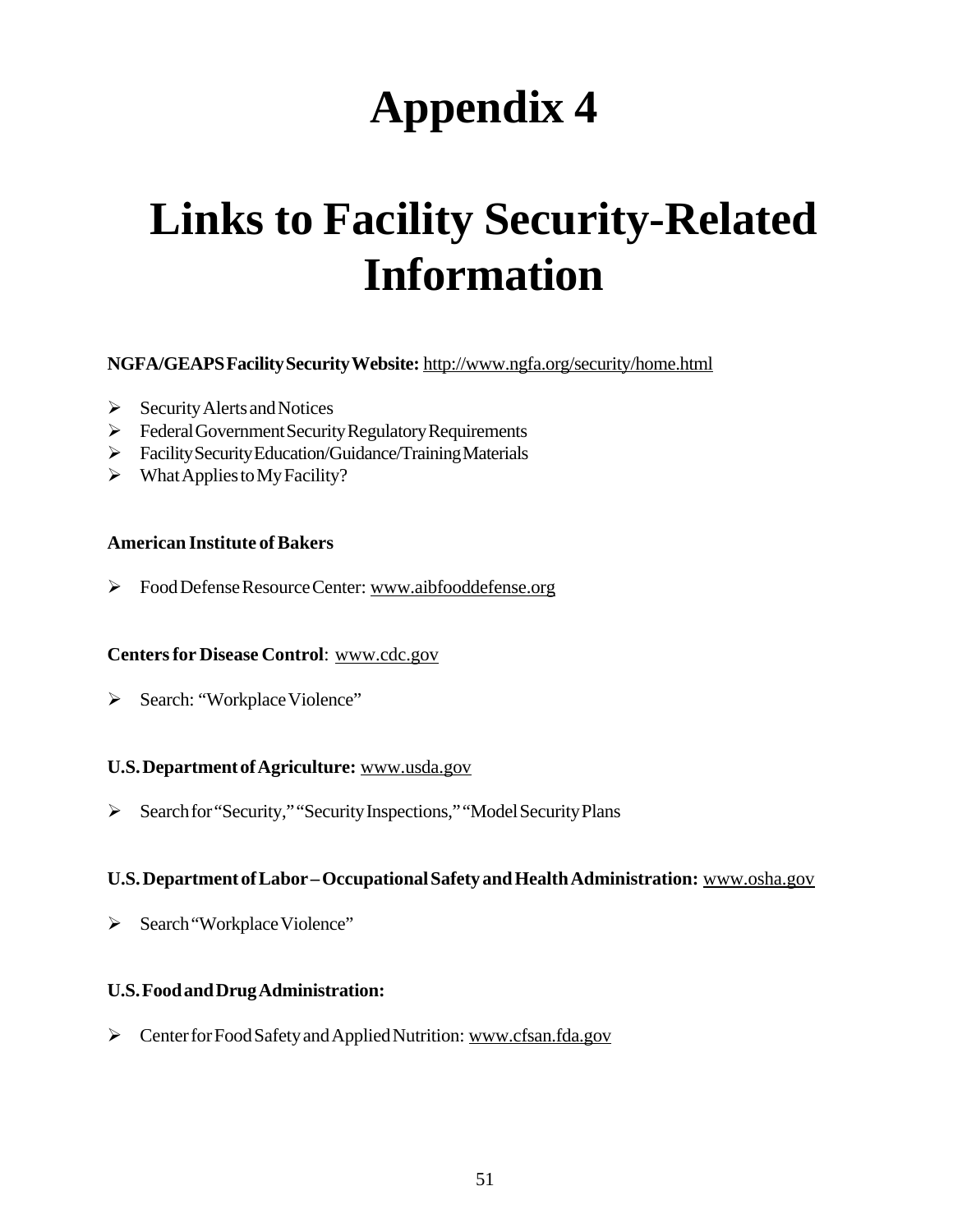# **Appendix 5**

# **Glossary of Facility Security Terms**

The following are frequently used terms pertaining to facility security:

**Access Control(s):** One or a combination of procedures or methods that restrict the movement of persons into or within a secure or protected area so as to allow entry only to authorized persons or vehicles. Such methods may include signage, photo identification and badges, sign-in logs, electronic security equipment *(e.g., CCTV cameras or motion-detection devices/alarms)*, hardware *(e.g., locks and keys)*, software *(e.g., electronic card readers or biometric readers)* or physical barriers *(e.g., gates/fences)*. *[See also Biometric Readers, Controlled Perimeters, Perimeter Defenses.]*

**Access Control Point:** A location at a facility where visitors, vendors, contractors and/or employees are directed to gather to gain authorized access to the facility. Authorized access may be contingent upon identity verification and a screening process through which suspicion over unauthorized entry is reasonably eliminated. *[See also Access Control(s).]*

**Agent:** A biological or chemical poison that can be used for intentional or terrorist acts.

**Asset:** A resource of value requiring protection. An asset can be tangible, such as people, equipment, facilities, products, activities, operations and information; or intangible, such as processes or a company's information, reputation and brand value. *[See also Critical Asset.]*

**Automated Broker Interface (ABI):** A voluntary program available to brokers, importers, carriers, port authorities and others to electronically file with the U.S. Customs Service prior notice import data required under the Bioterrorism Act of 2002. This

single electronic portal is one component of Customs' Automated Commercial System (ACS).

**Automated Commercial System (ACS):** The system used by the U.S. Customs Service to track, control and process all commercial goods imported into the United States.

**Biological Attack:** The deliberate release of germs or other biological substances that can cause illness.

**Bioterrorism Act:** The law enacted on June 12, 2002, formally known as the Public Health Security and Bioterrorism Preparedness and Response Act of 2002, that includes requirements for food, feed and other companies handling, processing or exporting agricultural commodities to register facilities with the U.S. Food and Drug Administration, provide prior notice of imported products, and maintain records, including one-step-forward, one-step-back product tracing.

**Biometric Reader:** An electronic device that evaluates unique physical characteristics *(i.e., fingerprint, eye patterns, voice, etc.)* to determine if a person is authorized to enter a secure or protected area. *[See also Access Control.]*

**Bio-Safety Level (BSL):** Developed for microbiological and biomedical laboratories dealing with safe working conditions, these designate – in ascending order, from BSL 1 through BSL 4 – the risks associated with various agents (such as foot-and-mouth disease). BSL 3 and BSL 4 laboratories are highly specialized containment facilities for certain rare and dangerous agents.

**Card Reader**: An electronic device used to read encoded information on a magnetic card or other device.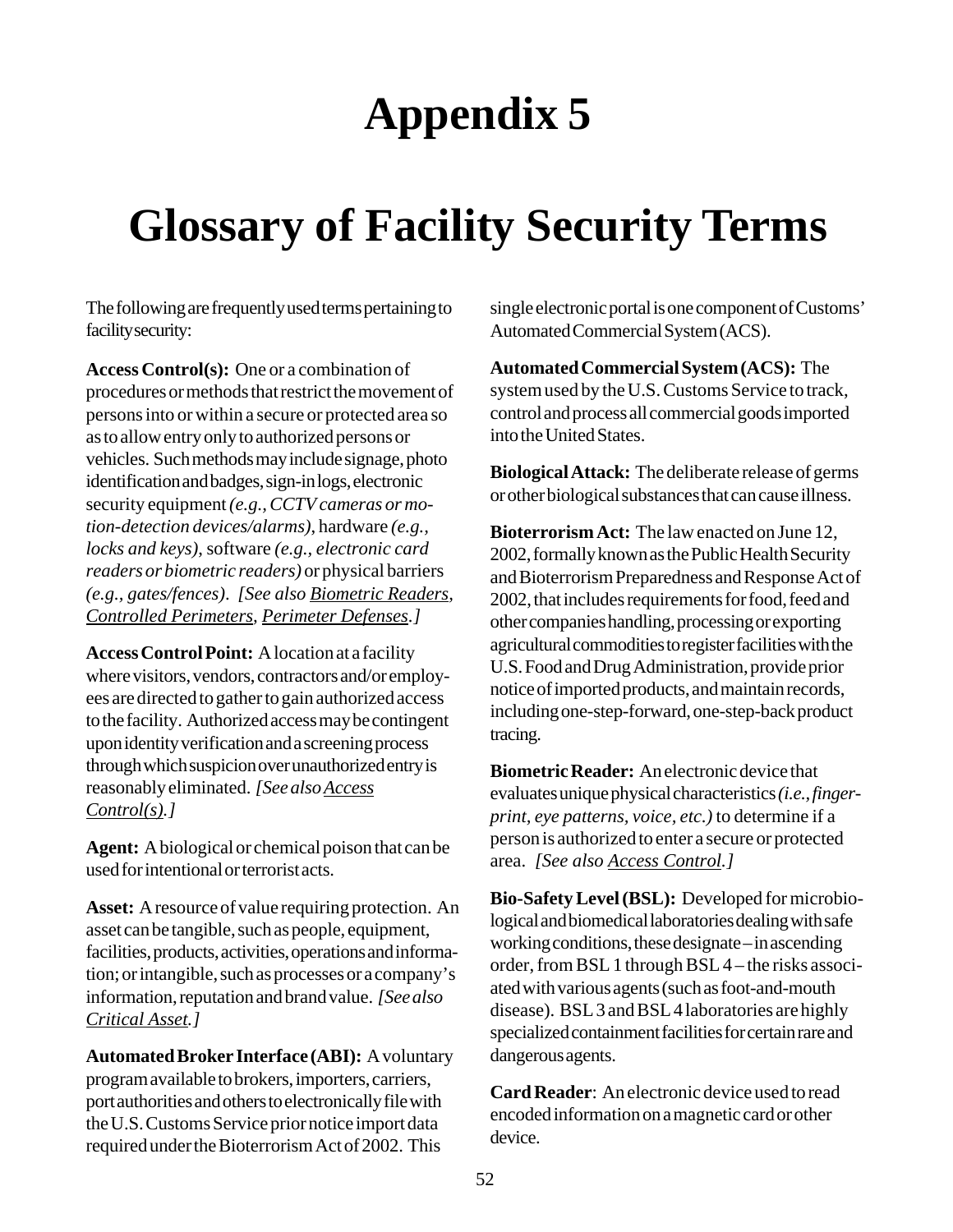**CARVER:** An acronym for six target evaluation criteria used as part of a vulnerability-assessment approach. The acronym stands for "criticality," "accessibility," "recuperability," "vulnerability," "effect" and "recognizability."

**CARVER+Shock:** A risk-assessment tool for conducting vulnerability assessments by determining the "critical nodes" that are the vulnerable targets for attack (by outsiders or insiders) that leads to the identification of steps or countermeasures that may reduce the risk to the product or facility. CARVER is an acronym denoting the words "criticality," "accessibility," "recuperability," "vulnerability," "effect," and "recognizability." Meanwhile, "shock" refers to the combined physical, public health, psychological and economic effects of an attack.

**CBP:** Customs and Border Protection, an agency of the U.S. Department of Homeland Security (DHS) responsible for keeping terrorists and their weapons out of the United States, and for securing and facilitating trade and travel while enforcing U.S. laws and regulations on immigration; plant pests and animal diseases; and drug laws.

**CCTV:** Closed circuit television, a form of electronic surveillance. *[See also Electronic Surveillance.]*

**Center for Food Safety and Applied Nutrition (CFSAN):** One of six product-oriented divisions within the U.S. Food and Drug Administration responsible for ensuring the nation's food supply is safe, sanitary, wholesome and honestly labeled, and that cosmetic products are safe and labeled properly.

**Center for Veterinary Medicine (CVM):** One of six product-oriented divisions within the U.S. Food and Drug Administration that regulates the manufacture and distribution of feed, feed ingredients and drugs intended for use in animals.

**Centers for Disease Control (CDC):** An agency of the U.S. Department of Health and Human Services whose mission is to promote health and quality of life by preventing and controlling disease, injury and disability.

**Central Intelligence Agency (CIA):** The federal agency responsible for collecting, correlating, evaluating and disseminating intelligence for national security.

**Chemical Attack:** The deliberate release of a toxic gas, liquid or solid that can poison people and the environment.

**Continuity of Operations**: A pre-determined plan for resuming operations following an emergency, natural disaster or terrorist attack, and for maintaining a state of readiness. This term traditionally is used by the federal government and its supporting agencies to describe activities also referred to as disaster recovery, business continuity, business resumption or contingency planning.

**Controlled Area:** An area into which physical access is restricted or limited through the use of access control(s).

**Critical Assets:** Those assets of a facility determined to be essential to the minimum operations of the company or organization, and to ensure the health and safety of employees and the public.

**Critical Infrastructure/Key Resource (CI/KR):**

Systems and assets, whether physical or virtual, that are so vital to the United States that the incapacity or destruction of such assets, systems, network or functions would have a debilitating impact on national security, the nation's economy, national public health or safety, or a combination of those matters. As defined under the Homeland Security Act of 2002, a key resource is a publicly or privately controlled resource essential to the minimal operations of the economy and government.

**Consequence:** The result of a terrorist attack or other incident that reflects the level, duration and nature of the loss resulting from the incident. Loss is measured by four main categories: 1) health; 2) economic; 3) psychological; and 4) governance.

**Continuity of Operations Plan:** Also referred to as a "crisis management plan," this plan lays out how an organization will maintain operations when a threat or event is detected.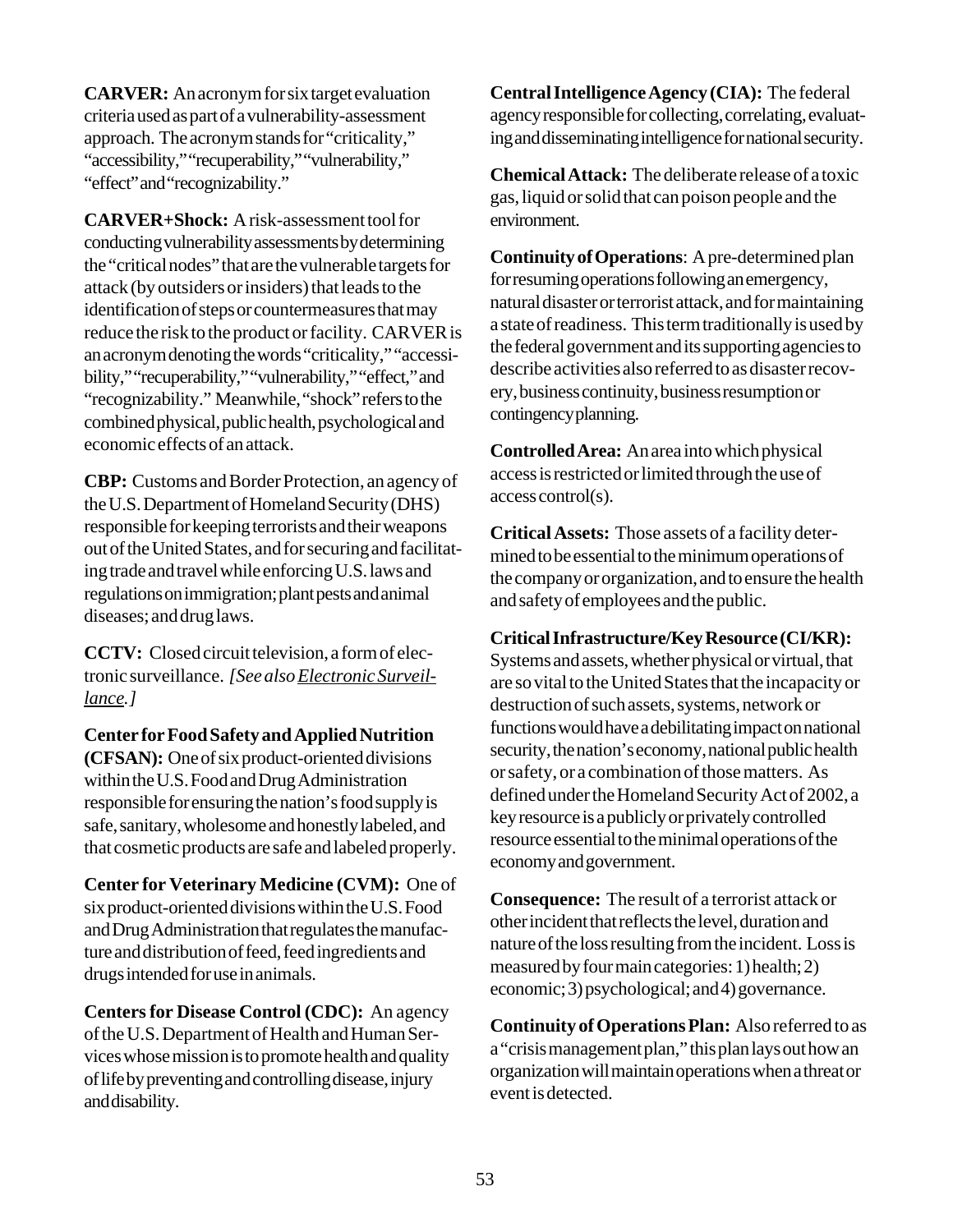**C-TPAT:** Customs-Trade Partnership Against Terrorism, a voluntary program implemented by the U.S. Department of Homeland Security Customs and Border Protection (CBP) at border-crossing points between the United States and Canada and Mexico. C-TPAT provides tiered benefits to importers of cargo, including expedited entry and lower cargo inspection frequency at border-crossing points, depending upon the degree to which such importers have implemented CBP-verified security measures within their international supply chains.

**DHS:** U.S. Department of Homeland Security, a cabinet-level department created in 2002 with the mission of leading a unified national effort to secure the American homeland. The department's mission is to prevent and deter terrorist attacks and protect against and respond to threats and hazards facing the nation, as well as securing U.S. borders while welcoming lawful immigrants, visitors and trade.

**Dirty Bomb:** The use of non-nuclear explosives to spread radioactive materials over a targeted area. Also known as a "Radiological Dispersion Device (RDD)," a "dirty bomb" is not a nuclear blast, but rather an explosion resulting in localized radioactive contamination.

### **Electronic Laboratory Exchange Network**

**(eLEXNET):** An integrated, web-based information network that allows health officials at multiple government agencies engaged in food/feed safety activities to compare, share and coordinate laboratory analysis findings. eLEXNET provides the infrastructure for an early warning system that identifies potentially hazardous foods/feeds, and enables health officials to assess their risks and analyze trends.

**Electronic Security:** A security system consisting of sensors, system controls, and an annunciation capability to increase probability that intrusions into secure/ protected areas are identified and authorized personnel are notified in a timely manner. Electronic security also may include recording capabilities to allow for subsequent review of intrusion activities.

**Environmental Protection Agency (EPA):** The federal agency responsible for protecting the environment, as well as public health risks associated with

potential environmental hazards.

**Federal Bureau of Investigation (FBI):** The criminal investigative arm of the U.S. Department of Justice.

**FEMA:** Federal Emergency Management Agency, part of the U.S. Department of Homeland Security. Its assigned mission is to lead the nation's efforts in preparing, responding to and recovering from disasters.

**Food and Drug Administration (FDA):** The federal agency responsible for overseeing the safety, efficacy and security of human and veterinary drugs, food and feed, biological products, medical devices and cosmetics.

**Food Emergency Response Network (FERN):** A network of state and federal laboratories that analyze food samples for contamination. FERN is a partnership involving federal agencies (FDA, USDA, CDC and EPA), states and CDC's Laboratory Response Network.

**Food/Feed Defense:** The collective term used by the federal government and industry to encompass activities associated with protecting the nation's food and feed supply from deliberate or intentional acts of contamination or tampering.

**For Official Use Only (FOUO):** The term used to identify unclassified information that is sensitive in nature, the unauthorized disclosure of which could affect adversely an individual or company's privacy or welfare, the conduct of federal programs or other programs or operations essential to the national interest. Information affecting U.S. national security classified "Confidential," "Secret," or "Top Secret" is not considered FOUO.

**Gap Analysis:** A business resource assessment tool that enables companies to evaluate actual versus desired future performance. At its core are two questions: 1) Where are we?; and 2) Where do we want to be? Gap analysis provides a foundation for measuring investment of time, money and human resources required to achieve a particular outcome. In a facility security context, it involves conducting a risk assessment to identify potential vulnerabilities that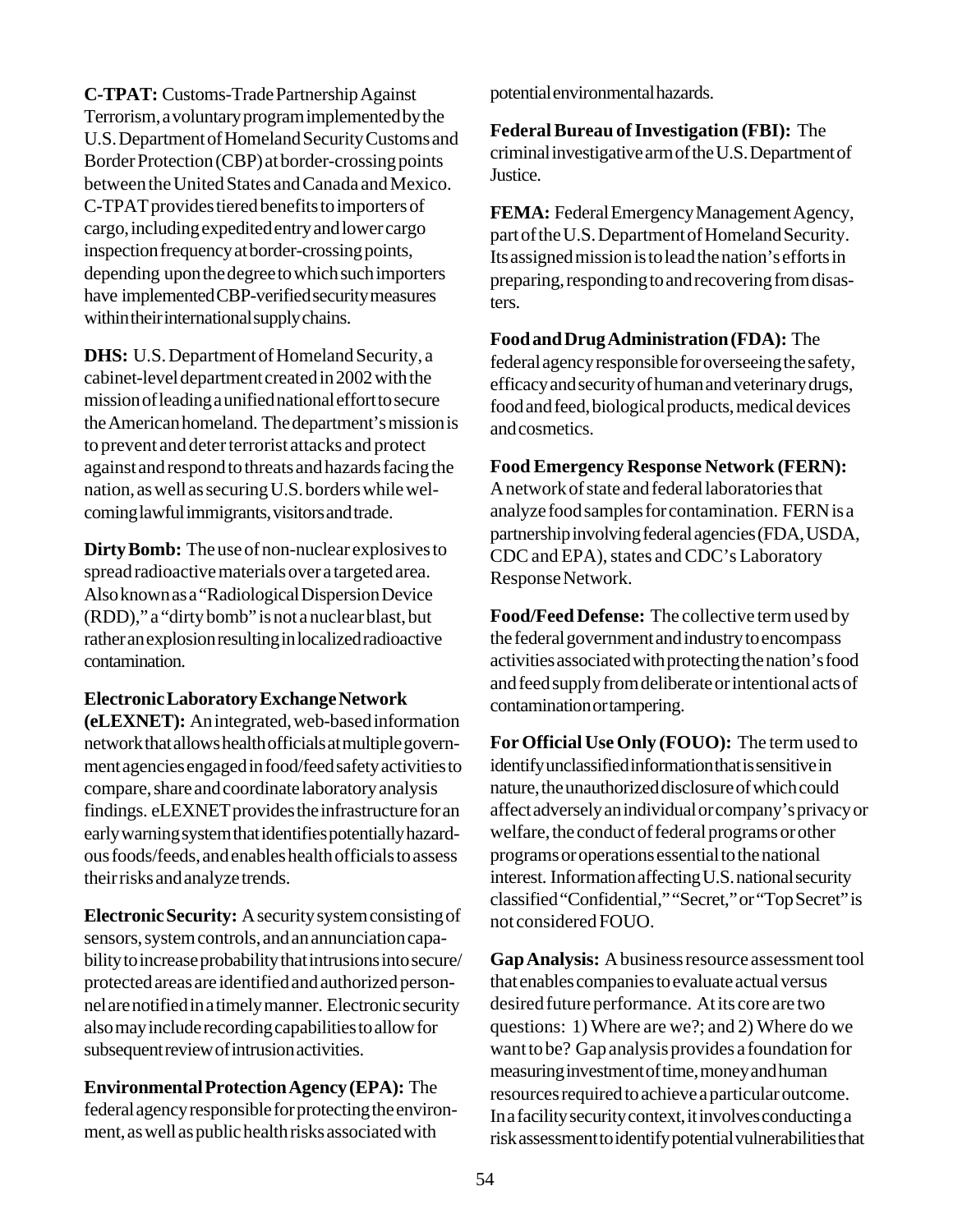pose a significant risk to the facility, its people or its products, and comparing that risk level against the company's desired level of security. Also referred to as "need-gap analysis," "needs analysis" and "needs assessment."

**Hardening Assets:** Enhancements, modifications and systems designed to make a facility, object or material more difficult for unauthorized persons to penetrate, and less desirable as a target. Also known as "Target Hardening."

**Hazard:** A biological, chemical, radiological or physical agent reasonably likely to cause illness or injury.

**Hazmat:** Hazardous materials, a term used by the U.S. Department of Transportation's regulations to describe chemicals, such as fertilizers, pesticides or other materials, that pose a physical or health hazard.

**Homeland Security Advisory System (HSAS):** A

five-level warning system of color-coded rankings used by the U.S. Department of Homeland Security to provide guidance to law enforcement and other public agencies, citizens and the private sector. Each of the five threat-level conditions is associated with protective measures to be implemented by government agencies. Green represents a "low risk" of terrorist attack. Blue indicates a "general risk." Yellow signifies an "elevated condition" representing a "significant risk" of terrorist attack. Orange represents a "high condition" indicating a "high risk" of terrorist attack. And red represents a "severe condition" indicating a "severe risk" of terrorist attack.

#### **Homeland Security Information Network**

**(HSIN):** An interactive, web-based communications system (involving federal, state and private sector partners) that delivers real-time, interactive information among federal and state regulatory and public health agencies and the private sector with the DHS Homeland Security Operations Center. It includes a site specific to the food and agriculture sector that provides information on natural disasters, deliberate or intentional acts of contamination or tampering, and food/feed defense.

#### **Information Sharing and Analysis Center**

**(ISAC):** A public/private sector partnership between the food industry and the FBI's National Infrastructure Protection Center. Its purpose is to rapidly and confidentially disseminate information gathered by the federal government's intelligence community to the respective industry sector (e.g., food, rail, etc.) regarding actual or potential threats arising from deliberately malicious or terrorist activity. It also serves as a method for communicating confidential information from industry to the government on any actual, threatened or suspected deliberate malicious attacks so it can be analyzed by DHS.

**ISO:** The International Standards Organization, which develops voluntary international consensus standards.

**ISO 9000:** A series of voluntary international standards for product safety and quality. The formal name is the ISO 9000 Series of Standards.

**Layered Security:** A traditional approach in security engineering that uses concentric circles extending out from an area of a facility to be protected as demarcation points for using different security strategies. An integrated combination of multiple and perhaps redundant physical and operational measures are deployed to control access to the facility and its critical assets. A layered security approach may include such physical security measures as installing security lighting, designated parking, periodic human surveillance, video (CCTV) surveillance and perimeter barriers. Operational measures may include the use of designated access points, limiting access to critical areas or assets, screening of persons and vehicles, and requiring acceptable identification.

**MTSA:** The Maritime Transportation Security Act of 2002, designed to protect the nation's ports and waterways from a terrorist attack. Requires facility and vessel security plans to be developed, submitted and approved by the U.S. Coast Guard, and incorporated into a National Maritime Security Plan that includes incident-response plans. This law is the U.S. equivalent of the International Ship and Port Facility Security Code (ISPS).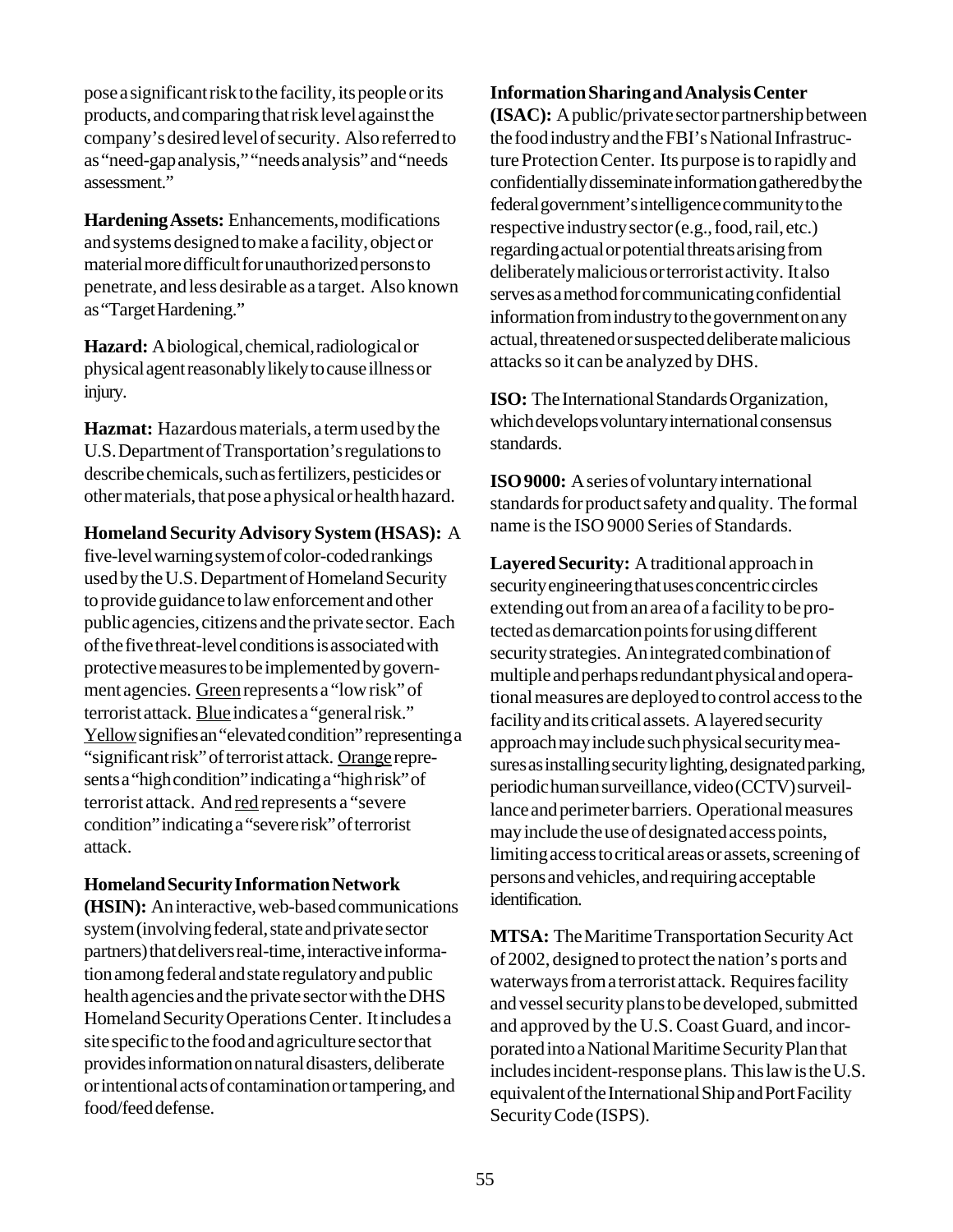### **National Incident Management System (NIMS):**

Establishes standardized incident-management processes, protocols and procedures that all responders – federal, state, tribal and local – use to coordinate and conduct response actions when a homeland security incident occurs. Encompasses both terrorism and natural disaster incidents.

#### **National Infrastructure Protection Plan (NIPP):**

The federal plan for further developing and implementing protective efforts for national critical infrastructure and key resource (CI/KR) sectors, one of which is food and agriculture. The overarching goals are to: 1) enhance protection of CI/KR assets to prevent, deter, neutralize or mitigate the effects of deliberate attacks to destroy, incapacitate or exploit them; and 2) enable national preparedness, timely response and rapid recovery in the event of an attack, natural disaster or other emergency.

**Pathogen or Infectious Agent**: A biological agent that causes disease or illness to its host. The term most often is used to describe agents that disrupt the normal physiology of an animal or person.

**Perimeter Security:** Security measures or systems intended to restrict access to a facility or asset by screening entry at the designated boundaries of the plant or asset.

**PPE:** Personal protective equipment, such as dust masks, respirators, safety harnesses, etc.

**Prevention:** Actions taken to avoid an incident or to intervene to stop an incident from occurring.

**Recovery:** The return-to-service activities that industry and government undertake to ensure consumers that products will be safe and secure following an incident. Involves the development, coordination and execution of service- and site-restoration plans for affected communities and industry sectors, and the reconstitution of government operations and services through individual, private sector, non-governmental and public-assistance programs.

**Red Team:** A risk-assessment technique that involves using subject-matter experts to view the potential target from the perspective of an attacker to identify a facility's hidden vulnerabilities, and to anticipate possible modes of attack.

**Response:** Activities that address the short-term, direct effects of an incident. Such activities involve saving and limiting loss of life and property; meeting basic human needs; executing emergency plans; utilizing intelligence to reduce adverse impacts; immunizations; law-enforcement operations; and more.

**Risk:** The potential for loss of, or damage to, an asset, measured based upon the value of the asset in relation to the threats and vulnerabilities associated with it.

**Restricted Area:** An area within a facility or its surroundings that has been designated as a highsecurity area to which access is limited to those with a specific job function or need to know that have proper identification and credentials.

**RFID:** Radio frequency identification. A method of identifying unique items using radio waves. Typically, a reader communicates with a tag, which holds digital information in a microchip.

**Risk Analysis:** Determination of the probability of occurrence of an event and the impact or effect if a given loss occurs.

**Risk Assessment:** A systematic evaluation process that determines the likelihood of an incident occurring at a facility that would result in significant adverse consequences to critical physical and human assets *(e.g., loss of life, injuries, damage to infrastructure, economic loss, loss of shareholder value, etc.)*. The major components of a risk assessment include a hazard identification/analysis and a vulnerability analysis that answer the following questions: What are the hazards that could affect the facility and its surroundings? What can happen as a result of those hazards? How likely is it that such an incident could occur and what are each of the possible outcomes? When the possible outcomes occur, what are the likely consequences and losses?

**Screening:** A process through which a person or object seeking entry into a controlled area is evalu